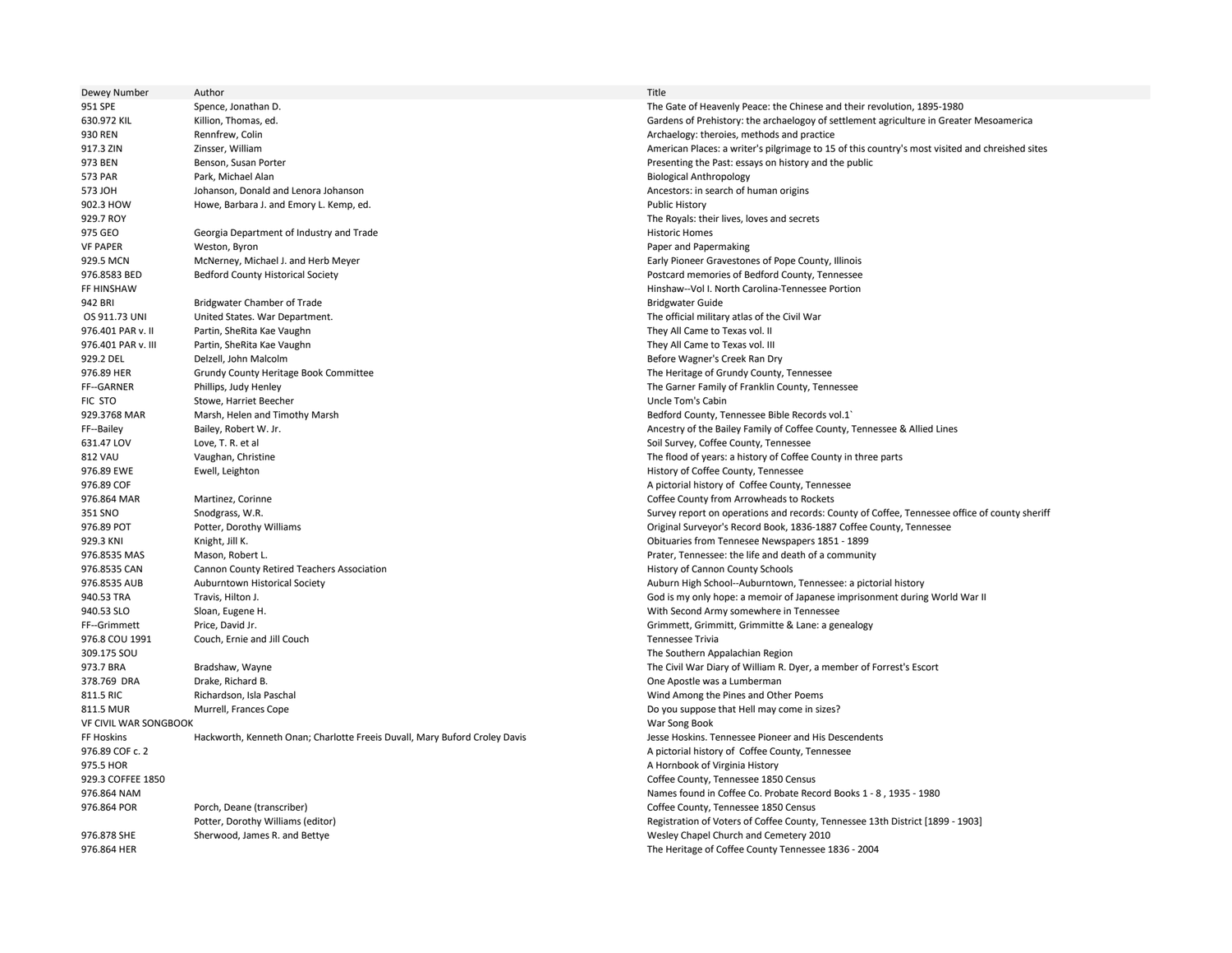929.3 Coffee 1880 Coffee County Historical Society 1880 Federal Census Coffee County, Tennessee<br>929.376864 CUN Cunningham, Almetia Dunn 1880 Federal Census County, Tennessee County, Tennessee County, Tennessee 929.376864 CUN Cunningham, Almetia Dunn Fountain Grove Cemetery, 1889 - 1990 976.89 WIN v.1 Winters, Linda et. Al. Cemeteries and Tombstone Inscriptions of Coffee County, Tennessee 976.89 WIN v.2 Winters, Linda et. Al. Cemeteries and Tombstone Inscriptions of Coffee County, Tennessee OS 973.74 T25CC Bk. 1 A - Coffee County Historical Society Civil War Soldiers of Coffee County, Tennessee Book 1 : Surnames A, B OS 973.74 T25CC Bk. 2 C. Coffee County Historical Society Civil War Soldiers of Coffee County, Tennessee Book 2 : Surnames C, D. E. F 976.864 BRO Brooks, Joe III OS 973.74 T25CC Bk. 3 G. Coffee County Historical Society Civil War Soldiers of Coffee County, Tennessee Book 3: Surnames G. H. I. J 976.89 RIG Rigsby, Mary Frances Spears The Story of Mount Carmel (1996) 89 RM and Carmel (1997) 89 RM and Carmel (1997) 89 RM and Carmel (1997) 89 RM and Carmel (1997) 89 RM and Carmel (1997) 89 RM and Carmel (1997) 89 RM 976.89 JER Jernigan, Verna Thomas and Sarah Marsh Shapard Tombstone Inscriptions of Coffee County, Tennessee OS 973.74 T25 Bk. 4 K - M Coffee County Historical Society Civil War Soldiers of Coffee County, Tennessee Book 4 : Surnames K - Mc 976.864 SUM c.1 The Summitville Story 363.2095 SHE Sherwood, James R. and Bettye Law Enforcers in Coffee County, Tennessee 1836 - 2010 976.801 FAU Faulkner, Charles H. The Old Stone Fort: exploring an archaelogical mystery 976.801 MCM c.1 McMahan, Basil McMahan, Basil The Mystery of Old Stone Fort 378.768 PAY Payne, Weldon Payne, Weldon Web to the stars: a history of the Univeristy of Tennessee Space Institute 976.8 SNO Snodgrass, W.R. County Profile (1974 edition) VF: World War II, 1939 - : Tullahoma Fine Arts Center Sacrifice and Prosperity: The Tullahoma Experience during World War II VF: Camp Forrest c.1 Tullahoma Chamber of Commerce Camp Forrest, Tullahoma Tennessee 1941 - 1946 VF: Camp Forrest, Tullahoma Chamber of Commerce Camp Forrest, Tullahoma Tennessee 1941 - 1946 VF: Camp Forrest c.3 Tullahoma Chamber of Commerce Camp Forrest, Tullahoma Tennessee 1941 - 1946 940.53 BRA Bradley, Michael R. Reveille to taps: Camp Forrest, TN 1940 - 1946 973.8 McGee, Gentry R. A History of Tennessee from 1663 to 1930 929.3762 McE McEllhiney. Wilda Blewett and Elizabeth Wood Thomas 1820 Census of Mississippi 912.73 EVE Everton, George B. Jr. Genealogical Atlas of The United States of America VF TULLAHOMA Tullahoma Chamber of Commerce Tullahoma, Tennessee VF TULLAHOMA Editors of Tennessee Monthly The Editors of Tennessee Monthly Salute Tullahoma VF TULLAHOMA Tennessee Homecoming Committee **Historic Tullahoma** Historic Tullahoma VF CHURCHES, MANCHES Daniel, Nancy Varner, editor ritage Day: Manchester First United Methodist Church 923.2 MCK McKellar, Kenneth McKellar, Annual McKellar, Kenneth Tennessee Senators as Seen by One of Their Successors 929.2 JAC Jacobs, Lucille Frizzell Duck River Valley in Tennessee and its Pioneers 912.1 HOW Howard, E. Estill Tims Ford Land Analysis 930.1 FAU Faulkner, Charles H. Archaeological Investigations in the Tims Ford Reservoir, Tennessee, 1966 976.864 MAR c.2 Martinez, Corinne Correspondent Correspondent Correspondent Correspondent Correspondent Correspondent Correspondent Correspondent Correspondent Correspondent Correspondent Correspondent Correspondent Corres 976.8 MCB v.1 McBride, Robert and Dan M. Robison Biographical Directory of the Tennessee General Assembly v.1 1796 - 1861 976. 864 WES West, Judy F. Ph. D. Manchester, Coffee County, Tennessee 976. 864 WES c.2 West, Judy F. Ph. D. West and D. Communication of the County of Tennessee County, Tennessee 923.573 ARM Armstrong, Zella **Armstrong, Zella Twenty-four Hundred Tennessee Pensioners: Revolution, War of 1812** 929.3 McC McCown, Mary Hardin Soldiers of the War of 1812 Buried in Tennessee 929.3 BAT Bates, Lucy Womack Bates, Lucy Womack Roster of Soldiers and Patriots of the American Revolution Buried in Tennessee 976.854 McM McMahan, Basil B. Coffee County: Then and Now 929.3 SIS Sisler, Barbara and Byron and Samuel Index to the 1880 Census of Middle Tennessee 976.864 MAR v.2 Marsh, Helen C. and Timothy Land Deed Genealogy of Coffee County, Tennessee (1843 - 1850) Vol. #2 366.09 COF Coffee County Historical Society Coffee Chronicle Vol. 1 No. 1 333.09768 TEN Tennessee Valley Authority Upper Duck River valley: summary of resources VF Hermitage, The Ladies Hermitage Association Andrew Jackson's Hermitage Association Andrew Jackson's Hermitage 929.3 McC McCay, Betty L. Sources for Genealogical Searching in Tennessee Searching in Tennessee 919.3 StL St. Louis Genealogical Society and St. Louis Genealogical Society Antarctic St. Louis Genealogical Society

Manchester Powder Mill (from Batts to Bullets) Manchester, Tennessee, duck river, Barren Fork, Coffee Co., Tennessee 363.69 HIS Historic Presevation Program Middle Tennessee University Manchester, Tennessee Historic District Zoning Recommendations and Guidelines 362.2 DOK Dokecki, Paul R. and Janice D. Mashburn Beyond the Asylum: The history of mental handicap policy in Tennessee: 1796 - 1984 328.7688 COFFEE GRUND Tennessee State Library and Archives Biographical Directoyr Tennessee General Assembly 1796 - 1969 Coffee County/Grundy County 976.8 HAY Haywood, John The Civil and Political History of the State of Tennessee from its Earliest Settlement up to the year 1796 929.3768 ACK Acklen, Jeannette Tillotson Tennessee Records: Tombstone Inscriptions and Manuscripts historical and Biographical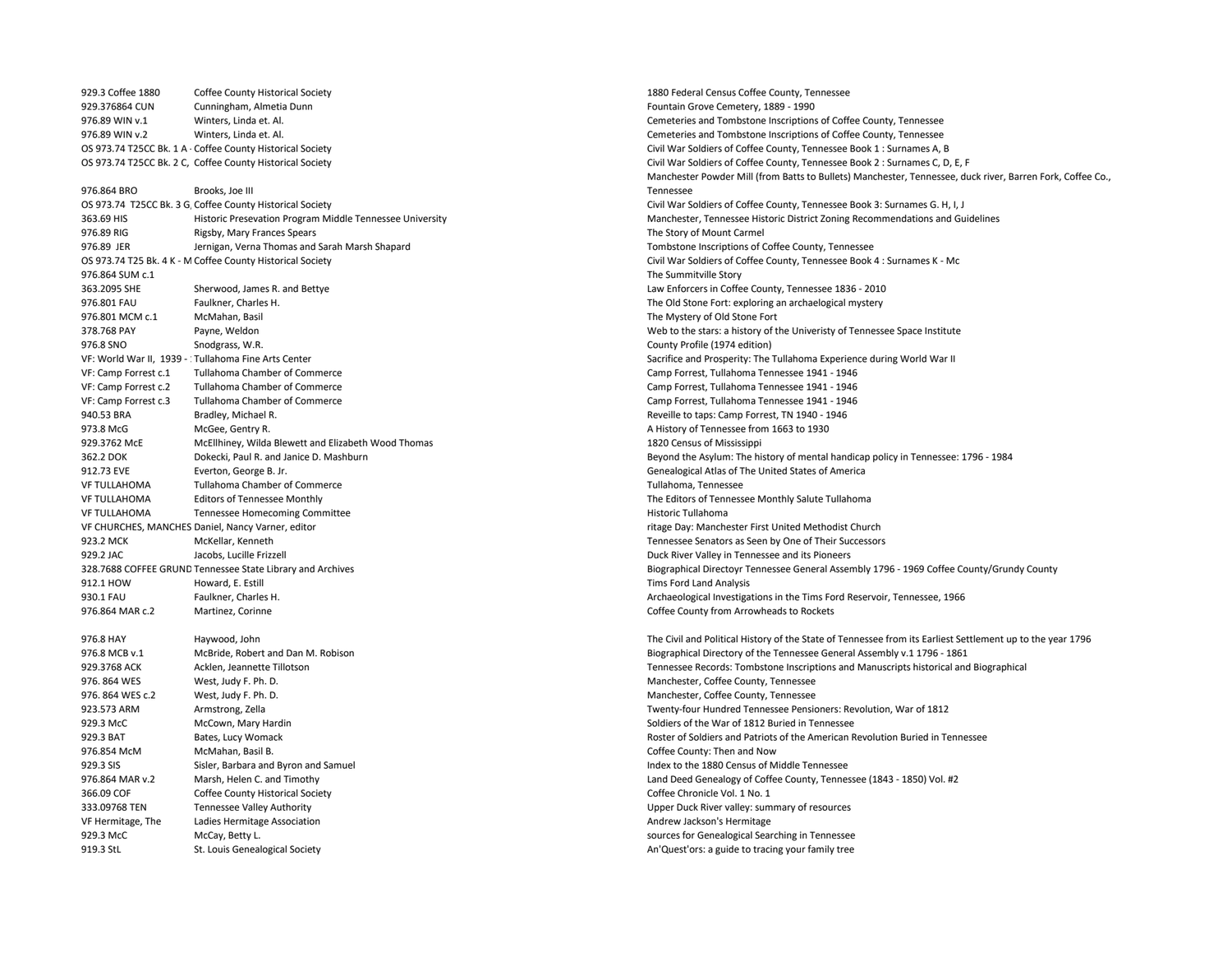| 976.8 WHI                                            | White, Robert H.                                                 | Tennessee: its gro                    |
|------------------------------------------------------|------------------------------------------------------------------|---------------------------------------|
| 976.8 GUI                                            | Guild, Jo. C.                                                    | Old Times in Tenr                     |
| 973.04975 ROZ                                        | Rozema. Vicki                                                    | Voices from the T                     |
| 976.805 DUR                                          | Durham, Walter T.                                                | The State of State                    |
| 976.8 DUR                                            | Durham, Walter T.                                                | The State of State                    |
| 818.5 BLA                                            | Blankenship, Lela McDowell                                       | When Yesterday                        |
| 353.9768 MYE                                         | Myers, Frank                                                     | <b>Tennessee Depar</b>                |
| 976.8653 SHE                                         | Sherwood, James R.                                               | Viola Valley and E                    |
| 976.864 MAN                                          |                                                                  | Manchester, Ten                       |
| 976.8583 BED                                         |                                                                  | Bedford County,                       |
| 976.8583 MAR                                         | Marsh, Helen Crawford and Timothy Richard Marsh                  | Cemetery Record                       |
|                                                      | VF BEDFORD COUNTY CEI Bedford County Historical Society          | Sacred to the Me                      |
| 920.72 SEV                                           |                                                                  | Seven Women of                        |
| 728.0976858 DOO                                      | <b>Bedford County Historical Society</b>                         | Doors to the Past                     |
| 976.833 SMI                                          | Smith, Jonathan K. T., Esq.                                      | <b>Tennessee Count</b>                |
| 976.8583 PER                                         | Perryman, Ed; Fay Neill Hurt and Jean Neill Rodgers              | Homecoming 86:                        |
| 976.8583 BED                                         | <b>Bedford County Historical Society</b>                         | Minutes of Wm. I                      |
| 976.873 HOS                                          | Hoskins, Katherine B.                                            | <b>Tennessee Count</b>                |
| <b>FIC MUS</b>                                       | Muse, Kay Mitchell                                               | Dark Journey to a                     |
| 976.8535 CAN                                         | Cannon County Historical Society                                 | Cannon County, 1                      |
| 976.832 YOU                                          | Younger, Lillye                                                  | Decatur County                        |
| 976.8944 HOL                                         | Holt, Edgar A.                                                   | Caliborne County                      |
| 976.864 MAR v.1                                      | Marsh, Helen C. and Timothy                                      | Land Deed Genea                       |
| 976.89 LEW                                           | Lewis, Jess and Joanna Lewis                                     | Tombstone Recor                       |
| 976.89 BRO                                           | Brown, Sterling Spurlock                                         | History of Woodb                      |
| 976.855 CLA                                          | Clayton, W. W.                                                   | History of Davids                     |
|                                                      |                                                                  |                                       |
| VF Hermitage, The                                    | Ladies Hermitage Association                                     | The Hermitage, tl                     |
| 976.878 BEA                                          | Bean, Arlene Partin and Janelle Layne Coats                      | Homecoming 86:                        |
| VF Beersheba Springs                                 | Coppinger, Margaret Brown                                        | History of Beersh                     |
| 976.863 SIS                                          |                                                                  | 1880 Census Frar                      |
| 976.863 BUR                                          | Burks, Billie and Hall Burks                                     | Marriage Records                      |
| 976.863 CAR                                          | Carpenter, Mrs. V. K.                                            | Seventh Census c                      |
| 976.863 PHI                                          | Phillips. Judy Henley                                            | Franklin County,                      |
| 976.863 PRE                                          | Presley, Mrs. Leister E.                                         | Census Franklin C                     |
| 976.863 FRA                                          | Franklin County Historical Society                               | Cemetery Record                       |
| 976.874 DIC                                          | Dickinson, W. Calvin                                             | Morgan County                         |
| 929.3 MAR                                            | Marsh, Timothy Richard and Helen Crawford Marsh                  | Cemetery Record                       |
| 976.8263 STI                                         | Stewart, G. Tillman                                              | <b>Henderson Count</b>                |
| 929.3 SHE                                            | Sherrill, Charles A.                                             | Tombstone Inscri                      |
| 976.878 GRU                                          |                                                                  | Pictures of our Ps                    |
| 929.3 PHI                                            | Grundy County Histoircal Society<br>Phillips, Judy Henley        | 1870 Franklin Cor                     |
|                                                      |                                                                  |                                       |
| VF SMOKY MOUNTAINS Carson, Sam M.<br>976.854 SCH v.1 |                                                                  | Smoky Mountain<br>"This is the Place" |
|                                                      | Schlink, Ellen Taylor                                            |                                       |
| 976.854 v.2                                          | Schlink, Ellen Taylor                                            | "This is the Place"                   |
| 976.8865 BYR                                         | Byrum, C. Stephen                                                | <b>McMinn County</b>                  |
| 917.68757 HUG                                        | Hughes, Mary B.                                                  | Hearthstones: Th                      |
| 976.884 WEL                                          | Wells, Emma Middleton                                            | The History of Ro                     |
| 929.3 OBI v.1                                        | Obion County Genealogical Society                                | Cemeteries of Ob                      |
| 929.3 OBI v.2                                        | <b>Obion County Genealogical Society</b>                         | Cemeteries of Ob                      |
| 929.3 PHI                                            | Phillips, Judy Henley                                            | 1880 Moore Cour                       |
| 976.89 CEM                                           | <b>Cemetery Committee</b>                                        | Shady Grove Cem                       |
| 929.3 CUN Bk. 1                                      | Cunningham, Almetia, Mrs. and Mrs. Martha Holt                   | Warren County, 1                      |
| 929.3 CUN Bk. 2                                      | Cunningham, Almetia, Mrs. and Mrs. Martha Holt                   | Warren County, 1                      |
| 929.3 RUT v.1                                        | Stones River Chapter S.A.R and Rutherford Co. Historical Society | <b>Rutherford Count</b>               |

Tennessee: its growth and progress Old Times in Tennessee Voices from the Trail of Tears The State of State History in Tennessee in 2008: The Underground Railroad in Tennessee to 1865 The State of State History in Tennessee in 2006 When Yesterday was Today Tennessee Department of Safety 1974 Viola Valley and Beyond Manchester, Tennessee City Directory 1971 Bedford County, Tennessee Family History Book Cemetery Records of Bedford County, Tennessee (1976) Sacred to the Memory of Old City Cemetery 1812 - 1973 Seven Women of Nashville: nashville's Fine Flavor of Femininity Tennessee County History Series: Benton County Homecoming 86: history of Wheel and the 18th District Minutes of Wm. Frierson Bivouac No. 8 Shelbyville, Tenn. Tennessee County History Series: Anderson County Dark Journey to a Ragged Dawn Cannon County, Tennessee: History and Families 1836 - 1995 Decatur County Caliborne County Land Deed Genealogy of Coffee County, Tennessee (1843 - 1850) Vol. #1 Tombstone Records of Cannon Co. Tennessee History of Woodbury and Cannon County, Tenn. History of Davidson County, Tennessee, with illustrations and Biographical Sketches The Hermitage, the Home of General Andrew Jackson Seventh President of the United States: a History and Guide Homecoming 86: History of The Elk River Valley of Grundy County, TN History of Beershba Springs 1880 Census Franklin County, Tennessee Marriage Records of Franklin County, Tennessee 1838 - 1875 Seventh Census of the United States 1850: Franklin County, Tennessee Free Population Schedules Franklin County, Tennessee in the Year 1840 Census Franklin County, Tennessee 1820

Cemetery Records of Franklin County, Tennessee Cemetery Records of Moore County, Tennessee Henderson County Tombstone Inscriptions of Grundy County, Tennessee Pictures of our Psat: Grundy County Tennessee 1870 Franklin County Tennessee Census Smoky Mountain Country: Scenic East Tennessee, its History and its People "This is the Place": a History of Lebanon, Tennessee 1780 - 1972 "This is the Place": a History of Lebanon, Tennessee 1780 - 1972 McMinn County Hearthstones: The Story of Historic Rutherford County Homes The History of Roane County, Tennessee 1901 - 1870 Cemeteries of Obion County, Tennessee Cemeteries of Obion County, Tennessee 1880 Moore County, Tennessee Census Shady Grove Cemetery Genealogical History Warren County, Tennessee Cemetery Book 1: Adcock Cemetery To Fuston Cemetery Warren County, Tennessee Cemetery Book 2: Gardens of Memory through Lytle Cemetery Rutherford County, Tenn. Cemeteries, Vol.: I Northwest Third of County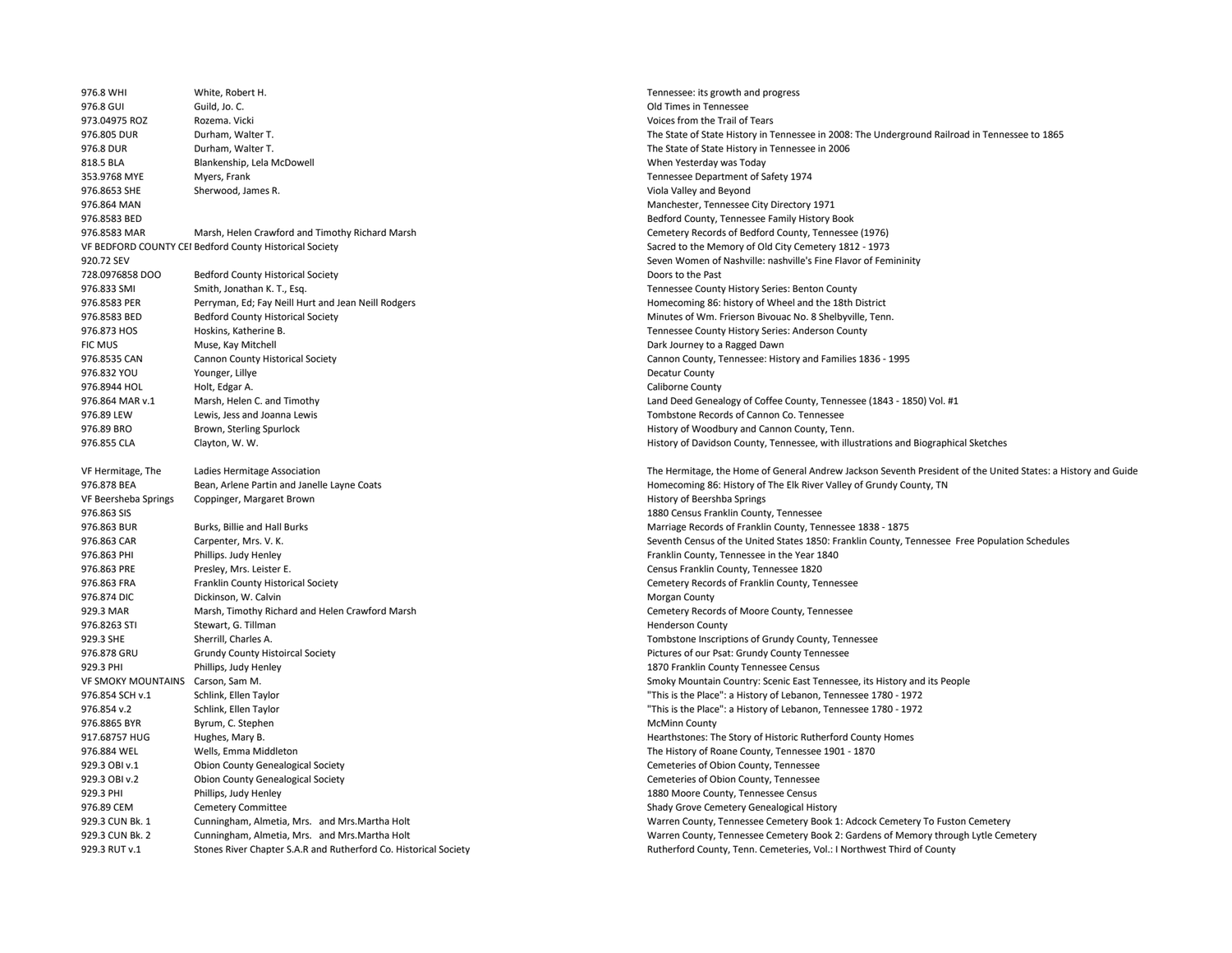976.877 CAM Camp, Henry R. Sequatchie County R. Sequatchie County Camp County R. Sequatchie County 976.87 McM McMurtry, J. C. C. Example 2011 12:00 12:00 McMurtry, J. C. Example 2011 12:00 McMurtry, J. C. Example 2011 12:00 McMurtry, J. C. Example 2011 12:00 McMurtry, J. C. Example 2011 12:00 McMurtry, J. C. Example 201 VF VIOLA Dillon, James History of Viola 976.8653 BRI Bridgewater, Betty Anderson, [transcriber] 1840 Federal Census of Warren County, Tennessee 976.87 WAR c.3 1850 Warren County Census 976.87 GAN Gant, Wanda Muncey Warren County, Tennessee 1830 Census Information: Updated 1996 976.824 VAU Vaughan, Virginia C. Weakley County Vault 1 VAUGHAN Vaughan, Christine Scrapbook from Seventh Grade FF--Dudley Dudley, Charles Lewis. Jr. 2008 and the state of the Suddey Family Dudley Family Dudley Family Decendants of the Suddey Family Decendants of the Suddey Family Decendants of the Suddey Family Decendants of the Su FF--TRAIL: CROSSLIN, DUNSissom, Charles Brian Trail, Crosslin [and] Duncan Family Genealogy VF--RECONSTRUCTION: 1: MTSU Center for Historic Preservation Tennessee's Reconstruction Past: a driving tour 929.3 TSLA c.2 Tennessee State Library and Archives Index to Interments in the Nashville City cemetery 1846 - 1962 929.3 TSLA c.1 Tennessee State Library and Archives Index to Interments in the Nashville City cemetery 1846 - 1962 976.888 WHI Heritage of White County 1806 - 1999 976.856 OWE Owen, Jane Bowman Who is a major state of the Same Who's Who in Williamson County Volume 1: A -E 976.8052 MCM McMillan, Woody **In the Presence of Soldiers** and McMillan, Woody **In the Presence of Soldiers** 976.84 GOO Goodspeed, Westin A. 976.864 COF Coffee County, Tennessee Wills: 1833 - 1860 929.3 LUC Lucas, Rev. Silas Emmet, JR; editor Marriages from Early Tennessee Newspapers 1794 - 1851 FIC BLA Blankenship, Lela McDowell **Example 2018** The Uneven Yoke 929.3768 ACK Acklen, Jeannette Tillotson, compiler Tennessee Bible Records and Marraige Bonds 353.9768 TEN 1969- 1970 Student Edition Tennessee Blue Book 353.9768 TEN 1961 - 1962 Tennessee Blue Book 353.9768 TEN 1979 - 1980 Tennessee Blue Book 353.9768 TEN 1999 - 2000 c.2 Tennessee Blue Book 353.9768 TEN 1999 - 2000 c.1 Tennessee Blue Book 353.9768 TEN 1997 - 1998 c.2 Tennessee Blue Book 353.9768 TEN 1997 - 1998 c.1 Tennessee Blue Book 976.84 GOO Henderson Goodspeed, Westin A. 929.373 PLA Plante, Trevor K. Plante, Trevor K. Service Records at the National Archives 349 YER v. III Yerger, George S. Neglection of Cases Argued and Determined in the Supeme Court of Tennessee

976.87 WAR c.1 Womack Printing Company Population Schedule of the United States Census of 1850 for Warren County, Tennessee 976.87 WAR c.2 Womack Printing Company Population Schedule of the United States Census of 1850 for Warren County, Tennessee VF WARREN COUNTY, TENWarren County Sesquisentennial Committee Official Souvenir Program McMinnville - Warren County Sequisentennial: 1810 - 1960: AUGUST 4,5, 6, 1960 976.87 WAR Warren County Historical Society Warren County, Tennessee 1891 County Tax Record (Substitute for missing 1890 Census) 976.801 GAN Gant, Wanda Muncey Warren County, Tennessee Research Information & 1836 Tax List with Index 929.3 CUN Bk. 4 Cunningham, Almetia, Mrs. and Mrs.Martha Holt Warren County, Tennessee Cemetery Book 4: Neal Cemetery to Youngblood Cemetery Crossland, Bill and Charlene **Decendants of William Trail of South Carolina and Thomas B. Crosslin of Virginia** 328.768 Cannon DeKalb Tennessee State Library and Archives Biographical Directory Tennessee General Assembly 1796 - 1969 Cannon County/DeKalb County 328.768 Coffee Grundy c. Tennessee State Library and Archives examples and the state and archives and archives and the state Library and Archives and the state Directory Tennessee General Assembly 1796 - 1969 Coffee County 328.768 Franklin Moore Tennessee State Library and Archives Biographical Directory Tennessee General Assembly 1796 - 1969 Franklin County/ Moore County Goodspeed Histories of Montgomery, Robertson, Humphreys, Stewart, Dickson, Cheatham, Houston Counties of Tennessee 976.8 GOO Goodspeed, Westin A. Goodspeed Histories of Tennessee Containing Historical and biographical Sketches of Thirty Tennessee Counties Goodspeed History of Tennessee from the Earliest Time to the Present; Together with an hisotical and a Biographical Sketch of the Counties of Henderson, Chester, Decatur, McNairy and Hardin, Besides a Valuable Fund of Notes, Original Observations, Reminiscences, Etc. Etc. 976.84 GOO Hamilton Goodspeed, Westin A. Goodspeed's history of Hamilton, Knox and Shelby Counties od Tennessee VF MANCHESTER, TN Manchester Area Chamber of Commerce Manchester TN From Rockets to Rock Stars: 2013 - 2014 Chamber Directory 976.84 GOO Maury Goodspeed, Westin A. The Goodspeed Histories of Maury, Williamson, Rutherford, Wilson, Bedford & Marshall Counties of Tennessee 976.84 GOO Cannon Goodspeed, Westin A. The Goodspeed Histories of Cannon, Coffee, DeKalb, Warren White Counties of Tennessee 976.84 GOO Giles Goodspeed, Westin A. The Goodspeed Histories of Giles, Lincoln, Franklin & Moore Counties of Tennessee 976.84 GOO Sumner Goodspeed, Westin A. The Goodspeed Histories of Sumner, Smith, Macon, Trousdale Counties of Tennessee 929 ALABAMA 1820 & 18 Owen, Marie Bankhead Alabama Census Returns 1820 and An Abstract of Federal Census of Alabama 1830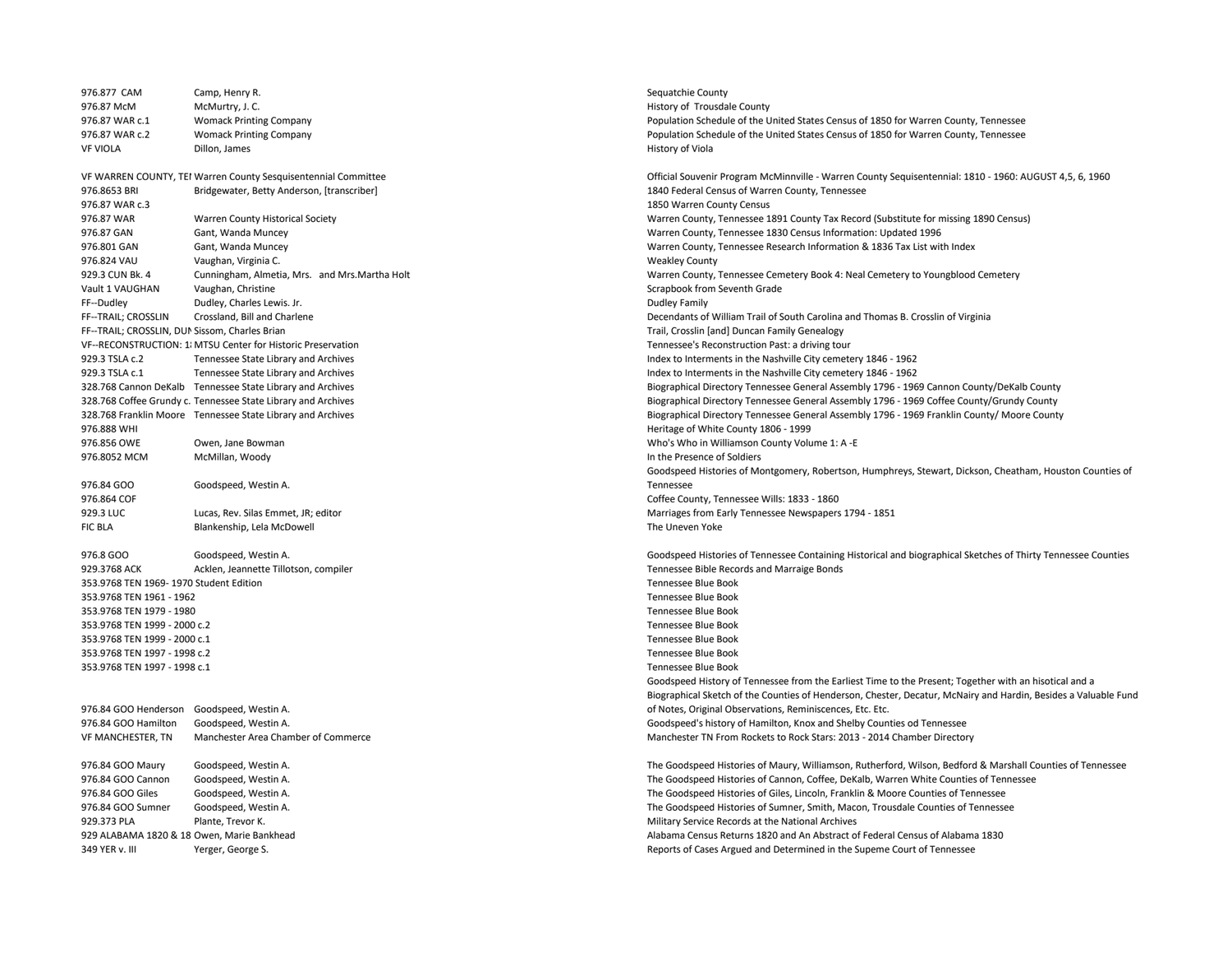| 976.97 PUL 1850    | Pulaski County Historical Society                           | Pulaski County, Kentucky 1850 Census                                                                              |
|--------------------|-------------------------------------------------------------|-------------------------------------------------------------------------------------------------------------------|
| 976.97 PUL 1870    | Pulaski County Historical Society                           | Pulaski County, Kentucky 1870 Census                                                                              |
|                    |                                                             | Paris (Hopewell) Sesquicentennial: a record of the one hundred and fiftieth anniversary of the founding of        |
|                    | VF Kentucky: Bourbon Co Ardery, Mrs. Wm. Breckenridge       | Bourbon's county seat                                                                                             |
| 975.87 WIS         | Wise, Lena Smith                                            | The Story of Oglethorpe County                                                                                    |
| 305.42 STR         | Stratton, Joanna L.                                         | Pioneer Women: Voices from the Kansas Frontier                                                                    |
| 929.361 JOH        | Johnson, Dorothy S.                                         | Madison County, Alabama Orphans Court Minutes                                                                     |
| 929.361 JOH        | Johnson, Dorothy S.                                         | Madison County, Alabama, Deed books A. B. C. D. & E 1810 - 1819 (Territorial)                                     |
| 976.963 PUL        | Pulaski County Historical Society                           | Pulaski County, KY Cemetery Reocrds                                                                               |
| 976.96 PUL Book II |                                                             | Pulaski County Historical Research Book II                                                                        |
| 975.6144 HAU       | Haun, Weynette Parks                                        | Old Albemarle County North Carolina Perguiman Precinct Court Minutes                                              |
| 975.6 OLD          | Olds, Fred A.                                               | An Abstract of North Carolina wills from about 1760 to about 1800                                                 |
| 975.6144 WIN       | Winslow, Mrs. Watson (Ellen Goode Winslow)                  | History of Perquimans County as compiled form records found there and elsewhere                                   |
|                    |                                                             | Historical Sketches of North Carolina from 1584 to 1851 compiled from original records, official documents, and   |
| 975.6 WHE          | Wheeler, John Hill                                          | traditional statements                                                                                            |
|                    |                                                             | North Carolina Wills and Inventories copied from original and recorded wills and inventories in the Office of the |
| 975.6 GRI c.1      | Grimes, J. Bryan                                            | Secretary of State                                                                                                |
|                    |                                                             | North Carolina Wills and Inventories copied from original and recorded wills and inventories in the Office of the |
| 975.6 GRI c.2      | Grimes, J. Bryan                                            | Secretary of State                                                                                                |
|                    | OS 973.4 T2SCC Bk. 5 N - : Coffee County Historical Society | Civil War Soldiers of Coffee County: Book 5: Surnames N-S                                                         |
|                    |                                                             |                                                                                                                   |
| 976.84 GOO Coffee  | Goodspeed, Westin A.                                        | The Goodspeed History of Coffee County with Biographical Sketches and an Aboriginal Map of Tennessee              |
|                    |                                                             | Pioneers of Coffee County, Tennessee, Their Ancestors and Descendants including the Lineages of the following     |
| 976.864 PRI        | Pritchard, Alice Daniel                                     | families: Daniel, Ensey, Hickerson, Hodge, Johnson, Puryear and Winnett                                           |
| 976.864 MAN 1977   |                                                             | Manchester City Directory 1977                                                                                    |
| 726.09768 NAS      | Nashville Public Television                                 | Designed for Worship: an Architectural Perspective of Sacred Places in Middle Tennessee                           |
| 973.7468 BRO       | Brogden, John V., editor                                    | Annotated Roster 16th Tennessee Infantry Regiment, C.S.A. "The First Mountain Regiment"                           |
| 929.3 CUN Book 3   | Cunningham, Mrs. Almetia and Mrs. Martha Holt               | Warren County, Tennessee Cemetery Book 3: Macedonia Cemetery to Mullican Cemetery                                 |
| FF BROWN           | Johnson, Lillian Brown                                      | My Findings Vol. 1                                                                                                |
| FF BOSWELL         | Pippenger, Jean Boswell and Imogene May Boswell             | Descendants of Edward Boswell                                                                                     |
| FF TRIMBLE         | Trimble, David B.                                           | American Origins                                                                                                  |
| <b>FF BAKER</b>    | Banes, Verna Baker                                          | William H. Baker ca 1806 - NOV 1880                                                                               |
| FF BALLEW          | Ballew Family Association of America, Inc.                  | Ballew Family Journal January 2000 No. 20                                                                         |
| FF BANKS           | Norris, Owen C. Jr and Betty Wooten Fisher                  | Bunch of Banks: Descendants of George Henry Banks (1870 - 1945)                                                   |
| FF BEAVER          | Moulds, Neoma Sharp and Kathleen Sharp Peabody              | Our Beaver Family                                                                                                 |
| FF BLANKS          |                                                             | Family of James Rightman Blanks                                                                                   |
| FF CHUMBLEY        | Chumbley, Blanche                                           | The 1941 Dairy of Blanche Chumbley, transcription and foreward by Charlotte Cross Crowder Durham                  |
| 929.3 JOH          |                                                             |                                                                                                                   |
| FF COLVETT         | Johnson. Lillian Brown                                      | Historic Cane Ridge and It's [sic] Families                                                                       |
| FF CAUTHON         | Stanfill, Latayne Colvett<br>Bausch, Grace Cauthon          | <b>Colvett Family Chronicles</b>                                                                                  |
|                    |                                                             | Cauthon Research in Georgia, Tennesse and Missouri                                                                |
| 749.2 WIL          | Williams, Derita Coleman and Nathan Harsh                   | The Art and Mystery of Tennessee Furniture and Its Makers Through 1850                                            |
| FF CUNNINGHAM      | Cunningham, Dr. William A.                                  | Clan Cunningham: Origins, Heritage, and Traditions                                                                |
| FF COULSON         | Tylor, Dola S.                                              | Coulsons of Coffee County, Tennessee                                                                              |
| FF CUSTER          | Brookover, Mary Ruth                                        | Custer-Bryan Genealogy                                                                                            |
|                    |                                                             |                                                                                                                   |
| FF BRYAN           | Bryan, Kathleen and Joyce                                   | A History of The Bryans fromGuy deBryan who died in 1307 Ending with the Birth of Myca Marie Bryan 3-1-1999       |
| FF CUNNINGHAM      | Scarbrough, J. Fred                                         | Past-Present & Future Generations: Cunningham's, Damron's, Fletcher's, Jackson's, Rain's, Tucker's                |
| 940.53 SLO c.2     | Sloan, Eugene H.                                            | With Second Army somewhere in Tennessee                                                                           |
| FF DAVIS           | Davis, Ricky G.                                             | Davis Family                                                                                                      |
| FF DAVIS           | Crossland, Bill & Charlene                                  | Descendants of Johnathon G. Davis and Elizabeth Umbarger: 1823 North Carolina to Alabama                          |
| FF PATTON          | Petitjean, Olin                                             | A Family Named Patton                                                                                             |
| FF DABBS           | Dabbs, Denton s.                                            | A Dabbs Family in America                                                                                         |
| 976.8 WAT          | Watuaga Association of Genealogists-Upper East Tennessee    | Tennessee Bible and Family Records: a Tennessee Bicentennial Project 1996                                         |
| FF PHILLIPS        | Nelson, Larry Phillip                                       | The Family of Johnson Phillips of Amherst County, Virginia                                                        |
| FF DILLARD         | Hughes, Dorothy Dillard                                     | Research in Progress                                                                                              |
|                    |                                                             |                                                                                                                   |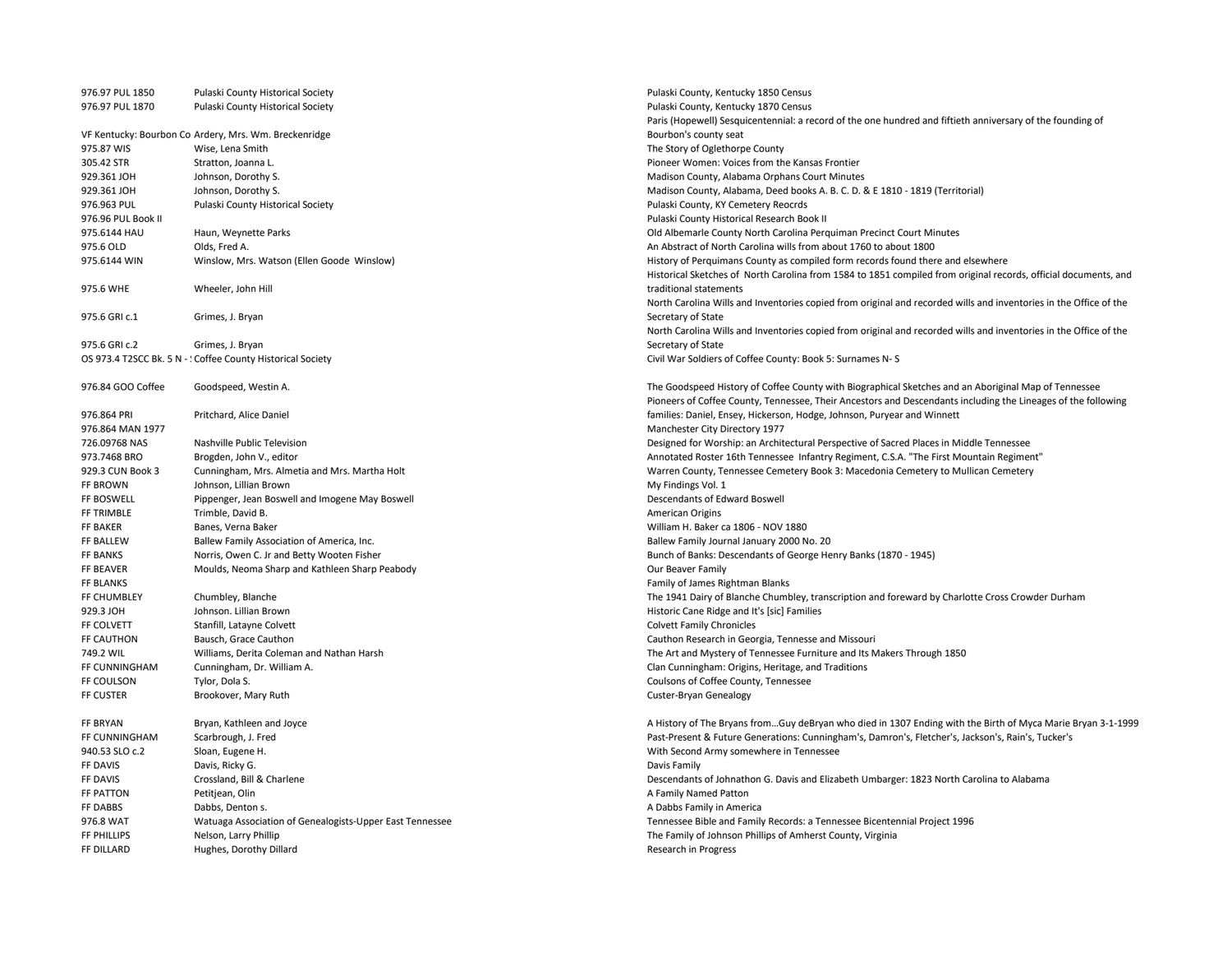| Fauquier Families 1759 - 1799: Comprehensive Indexed Abstrcts of Tax and Tithable lists, Marriage Bonds and<br>Alcock, John P.<br>Minute, Deed and Will Books and Others<br>Crossland, Bill and Charlene<br>Decendants [sic] of Jack Duncan and Patsy Dennis circa 1800s<br>FF EDWARDS<br>Edwards, Ernestine Ratcliffe<br>A Story of Two Tennessee Families<br>FF ELLSAESSER<br>Ellsaesser, Lydia Drew<br>Just Look at all my Families<br>940.54 VET v. 1<br>Pictorial History of the Second World War<br>Veterans of Foreign Wars<br>940.54 VET v. 2<br>Veterans of Foreign Wars<br>Pictorial History of the Second World War<br>940.54 VET v. 3<br>Veterans of Foreign Wars<br>Pictorial History of the Second World War<br>940.54 VET v. 4<br>Veterans of Foreign Wars<br>Pictorial History of the Second World War<br>940.54 VET v. 5<br>Veterans of Foreign Wars<br>Pictorial History of the Second World War<br>940.54 VET v. 6<br>Veterans of Foreign Wars<br>Pictorial History of the Second World War<br>353.9768 TEN 1977 - 1978<br>Tennessee Blue Book<br>FF HAMMOND<br>Hamonds, Roy D.<br>Hammonds Across America<br>FF BUTLER<br>Gray, Sarah Lewis<br>Kinship Tresures from Coffee County Tennessee<br>FF JONES<br>Rogers, W. Wayne<br>Greener Pastures from the Tidewater to Texas and Beyond<br>FF EARP<br>Jefferson, Mariah and Jane Earp Family Outline<br>FF GORDON<br>Hatfield, Marie Eaton<br>Our Gordon Clan<br>Vesey, Caulean and Kathy Wilson<br>The Story of Ferrell and the Descendancy of Carles and Mary Ann Ferrell of caswell County, North Carolina 1777<br>Farrall, HMC Andrew J. and Rear Admiral Eugene H. Farrell<br>The Ferrells of Middle Tennessee: A Ferrell Family History<br>Hart, Charles Gerton<br>James Hart: a Genealogical and Historical Record of his Descendants (with Allied Families)<br>Jamison, Henry Downs, JR.<br>The Jamison Family: 1647 - 1960<br>Phillips, Judy Henley<br>The Gipson Family of Franklin County, Tennessee: Their Ancestors and Descendants<br>A Diary of Public Events and Notices of my Life and Family and of my Private Transactions Including Studies, Travels,<br>Readings, Correspondence, Business Anecdotes, Miscellaneous Memoranda of Men, Literature, &c from 1845 59<br>Laughlin, Samuel Hervery<br>[] and Sketches of my Life from Infancy<br>FF LUSK<br>Lusk, Marion M.<br>Descendents of William Lusk I<br>Lusk, Virgil and Sarah<br>The Life of Mr. and Mrs. Virgil Lusk and Their Family<br>Reggio, Maxine<br>The Descendants of Jacob Joseph Lynn (1773 - 1851)<br>Jernigan Reunion: a Gathering of Some of the Descenants of Thomas Jernigan, Immigrant 1635 of Nansemond<br>County, Virginia Particularly the Family of His Great-Grandson, Henry Jernigan (ca. 1710 - 1783), Planter of Johnston<br>Worley, Lillian Jernigan<br>FF JERNIGAN<br>County, North Carolina<br>Jett Trails West: a Genealogical Reference Book with Emphasis on the John Jett And Stephen Jett Families as They<br>Jett, Lois M. and Ernest C. Jett<br>Migrated Westward from Virginia<br>Jones, Gloria Brewer<br>Family Album: a Source Book Volume 1<br>Genealogy of the Family of Henry Lewis (son of Evan Lewis) Who Emigrated from Wales in 1682; also brief<br>FF LEWIS<br>Lewis, Walter W.<br>Genealogies of the Families of Humphrey Scarlet and Edward George<br>Powers, Rita<br>24 Karat Gold: a collection of Gold Family History and Recipes<br>Wiseman, Eugene M.<br>The Wiseman Family and Allied Lines V. I<br>Vineyard, Maribeth Lang and Eugene M. Wiseman<br>William Wiseman and the Davenports: Pioneers of Old Burke County, North Carolina V. II<br>FF MOSLEY<br>Mosley, Modie Young<br>The Search for Wes Mosley/Moseley and his Descendants<br>FF MCMAHAN<br>Fuller, Sara (Sally) McMahan<br>The Name and Family of McMahan<br>FF PATRICK<br>Haslam, Patricia Liddle<br>Richard Patrick or Partrick of Norwalk, Conn. and Some of his Descendants<br>FF OWEN<br>Pitzer, Donald E. editor<br>Robert Owen's American Legacy<br>FF SCHULER<br>Who's Who of America's Schulers<br>FF ROGERS<br>Newcomb, Viettia Alberta<br>Rogers, Oldfield and Frost Families<br>FF PURVIS<br>Murphy, Virginia<br>The Purvis Family; by George! The Descendants of George Purvis of Virginia and Their Kin<br>Nathaniel Washburn, an American Pioneer: A Genealogy of the Nathaniel Washburn Family (1739 - 1988)<br>Gowdy, Catherine Lutes<br>A Register of Marriages Celebrated and Solemnized by Moses Waddel, D. D. in South Carolina and Georgia 1795 to<br>1836 and Biographical sketch of Moses Waddel and his Family<br>Wilson, Sadye Tune<br>Letters to Laura supplement genealogic charts<br>Yates, Polly and Jim<br>The Yates Family<br>Shelton, Cecil and Louise<br>Descendants of Jessee Shelton and Some Related Families | FF DENTON         | Whitley, Edythe | Some of the Descendants of Rev. Richard Denton |
|----------------------------------------------------------------------------------------------------------------------------------------------------------------------------------------------------------------------------------------------------------------------------------------------------------------------------------------------------------------------------------------------------------------------------------------------------------------------------------------------------------------------------------------------------------------------------------------------------------------------------------------------------------------------------------------------------------------------------------------------------------------------------------------------------------------------------------------------------------------------------------------------------------------------------------------------------------------------------------------------------------------------------------------------------------------------------------------------------------------------------------------------------------------------------------------------------------------------------------------------------------------------------------------------------------------------------------------------------------------------------------------------------------------------------------------------------------------------------------------------------------------------------------------------------------------------------------------------------------------------------------------------------------------------------------------------------------------------------------------------------------------------------------------------------------------------------------------------------------------------------------------------------------------------------------------------------------------------------------------------------------------------------------------------------------------------------------------------------------------------------------------------------------------------------------------------------------------------------------------------------------------------------------------------------------------------------------------------------------------------------------------------------------------------------------------------------------------------------------------------------------------------------------------------------------------------------------------------------------------------------------------------------------------------------------------------------------------------------------------------------------------------------------------------------------------------------------------------------------------------------------------------------------------------------------------------------------------------------------------------------------------------------------------------------------------------------------------------------------------------------------------------------------------------------------------------------------------------------------------------------------------------------------------------------------------------------------------------------------------------------------------------------------------------------------------------------------------------------------------------------------------------------------------------------------------------------------------------------------------------------------------------------------------------------------------------------------------------------------------------------------------------------------------------------------------------------------------------------------------------------------------------------------------------------------------------------------------------------------------------------------------------------------------------------------------------------------------------------------------------------------------------------------------------------------------------------------------------------------------------------------------------------------------------------------------------------------------------------------------------------------------------------------------------------------------------------------------------------------------------------------------------------------------------------------------------------------------------------------------------------------------------------------------------------------------------------------------------------------------------------------------------------------------------------------------------|-------------------|-----------------|------------------------------------------------|
|                                                                                                                                                                                                                                                                                                                                                                                                                                                                                                                                                                                                                                                                                                                                                                                                                                                                                                                                                                                                                                                                                                                                                                                                                                                                                                                                                                                                                                                                                                                                                                                                                                                                                                                                                                                                                                                                                                                                                                                                                                                                                                                                                                                                                                                                                                                                                                                                                                                                                                                                                                                                                                                                                                                                                                                                                                                                                                                                                                                                                                                                                                                                                                                                                                                                                                                                                                                                                                                                                                                                                                                                                                                                                                                                                                                                                                                                                                                                                                                                                                                                                                                                                                                                                                                                                                                                                                                                                                                                                                                                                                                                                                                                                                                                                                                                                      |                   |                 |                                                |
|                                                                                                                                                                                                                                                                                                                                                                                                                                                                                                                                                                                                                                                                                                                                                                                                                                                                                                                                                                                                                                                                                                                                                                                                                                                                                                                                                                                                                                                                                                                                                                                                                                                                                                                                                                                                                                                                                                                                                                                                                                                                                                                                                                                                                                                                                                                                                                                                                                                                                                                                                                                                                                                                                                                                                                                                                                                                                                                                                                                                                                                                                                                                                                                                                                                                                                                                                                                                                                                                                                                                                                                                                                                                                                                                                                                                                                                                                                                                                                                                                                                                                                                                                                                                                                                                                                                                                                                                                                                                                                                                                                                                                                                                                                                                                                                                                      | 975.57 ALC        |                 |                                                |
|                                                                                                                                                                                                                                                                                                                                                                                                                                                                                                                                                                                                                                                                                                                                                                                                                                                                                                                                                                                                                                                                                                                                                                                                                                                                                                                                                                                                                                                                                                                                                                                                                                                                                                                                                                                                                                                                                                                                                                                                                                                                                                                                                                                                                                                                                                                                                                                                                                                                                                                                                                                                                                                                                                                                                                                                                                                                                                                                                                                                                                                                                                                                                                                                                                                                                                                                                                                                                                                                                                                                                                                                                                                                                                                                                                                                                                                                                                                                                                                                                                                                                                                                                                                                                                                                                                                                                                                                                                                                                                                                                                                                                                                                                                                                                                                                                      | FF DUNCAN/DENNIS  |                 |                                                |
|                                                                                                                                                                                                                                                                                                                                                                                                                                                                                                                                                                                                                                                                                                                                                                                                                                                                                                                                                                                                                                                                                                                                                                                                                                                                                                                                                                                                                                                                                                                                                                                                                                                                                                                                                                                                                                                                                                                                                                                                                                                                                                                                                                                                                                                                                                                                                                                                                                                                                                                                                                                                                                                                                                                                                                                                                                                                                                                                                                                                                                                                                                                                                                                                                                                                                                                                                                                                                                                                                                                                                                                                                                                                                                                                                                                                                                                                                                                                                                                                                                                                                                                                                                                                                                                                                                                                                                                                                                                                                                                                                                                                                                                                                                                                                                                                                      |                   |                 |                                                |
|                                                                                                                                                                                                                                                                                                                                                                                                                                                                                                                                                                                                                                                                                                                                                                                                                                                                                                                                                                                                                                                                                                                                                                                                                                                                                                                                                                                                                                                                                                                                                                                                                                                                                                                                                                                                                                                                                                                                                                                                                                                                                                                                                                                                                                                                                                                                                                                                                                                                                                                                                                                                                                                                                                                                                                                                                                                                                                                                                                                                                                                                                                                                                                                                                                                                                                                                                                                                                                                                                                                                                                                                                                                                                                                                                                                                                                                                                                                                                                                                                                                                                                                                                                                                                                                                                                                                                                                                                                                                                                                                                                                                                                                                                                                                                                                                                      |                   |                 |                                                |
|                                                                                                                                                                                                                                                                                                                                                                                                                                                                                                                                                                                                                                                                                                                                                                                                                                                                                                                                                                                                                                                                                                                                                                                                                                                                                                                                                                                                                                                                                                                                                                                                                                                                                                                                                                                                                                                                                                                                                                                                                                                                                                                                                                                                                                                                                                                                                                                                                                                                                                                                                                                                                                                                                                                                                                                                                                                                                                                                                                                                                                                                                                                                                                                                                                                                                                                                                                                                                                                                                                                                                                                                                                                                                                                                                                                                                                                                                                                                                                                                                                                                                                                                                                                                                                                                                                                                                                                                                                                                                                                                                                                                                                                                                                                                                                                                                      |                   |                 |                                                |
|                                                                                                                                                                                                                                                                                                                                                                                                                                                                                                                                                                                                                                                                                                                                                                                                                                                                                                                                                                                                                                                                                                                                                                                                                                                                                                                                                                                                                                                                                                                                                                                                                                                                                                                                                                                                                                                                                                                                                                                                                                                                                                                                                                                                                                                                                                                                                                                                                                                                                                                                                                                                                                                                                                                                                                                                                                                                                                                                                                                                                                                                                                                                                                                                                                                                                                                                                                                                                                                                                                                                                                                                                                                                                                                                                                                                                                                                                                                                                                                                                                                                                                                                                                                                                                                                                                                                                                                                                                                                                                                                                                                                                                                                                                                                                                                                                      |                   |                 |                                                |
|                                                                                                                                                                                                                                                                                                                                                                                                                                                                                                                                                                                                                                                                                                                                                                                                                                                                                                                                                                                                                                                                                                                                                                                                                                                                                                                                                                                                                                                                                                                                                                                                                                                                                                                                                                                                                                                                                                                                                                                                                                                                                                                                                                                                                                                                                                                                                                                                                                                                                                                                                                                                                                                                                                                                                                                                                                                                                                                                                                                                                                                                                                                                                                                                                                                                                                                                                                                                                                                                                                                                                                                                                                                                                                                                                                                                                                                                                                                                                                                                                                                                                                                                                                                                                                                                                                                                                                                                                                                                                                                                                                                                                                                                                                                                                                                                                      |                   |                 |                                                |
|                                                                                                                                                                                                                                                                                                                                                                                                                                                                                                                                                                                                                                                                                                                                                                                                                                                                                                                                                                                                                                                                                                                                                                                                                                                                                                                                                                                                                                                                                                                                                                                                                                                                                                                                                                                                                                                                                                                                                                                                                                                                                                                                                                                                                                                                                                                                                                                                                                                                                                                                                                                                                                                                                                                                                                                                                                                                                                                                                                                                                                                                                                                                                                                                                                                                                                                                                                                                                                                                                                                                                                                                                                                                                                                                                                                                                                                                                                                                                                                                                                                                                                                                                                                                                                                                                                                                                                                                                                                                                                                                                                                                                                                                                                                                                                                                                      |                   |                 |                                                |
|                                                                                                                                                                                                                                                                                                                                                                                                                                                                                                                                                                                                                                                                                                                                                                                                                                                                                                                                                                                                                                                                                                                                                                                                                                                                                                                                                                                                                                                                                                                                                                                                                                                                                                                                                                                                                                                                                                                                                                                                                                                                                                                                                                                                                                                                                                                                                                                                                                                                                                                                                                                                                                                                                                                                                                                                                                                                                                                                                                                                                                                                                                                                                                                                                                                                                                                                                                                                                                                                                                                                                                                                                                                                                                                                                                                                                                                                                                                                                                                                                                                                                                                                                                                                                                                                                                                                                                                                                                                                                                                                                                                                                                                                                                                                                                                                                      |                   |                 |                                                |
|                                                                                                                                                                                                                                                                                                                                                                                                                                                                                                                                                                                                                                                                                                                                                                                                                                                                                                                                                                                                                                                                                                                                                                                                                                                                                                                                                                                                                                                                                                                                                                                                                                                                                                                                                                                                                                                                                                                                                                                                                                                                                                                                                                                                                                                                                                                                                                                                                                                                                                                                                                                                                                                                                                                                                                                                                                                                                                                                                                                                                                                                                                                                                                                                                                                                                                                                                                                                                                                                                                                                                                                                                                                                                                                                                                                                                                                                                                                                                                                                                                                                                                                                                                                                                                                                                                                                                                                                                                                                                                                                                                                                                                                                                                                                                                                                                      |                   |                 |                                                |
|                                                                                                                                                                                                                                                                                                                                                                                                                                                                                                                                                                                                                                                                                                                                                                                                                                                                                                                                                                                                                                                                                                                                                                                                                                                                                                                                                                                                                                                                                                                                                                                                                                                                                                                                                                                                                                                                                                                                                                                                                                                                                                                                                                                                                                                                                                                                                                                                                                                                                                                                                                                                                                                                                                                                                                                                                                                                                                                                                                                                                                                                                                                                                                                                                                                                                                                                                                                                                                                                                                                                                                                                                                                                                                                                                                                                                                                                                                                                                                                                                                                                                                                                                                                                                                                                                                                                                                                                                                                                                                                                                                                                                                                                                                                                                                                                                      |                   |                 |                                                |
|                                                                                                                                                                                                                                                                                                                                                                                                                                                                                                                                                                                                                                                                                                                                                                                                                                                                                                                                                                                                                                                                                                                                                                                                                                                                                                                                                                                                                                                                                                                                                                                                                                                                                                                                                                                                                                                                                                                                                                                                                                                                                                                                                                                                                                                                                                                                                                                                                                                                                                                                                                                                                                                                                                                                                                                                                                                                                                                                                                                                                                                                                                                                                                                                                                                                                                                                                                                                                                                                                                                                                                                                                                                                                                                                                                                                                                                                                                                                                                                                                                                                                                                                                                                                                                                                                                                                                                                                                                                                                                                                                                                                                                                                                                                                                                                                                      |                   |                 |                                                |
|                                                                                                                                                                                                                                                                                                                                                                                                                                                                                                                                                                                                                                                                                                                                                                                                                                                                                                                                                                                                                                                                                                                                                                                                                                                                                                                                                                                                                                                                                                                                                                                                                                                                                                                                                                                                                                                                                                                                                                                                                                                                                                                                                                                                                                                                                                                                                                                                                                                                                                                                                                                                                                                                                                                                                                                                                                                                                                                                                                                                                                                                                                                                                                                                                                                                                                                                                                                                                                                                                                                                                                                                                                                                                                                                                                                                                                                                                                                                                                                                                                                                                                                                                                                                                                                                                                                                                                                                                                                                                                                                                                                                                                                                                                                                                                                                                      |                   |                 |                                                |
|                                                                                                                                                                                                                                                                                                                                                                                                                                                                                                                                                                                                                                                                                                                                                                                                                                                                                                                                                                                                                                                                                                                                                                                                                                                                                                                                                                                                                                                                                                                                                                                                                                                                                                                                                                                                                                                                                                                                                                                                                                                                                                                                                                                                                                                                                                                                                                                                                                                                                                                                                                                                                                                                                                                                                                                                                                                                                                                                                                                                                                                                                                                                                                                                                                                                                                                                                                                                                                                                                                                                                                                                                                                                                                                                                                                                                                                                                                                                                                                                                                                                                                                                                                                                                                                                                                                                                                                                                                                                                                                                                                                                                                                                                                                                                                                                                      |                   |                 |                                                |
|                                                                                                                                                                                                                                                                                                                                                                                                                                                                                                                                                                                                                                                                                                                                                                                                                                                                                                                                                                                                                                                                                                                                                                                                                                                                                                                                                                                                                                                                                                                                                                                                                                                                                                                                                                                                                                                                                                                                                                                                                                                                                                                                                                                                                                                                                                                                                                                                                                                                                                                                                                                                                                                                                                                                                                                                                                                                                                                                                                                                                                                                                                                                                                                                                                                                                                                                                                                                                                                                                                                                                                                                                                                                                                                                                                                                                                                                                                                                                                                                                                                                                                                                                                                                                                                                                                                                                                                                                                                                                                                                                                                                                                                                                                                                                                                                                      |                   |                 |                                                |
|                                                                                                                                                                                                                                                                                                                                                                                                                                                                                                                                                                                                                                                                                                                                                                                                                                                                                                                                                                                                                                                                                                                                                                                                                                                                                                                                                                                                                                                                                                                                                                                                                                                                                                                                                                                                                                                                                                                                                                                                                                                                                                                                                                                                                                                                                                                                                                                                                                                                                                                                                                                                                                                                                                                                                                                                                                                                                                                                                                                                                                                                                                                                                                                                                                                                                                                                                                                                                                                                                                                                                                                                                                                                                                                                                                                                                                                                                                                                                                                                                                                                                                                                                                                                                                                                                                                                                                                                                                                                                                                                                                                                                                                                                                                                                                                                                      |                   |                 |                                                |
|                                                                                                                                                                                                                                                                                                                                                                                                                                                                                                                                                                                                                                                                                                                                                                                                                                                                                                                                                                                                                                                                                                                                                                                                                                                                                                                                                                                                                                                                                                                                                                                                                                                                                                                                                                                                                                                                                                                                                                                                                                                                                                                                                                                                                                                                                                                                                                                                                                                                                                                                                                                                                                                                                                                                                                                                                                                                                                                                                                                                                                                                                                                                                                                                                                                                                                                                                                                                                                                                                                                                                                                                                                                                                                                                                                                                                                                                                                                                                                                                                                                                                                                                                                                                                                                                                                                                                                                                                                                                                                                                                                                                                                                                                                                                                                                                                      | FF FERRELL        |                 |                                                |
|                                                                                                                                                                                                                                                                                                                                                                                                                                                                                                                                                                                                                                                                                                                                                                                                                                                                                                                                                                                                                                                                                                                                                                                                                                                                                                                                                                                                                                                                                                                                                                                                                                                                                                                                                                                                                                                                                                                                                                                                                                                                                                                                                                                                                                                                                                                                                                                                                                                                                                                                                                                                                                                                                                                                                                                                                                                                                                                                                                                                                                                                                                                                                                                                                                                                                                                                                                                                                                                                                                                                                                                                                                                                                                                                                                                                                                                                                                                                                                                                                                                                                                                                                                                                                                                                                                                                                                                                                                                                                                                                                                                                                                                                                                                                                                                                                      | FF FERRELL        |                 |                                                |
|                                                                                                                                                                                                                                                                                                                                                                                                                                                                                                                                                                                                                                                                                                                                                                                                                                                                                                                                                                                                                                                                                                                                                                                                                                                                                                                                                                                                                                                                                                                                                                                                                                                                                                                                                                                                                                                                                                                                                                                                                                                                                                                                                                                                                                                                                                                                                                                                                                                                                                                                                                                                                                                                                                                                                                                                                                                                                                                                                                                                                                                                                                                                                                                                                                                                                                                                                                                                                                                                                                                                                                                                                                                                                                                                                                                                                                                                                                                                                                                                                                                                                                                                                                                                                                                                                                                                                                                                                                                                                                                                                                                                                                                                                                                                                                                                                      | FF HART           |                 |                                                |
|                                                                                                                                                                                                                                                                                                                                                                                                                                                                                                                                                                                                                                                                                                                                                                                                                                                                                                                                                                                                                                                                                                                                                                                                                                                                                                                                                                                                                                                                                                                                                                                                                                                                                                                                                                                                                                                                                                                                                                                                                                                                                                                                                                                                                                                                                                                                                                                                                                                                                                                                                                                                                                                                                                                                                                                                                                                                                                                                                                                                                                                                                                                                                                                                                                                                                                                                                                                                                                                                                                                                                                                                                                                                                                                                                                                                                                                                                                                                                                                                                                                                                                                                                                                                                                                                                                                                                                                                                                                                                                                                                                                                                                                                                                                                                                                                                      | FF JAMISON        |                 |                                                |
|                                                                                                                                                                                                                                                                                                                                                                                                                                                                                                                                                                                                                                                                                                                                                                                                                                                                                                                                                                                                                                                                                                                                                                                                                                                                                                                                                                                                                                                                                                                                                                                                                                                                                                                                                                                                                                                                                                                                                                                                                                                                                                                                                                                                                                                                                                                                                                                                                                                                                                                                                                                                                                                                                                                                                                                                                                                                                                                                                                                                                                                                                                                                                                                                                                                                                                                                                                                                                                                                                                                                                                                                                                                                                                                                                                                                                                                                                                                                                                                                                                                                                                                                                                                                                                                                                                                                                                                                                                                                                                                                                                                                                                                                                                                                                                                                                      | FF GIPSON         |                 |                                                |
|                                                                                                                                                                                                                                                                                                                                                                                                                                                                                                                                                                                                                                                                                                                                                                                                                                                                                                                                                                                                                                                                                                                                                                                                                                                                                                                                                                                                                                                                                                                                                                                                                                                                                                                                                                                                                                                                                                                                                                                                                                                                                                                                                                                                                                                                                                                                                                                                                                                                                                                                                                                                                                                                                                                                                                                                                                                                                                                                                                                                                                                                                                                                                                                                                                                                                                                                                                                                                                                                                                                                                                                                                                                                                                                                                                                                                                                                                                                                                                                                                                                                                                                                                                                                                                                                                                                                                                                                                                                                                                                                                                                                                                                                                                                                                                                                                      |                   |                 |                                                |
|                                                                                                                                                                                                                                                                                                                                                                                                                                                                                                                                                                                                                                                                                                                                                                                                                                                                                                                                                                                                                                                                                                                                                                                                                                                                                                                                                                                                                                                                                                                                                                                                                                                                                                                                                                                                                                                                                                                                                                                                                                                                                                                                                                                                                                                                                                                                                                                                                                                                                                                                                                                                                                                                                                                                                                                                                                                                                                                                                                                                                                                                                                                                                                                                                                                                                                                                                                                                                                                                                                                                                                                                                                                                                                                                                                                                                                                                                                                                                                                                                                                                                                                                                                                                                                                                                                                                                                                                                                                                                                                                                                                                                                                                                                                                                                                                                      |                   |                 |                                                |
|                                                                                                                                                                                                                                                                                                                                                                                                                                                                                                                                                                                                                                                                                                                                                                                                                                                                                                                                                                                                                                                                                                                                                                                                                                                                                                                                                                                                                                                                                                                                                                                                                                                                                                                                                                                                                                                                                                                                                                                                                                                                                                                                                                                                                                                                                                                                                                                                                                                                                                                                                                                                                                                                                                                                                                                                                                                                                                                                                                                                                                                                                                                                                                                                                                                                                                                                                                                                                                                                                                                                                                                                                                                                                                                                                                                                                                                                                                                                                                                                                                                                                                                                                                                                                                                                                                                                                                                                                                                                                                                                                                                                                                                                                                                                                                                                                      | FF LAUGHLIN       |                 |                                                |
|                                                                                                                                                                                                                                                                                                                                                                                                                                                                                                                                                                                                                                                                                                                                                                                                                                                                                                                                                                                                                                                                                                                                                                                                                                                                                                                                                                                                                                                                                                                                                                                                                                                                                                                                                                                                                                                                                                                                                                                                                                                                                                                                                                                                                                                                                                                                                                                                                                                                                                                                                                                                                                                                                                                                                                                                                                                                                                                                                                                                                                                                                                                                                                                                                                                                                                                                                                                                                                                                                                                                                                                                                                                                                                                                                                                                                                                                                                                                                                                                                                                                                                                                                                                                                                                                                                                                                                                                                                                                                                                                                                                                                                                                                                                                                                                                                      |                   |                 |                                                |
|                                                                                                                                                                                                                                                                                                                                                                                                                                                                                                                                                                                                                                                                                                                                                                                                                                                                                                                                                                                                                                                                                                                                                                                                                                                                                                                                                                                                                                                                                                                                                                                                                                                                                                                                                                                                                                                                                                                                                                                                                                                                                                                                                                                                                                                                                                                                                                                                                                                                                                                                                                                                                                                                                                                                                                                                                                                                                                                                                                                                                                                                                                                                                                                                                                                                                                                                                                                                                                                                                                                                                                                                                                                                                                                                                                                                                                                                                                                                                                                                                                                                                                                                                                                                                                                                                                                                                                                                                                                                                                                                                                                                                                                                                                                                                                                                                      | FF LUSK           |                 |                                                |
|                                                                                                                                                                                                                                                                                                                                                                                                                                                                                                                                                                                                                                                                                                                                                                                                                                                                                                                                                                                                                                                                                                                                                                                                                                                                                                                                                                                                                                                                                                                                                                                                                                                                                                                                                                                                                                                                                                                                                                                                                                                                                                                                                                                                                                                                                                                                                                                                                                                                                                                                                                                                                                                                                                                                                                                                                                                                                                                                                                                                                                                                                                                                                                                                                                                                                                                                                                                                                                                                                                                                                                                                                                                                                                                                                                                                                                                                                                                                                                                                                                                                                                                                                                                                                                                                                                                                                                                                                                                                                                                                                                                                                                                                                                                                                                                                                      | FF LYNN           |                 |                                                |
|                                                                                                                                                                                                                                                                                                                                                                                                                                                                                                                                                                                                                                                                                                                                                                                                                                                                                                                                                                                                                                                                                                                                                                                                                                                                                                                                                                                                                                                                                                                                                                                                                                                                                                                                                                                                                                                                                                                                                                                                                                                                                                                                                                                                                                                                                                                                                                                                                                                                                                                                                                                                                                                                                                                                                                                                                                                                                                                                                                                                                                                                                                                                                                                                                                                                                                                                                                                                                                                                                                                                                                                                                                                                                                                                                                                                                                                                                                                                                                                                                                                                                                                                                                                                                                                                                                                                                                                                                                                                                                                                                                                                                                                                                                                                                                                                                      |                   |                 |                                                |
|                                                                                                                                                                                                                                                                                                                                                                                                                                                                                                                                                                                                                                                                                                                                                                                                                                                                                                                                                                                                                                                                                                                                                                                                                                                                                                                                                                                                                                                                                                                                                                                                                                                                                                                                                                                                                                                                                                                                                                                                                                                                                                                                                                                                                                                                                                                                                                                                                                                                                                                                                                                                                                                                                                                                                                                                                                                                                                                                                                                                                                                                                                                                                                                                                                                                                                                                                                                                                                                                                                                                                                                                                                                                                                                                                                                                                                                                                                                                                                                                                                                                                                                                                                                                                                                                                                                                                                                                                                                                                                                                                                                                                                                                                                                                                                                                                      |                   |                 |                                                |
|                                                                                                                                                                                                                                                                                                                                                                                                                                                                                                                                                                                                                                                                                                                                                                                                                                                                                                                                                                                                                                                                                                                                                                                                                                                                                                                                                                                                                                                                                                                                                                                                                                                                                                                                                                                                                                                                                                                                                                                                                                                                                                                                                                                                                                                                                                                                                                                                                                                                                                                                                                                                                                                                                                                                                                                                                                                                                                                                                                                                                                                                                                                                                                                                                                                                                                                                                                                                                                                                                                                                                                                                                                                                                                                                                                                                                                                                                                                                                                                                                                                                                                                                                                                                                                                                                                                                                                                                                                                                                                                                                                                                                                                                                                                                                                                                                      |                   |                 |                                                |
|                                                                                                                                                                                                                                                                                                                                                                                                                                                                                                                                                                                                                                                                                                                                                                                                                                                                                                                                                                                                                                                                                                                                                                                                                                                                                                                                                                                                                                                                                                                                                                                                                                                                                                                                                                                                                                                                                                                                                                                                                                                                                                                                                                                                                                                                                                                                                                                                                                                                                                                                                                                                                                                                                                                                                                                                                                                                                                                                                                                                                                                                                                                                                                                                                                                                                                                                                                                                                                                                                                                                                                                                                                                                                                                                                                                                                                                                                                                                                                                                                                                                                                                                                                                                                                                                                                                                                                                                                                                                                                                                                                                                                                                                                                                                                                                                                      |                   |                 |                                                |
|                                                                                                                                                                                                                                                                                                                                                                                                                                                                                                                                                                                                                                                                                                                                                                                                                                                                                                                                                                                                                                                                                                                                                                                                                                                                                                                                                                                                                                                                                                                                                                                                                                                                                                                                                                                                                                                                                                                                                                                                                                                                                                                                                                                                                                                                                                                                                                                                                                                                                                                                                                                                                                                                                                                                                                                                                                                                                                                                                                                                                                                                                                                                                                                                                                                                                                                                                                                                                                                                                                                                                                                                                                                                                                                                                                                                                                                                                                                                                                                                                                                                                                                                                                                                                                                                                                                                                                                                                                                                                                                                                                                                                                                                                                                                                                                                                      | FF JETT           |                 |                                                |
|                                                                                                                                                                                                                                                                                                                                                                                                                                                                                                                                                                                                                                                                                                                                                                                                                                                                                                                                                                                                                                                                                                                                                                                                                                                                                                                                                                                                                                                                                                                                                                                                                                                                                                                                                                                                                                                                                                                                                                                                                                                                                                                                                                                                                                                                                                                                                                                                                                                                                                                                                                                                                                                                                                                                                                                                                                                                                                                                                                                                                                                                                                                                                                                                                                                                                                                                                                                                                                                                                                                                                                                                                                                                                                                                                                                                                                                                                                                                                                                                                                                                                                                                                                                                                                                                                                                                                                                                                                                                                                                                                                                                                                                                                                                                                                                                                      | 929.3772 JON      |                 |                                                |
|                                                                                                                                                                                                                                                                                                                                                                                                                                                                                                                                                                                                                                                                                                                                                                                                                                                                                                                                                                                                                                                                                                                                                                                                                                                                                                                                                                                                                                                                                                                                                                                                                                                                                                                                                                                                                                                                                                                                                                                                                                                                                                                                                                                                                                                                                                                                                                                                                                                                                                                                                                                                                                                                                                                                                                                                                                                                                                                                                                                                                                                                                                                                                                                                                                                                                                                                                                                                                                                                                                                                                                                                                                                                                                                                                                                                                                                                                                                                                                                                                                                                                                                                                                                                                                                                                                                                                                                                                                                                                                                                                                                                                                                                                                                                                                                                                      |                   |                 |                                                |
|                                                                                                                                                                                                                                                                                                                                                                                                                                                                                                                                                                                                                                                                                                                                                                                                                                                                                                                                                                                                                                                                                                                                                                                                                                                                                                                                                                                                                                                                                                                                                                                                                                                                                                                                                                                                                                                                                                                                                                                                                                                                                                                                                                                                                                                                                                                                                                                                                                                                                                                                                                                                                                                                                                                                                                                                                                                                                                                                                                                                                                                                                                                                                                                                                                                                                                                                                                                                                                                                                                                                                                                                                                                                                                                                                                                                                                                                                                                                                                                                                                                                                                                                                                                                                                                                                                                                                                                                                                                                                                                                                                                                                                                                                                                                                                                                                      |                   |                 |                                                |
|                                                                                                                                                                                                                                                                                                                                                                                                                                                                                                                                                                                                                                                                                                                                                                                                                                                                                                                                                                                                                                                                                                                                                                                                                                                                                                                                                                                                                                                                                                                                                                                                                                                                                                                                                                                                                                                                                                                                                                                                                                                                                                                                                                                                                                                                                                                                                                                                                                                                                                                                                                                                                                                                                                                                                                                                                                                                                                                                                                                                                                                                                                                                                                                                                                                                                                                                                                                                                                                                                                                                                                                                                                                                                                                                                                                                                                                                                                                                                                                                                                                                                                                                                                                                                                                                                                                                                                                                                                                                                                                                                                                                                                                                                                                                                                                                                      | FF GOLD           |                 |                                                |
|                                                                                                                                                                                                                                                                                                                                                                                                                                                                                                                                                                                                                                                                                                                                                                                                                                                                                                                                                                                                                                                                                                                                                                                                                                                                                                                                                                                                                                                                                                                                                                                                                                                                                                                                                                                                                                                                                                                                                                                                                                                                                                                                                                                                                                                                                                                                                                                                                                                                                                                                                                                                                                                                                                                                                                                                                                                                                                                                                                                                                                                                                                                                                                                                                                                                                                                                                                                                                                                                                                                                                                                                                                                                                                                                                                                                                                                                                                                                                                                                                                                                                                                                                                                                                                                                                                                                                                                                                                                                                                                                                                                                                                                                                                                                                                                                                      | FF WISEMAN        |                 |                                                |
|                                                                                                                                                                                                                                                                                                                                                                                                                                                                                                                                                                                                                                                                                                                                                                                                                                                                                                                                                                                                                                                                                                                                                                                                                                                                                                                                                                                                                                                                                                                                                                                                                                                                                                                                                                                                                                                                                                                                                                                                                                                                                                                                                                                                                                                                                                                                                                                                                                                                                                                                                                                                                                                                                                                                                                                                                                                                                                                                                                                                                                                                                                                                                                                                                                                                                                                                                                                                                                                                                                                                                                                                                                                                                                                                                                                                                                                                                                                                                                                                                                                                                                                                                                                                                                                                                                                                                                                                                                                                                                                                                                                                                                                                                                                                                                                                                      | FF WISEMAN        |                 |                                                |
|                                                                                                                                                                                                                                                                                                                                                                                                                                                                                                                                                                                                                                                                                                                                                                                                                                                                                                                                                                                                                                                                                                                                                                                                                                                                                                                                                                                                                                                                                                                                                                                                                                                                                                                                                                                                                                                                                                                                                                                                                                                                                                                                                                                                                                                                                                                                                                                                                                                                                                                                                                                                                                                                                                                                                                                                                                                                                                                                                                                                                                                                                                                                                                                                                                                                                                                                                                                                                                                                                                                                                                                                                                                                                                                                                                                                                                                                                                                                                                                                                                                                                                                                                                                                                                                                                                                                                                                                                                                                                                                                                                                                                                                                                                                                                                                                                      |                   |                 |                                                |
|                                                                                                                                                                                                                                                                                                                                                                                                                                                                                                                                                                                                                                                                                                                                                                                                                                                                                                                                                                                                                                                                                                                                                                                                                                                                                                                                                                                                                                                                                                                                                                                                                                                                                                                                                                                                                                                                                                                                                                                                                                                                                                                                                                                                                                                                                                                                                                                                                                                                                                                                                                                                                                                                                                                                                                                                                                                                                                                                                                                                                                                                                                                                                                                                                                                                                                                                                                                                                                                                                                                                                                                                                                                                                                                                                                                                                                                                                                                                                                                                                                                                                                                                                                                                                                                                                                                                                                                                                                                                                                                                                                                                                                                                                                                                                                                                                      |                   |                 |                                                |
|                                                                                                                                                                                                                                                                                                                                                                                                                                                                                                                                                                                                                                                                                                                                                                                                                                                                                                                                                                                                                                                                                                                                                                                                                                                                                                                                                                                                                                                                                                                                                                                                                                                                                                                                                                                                                                                                                                                                                                                                                                                                                                                                                                                                                                                                                                                                                                                                                                                                                                                                                                                                                                                                                                                                                                                                                                                                                                                                                                                                                                                                                                                                                                                                                                                                                                                                                                                                                                                                                                                                                                                                                                                                                                                                                                                                                                                                                                                                                                                                                                                                                                                                                                                                                                                                                                                                                                                                                                                                                                                                                                                                                                                                                                                                                                                                                      |                   |                 |                                                |
|                                                                                                                                                                                                                                                                                                                                                                                                                                                                                                                                                                                                                                                                                                                                                                                                                                                                                                                                                                                                                                                                                                                                                                                                                                                                                                                                                                                                                                                                                                                                                                                                                                                                                                                                                                                                                                                                                                                                                                                                                                                                                                                                                                                                                                                                                                                                                                                                                                                                                                                                                                                                                                                                                                                                                                                                                                                                                                                                                                                                                                                                                                                                                                                                                                                                                                                                                                                                                                                                                                                                                                                                                                                                                                                                                                                                                                                                                                                                                                                                                                                                                                                                                                                                                                                                                                                                                                                                                                                                                                                                                                                                                                                                                                                                                                                                                      |                   |                 |                                                |
|                                                                                                                                                                                                                                                                                                                                                                                                                                                                                                                                                                                                                                                                                                                                                                                                                                                                                                                                                                                                                                                                                                                                                                                                                                                                                                                                                                                                                                                                                                                                                                                                                                                                                                                                                                                                                                                                                                                                                                                                                                                                                                                                                                                                                                                                                                                                                                                                                                                                                                                                                                                                                                                                                                                                                                                                                                                                                                                                                                                                                                                                                                                                                                                                                                                                                                                                                                                                                                                                                                                                                                                                                                                                                                                                                                                                                                                                                                                                                                                                                                                                                                                                                                                                                                                                                                                                                                                                                                                                                                                                                                                                                                                                                                                                                                                                                      |                   |                 |                                                |
|                                                                                                                                                                                                                                                                                                                                                                                                                                                                                                                                                                                                                                                                                                                                                                                                                                                                                                                                                                                                                                                                                                                                                                                                                                                                                                                                                                                                                                                                                                                                                                                                                                                                                                                                                                                                                                                                                                                                                                                                                                                                                                                                                                                                                                                                                                                                                                                                                                                                                                                                                                                                                                                                                                                                                                                                                                                                                                                                                                                                                                                                                                                                                                                                                                                                                                                                                                                                                                                                                                                                                                                                                                                                                                                                                                                                                                                                                                                                                                                                                                                                                                                                                                                                                                                                                                                                                                                                                                                                                                                                                                                                                                                                                                                                                                                                                      |                   |                 |                                                |
|                                                                                                                                                                                                                                                                                                                                                                                                                                                                                                                                                                                                                                                                                                                                                                                                                                                                                                                                                                                                                                                                                                                                                                                                                                                                                                                                                                                                                                                                                                                                                                                                                                                                                                                                                                                                                                                                                                                                                                                                                                                                                                                                                                                                                                                                                                                                                                                                                                                                                                                                                                                                                                                                                                                                                                                                                                                                                                                                                                                                                                                                                                                                                                                                                                                                                                                                                                                                                                                                                                                                                                                                                                                                                                                                                                                                                                                                                                                                                                                                                                                                                                                                                                                                                                                                                                                                                                                                                                                                                                                                                                                                                                                                                                                                                                                                                      |                   |                 |                                                |
|                                                                                                                                                                                                                                                                                                                                                                                                                                                                                                                                                                                                                                                                                                                                                                                                                                                                                                                                                                                                                                                                                                                                                                                                                                                                                                                                                                                                                                                                                                                                                                                                                                                                                                                                                                                                                                                                                                                                                                                                                                                                                                                                                                                                                                                                                                                                                                                                                                                                                                                                                                                                                                                                                                                                                                                                                                                                                                                                                                                                                                                                                                                                                                                                                                                                                                                                                                                                                                                                                                                                                                                                                                                                                                                                                                                                                                                                                                                                                                                                                                                                                                                                                                                                                                                                                                                                                                                                                                                                                                                                                                                                                                                                                                                                                                                                                      | FF WASHBURN       |                 |                                                |
|                                                                                                                                                                                                                                                                                                                                                                                                                                                                                                                                                                                                                                                                                                                                                                                                                                                                                                                                                                                                                                                                                                                                                                                                                                                                                                                                                                                                                                                                                                                                                                                                                                                                                                                                                                                                                                                                                                                                                                                                                                                                                                                                                                                                                                                                                                                                                                                                                                                                                                                                                                                                                                                                                                                                                                                                                                                                                                                                                                                                                                                                                                                                                                                                                                                                                                                                                                                                                                                                                                                                                                                                                                                                                                                                                                                                                                                                                                                                                                                                                                                                                                                                                                                                                                                                                                                                                                                                                                                                                                                                                                                                                                                                                                                                                                                                                      |                   |                 |                                                |
|                                                                                                                                                                                                                                                                                                                                                                                                                                                                                                                                                                                                                                                                                                                                                                                                                                                                                                                                                                                                                                                                                                                                                                                                                                                                                                                                                                                                                                                                                                                                                                                                                                                                                                                                                                                                                                                                                                                                                                                                                                                                                                                                                                                                                                                                                                                                                                                                                                                                                                                                                                                                                                                                                                                                                                                                                                                                                                                                                                                                                                                                                                                                                                                                                                                                                                                                                                                                                                                                                                                                                                                                                                                                                                                                                                                                                                                                                                                                                                                                                                                                                                                                                                                                                                                                                                                                                                                                                                                                                                                                                                                                                                                                                                                                                                                                                      | <b>VF WADDELL</b> |                 |                                                |
|                                                                                                                                                                                                                                                                                                                                                                                                                                                                                                                                                                                                                                                                                                                                                                                                                                                                                                                                                                                                                                                                                                                                                                                                                                                                                                                                                                                                                                                                                                                                                                                                                                                                                                                                                                                                                                                                                                                                                                                                                                                                                                                                                                                                                                                                                                                                                                                                                                                                                                                                                                                                                                                                                                                                                                                                                                                                                                                                                                                                                                                                                                                                                                                                                                                                                                                                                                                                                                                                                                                                                                                                                                                                                                                                                                                                                                                                                                                                                                                                                                                                                                                                                                                                                                                                                                                                                                                                                                                                                                                                                                                                                                                                                                                                                                                                                      | <b>VF WILSON</b>  |                 |                                                |
|                                                                                                                                                                                                                                                                                                                                                                                                                                                                                                                                                                                                                                                                                                                                                                                                                                                                                                                                                                                                                                                                                                                                                                                                                                                                                                                                                                                                                                                                                                                                                                                                                                                                                                                                                                                                                                                                                                                                                                                                                                                                                                                                                                                                                                                                                                                                                                                                                                                                                                                                                                                                                                                                                                                                                                                                                                                                                                                                                                                                                                                                                                                                                                                                                                                                                                                                                                                                                                                                                                                                                                                                                                                                                                                                                                                                                                                                                                                                                                                                                                                                                                                                                                                                                                                                                                                                                                                                                                                                                                                                                                                                                                                                                                                                                                                                                      | FF YATES          |                 |                                                |
|                                                                                                                                                                                                                                                                                                                                                                                                                                                                                                                                                                                                                                                                                                                                                                                                                                                                                                                                                                                                                                                                                                                                                                                                                                                                                                                                                                                                                                                                                                                                                                                                                                                                                                                                                                                                                                                                                                                                                                                                                                                                                                                                                                                                                                                                                                                                                                                                                                                                                                                                                                                                                                                                                                                                                                                                                                                                                                                                                                                                                                                                                                                                                                                                                                                                                                                                                                                                                                                                                                                                                                                                                                                                                                                                                                                                                                                                                                                                                                                                                                                                                                                                                                                                                                                                                                                                                                                                                                                                                                                                                                                                                                                                                                                                                                                                                      | FF SHELTON        |                 |                                                |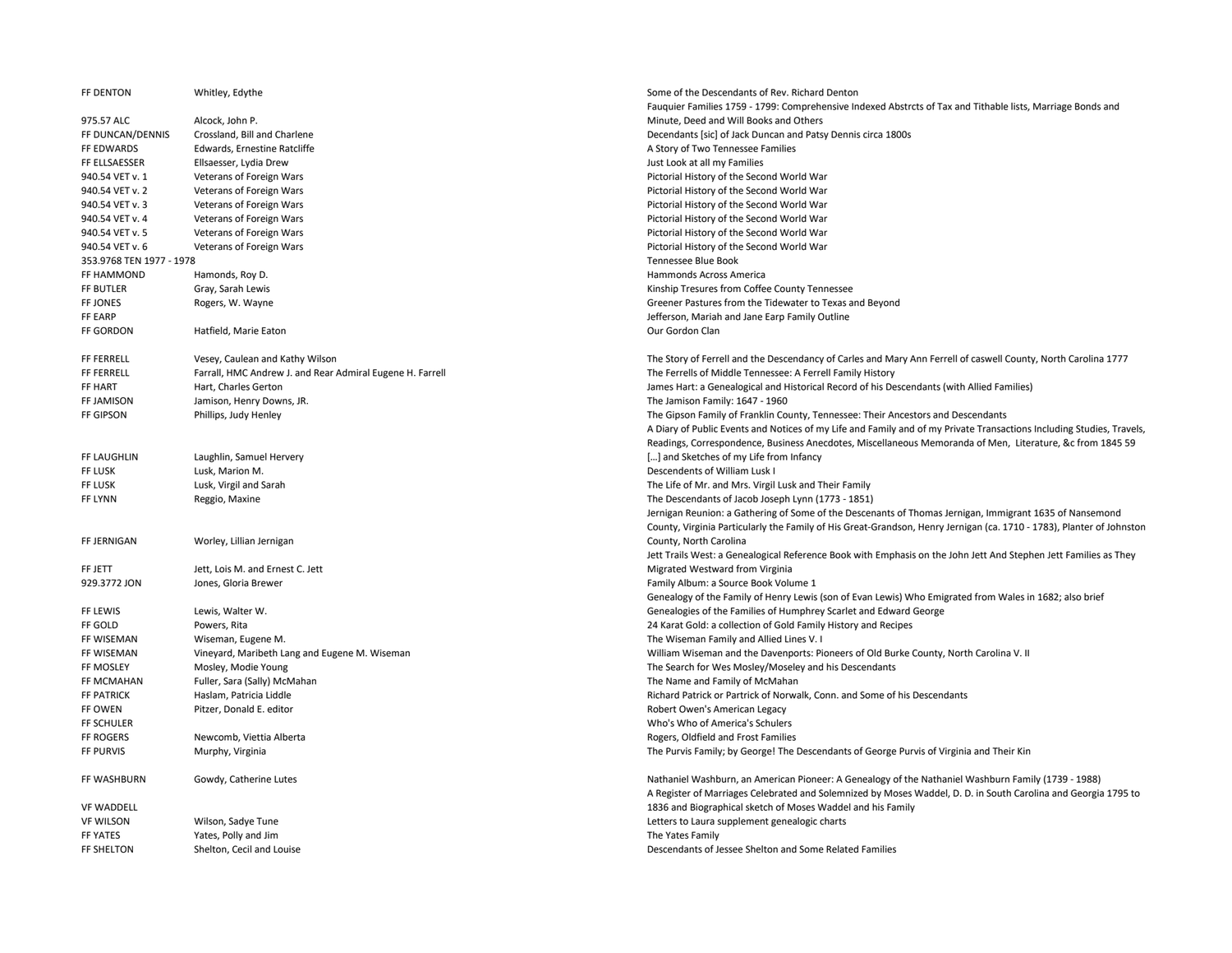| FF SHERRILL                                  | Sherrill, Charles A.                    | Henry Hunt Sherrill of Tennessee and his Descendants                                                                |
|----------------------------------------------|-----------------------------------------|---------------------------------------------------------------------------------------------------------------------|
| 973.7 CAT                                    | Catton, Bruce                           | The Army of the Potomac: Mr Lincoln's Army                                                                          |
| 973.7 CAT                                    | Catton, Bruce                           | The Army of the Potomac: Glory Road                                                                                 |
| 973.7 CAT                                    | Catton, Bruce                           | The Army of the Potomas: A Stillness at Appomattox                                                                  |
| 974.7 DAV                                    | Davis, Burke                            | The Civil War: Strange & Fascinating Facts                                                                          |
| 974.7 ALL                                    | Allen, Thomas B.                        | The Blue and the Gray                                                                                               |
| 974.73092 BRA                                | Bradley, Michael R.                     | Nathan Bedford Forrest's Escort and Staff                                                                           |
| 973.7468 VAU                                 | Vaughan, A. J.                          | Personal Record of the Thirteenth Regiment, Tennessee Infantry, by Its Old Commander                                |
| 973.77 HES                                   | Hesseltine, William B.                  | Civil War Prisons                                                                                                   |
| <b>FIC BRA</b>                               | Bradley, Michael R.                     | To Live and Die in Dixie: True Tales Retold                                                                         |
| 973.7 JEW                                    | Jewell, Carey C.                        | Harvest of Death: a detailed Account of the Army of Tennessee at the Battle of Franklin                             |
| 973.7455 WIL                                 | Williamson, James J.                    | Mosby's Rangers                                                                                                     |
| 973.7 GRE                                    | Greene, A. Wilson and Gary W. Gallagher | National Geographic guide to the Civil War National Battlefieid Parks                                               |
|                                              |                                         | Letters from a Confederate Soldier, Decemer 8, 1862 thru July 19, 1863 serving under General Nathan Bedford         |
| 973.7 RAW                                    | Rawls-Jenkins, Elizabeth                | Forrest                                                                                                             |
| 976.8583 FUL                                 | Fults, John Lee                         | Liberty Gap: Section 12 Chapter 7                                                                                   |
|                                              |                                         |                                                                                                                     |
| <b>FIC BRA</b><br>973.732 PIT                | Bradley, Michael R.                     | Old Times There are Not Forgotten: a Family Saga of the Civil War                                                   |
|                                              | Pittenger, William                      | Daring and Suffering: a History of the Great Railroad Adventure                                                     |
| 973.781 POR                                  | Porter, Horace                          | Campaigning with Grant                                                                                              |
| 973.7 BRA                                    | Bradley, Michael R.                     | Tullahoma: the 1863 Campaign for the Control of Middle Tennessee                                                    |
| <b>FIC BRA</b>                               | Bradley, Michael R.                     | In the land of Cotton                                                                                               |
| 973.7075 LOR v. I & v. II Lord, Francis A.   |                                         | Civil War Collector's Encyclopedia Volumes I & II Complete and Unabridged in This Double Volume                     |
| 973.7075 LOR v. III, IV & \ Lord, Francis A. |                                         | Civil War Collector's Encyclopedia Volumes III, IV and V Complete and Unabridged                                    |
| 976.85 ARN                                   | Arnow, Harriette Simpson                | Flowering of the Cumberland                                                                                         |
| 973.7 FRA                                    | Franklin County Historical Society      | The War of 1861 - 1865: a Franklin County Perspective                                                               |
| 973.7 MCD                                    | McDowell, Amanda                        | Fiddles in the Cumberlands                                                                                          |
| 976.864 WIL                                  | Williams, Bessie Fetzer                 | Mountains and Valleys: the Life and Times of Bessie Fetzer Williams                                                 |
|                                              |                                         | "Not Enough Whiskers to Line a Bird's Nest:" the Story of General B. J. Hill and the 28th Tennessee Cavalry         |
| 973.7 STE                                    | Stephens, Larry David                   | Regiment in the Closing Days of the Civil War                                                                       |
| 973.982 FRE                                  | French, L. Virginia                     | The Beersheba Springs Diary of L. Virginia French                                                                   |
| 973.74 Con                                   |                                         | Biographical Sketches and Pictures of Company B, Confederate Veterans of Nashville, Tenn.                           |
| 973.7378 HOR                                 | Horn, Stanley F.                        | The Decisive Battle of Nashville                                                                                    |
|                                              |                                         | Secret Missions of the Civil War: first-hand accounts by men and women who risked their lives in underground        |
| 973.785 STE                                  | Stern, Philip Van Doren                 | activities for he North and South                                                                                   |
| 973.772 BEI                                  | Beitzell, Edwin W.                      | Point Lookout Prison Camp for Confederates                                                                          |
| 973.74 TEN Part 1                            | Civil War Centennial Commission         | Tennesseans in the Civil War: a Military History of Confederate and Union Units with Available Rosters of Personnel |
| 973.74 TEN Part 2                            | Civil War Centennial Commission         | Tennesseans in the Civil War: a Military History of Confederate and Union Units with Available Rosters of Personnel |
| 973 SMI                                      | Smith, Page                             | The Shaping of America                                                                                              |
| 364.1 STA                                    | Starley, Larry                          | Wilkes Booth Came to Washington                                                                                     |
| 973.73 COT                                   | Cotton, Michael                         | Williamson County Confederates                                                                                      |
| 973.7 SMI                                    | Smith, Page                             | Trial by Fire                                                                                                       |
| 973.73 HOR                                   | Horn, Stanley F.                        | Tennessee's War: described by Participants                                                                          |
| 975.6 North Carolina                         |                                         | Heads of Families: First Census of the United States, 1790 : North Carolina                                         |
| 911 North Carolina                           | Long, John H., Editor                   | North Carolina: Atlas of Historical County Boundaries                                                               |
|                                              |                                         | Ray's Index and Digest to Hathaway's North Carolina Historical and Genealogical Register with Genealogical Notes    |
| 016.929 RAY                                  | Ray, Worth S.                           | and Annotations                                                                                                     |
| 977.17 GEO                                   |                                         | History of Georgetown Commemorating The Georgetown Sesquicentennial July 2 - 6, 1969                                |
|                                              | Sequincentennial Historical Committeee  | Annals of Lincoln County, North Carolina: Containing Interesting and Authentic Facts of Lincoln County History      |
|                                              | Sherrill, William                       |                                                                                                                     |
| 975.678 SHE                                  | <b>National Park Service</b>            | Through the Years 1749 - 1937                                                                                       |
| 975 NAT                                      |                                         | Trail of Tears National Historic Trail: Comprehensive Management and Use Plan                                       |
| 975 NAT                                      | National Park Service                   | Trail of Tears National Historic Trail: Comprehensive Management and Use Plan: Map Supplement                       |
|                                              |                                         | Some Georgia County Records Vol. 5: Being Some of the Legal Records of Baker, Bibb, Early, Jones, Monroe, Marion,   |
| 929.3758 LUC Vol. 5                          | Lucas, Silas Emmett, Jr.                | Morgan, Randolph and Talbot Counties, Georgia                                                                       |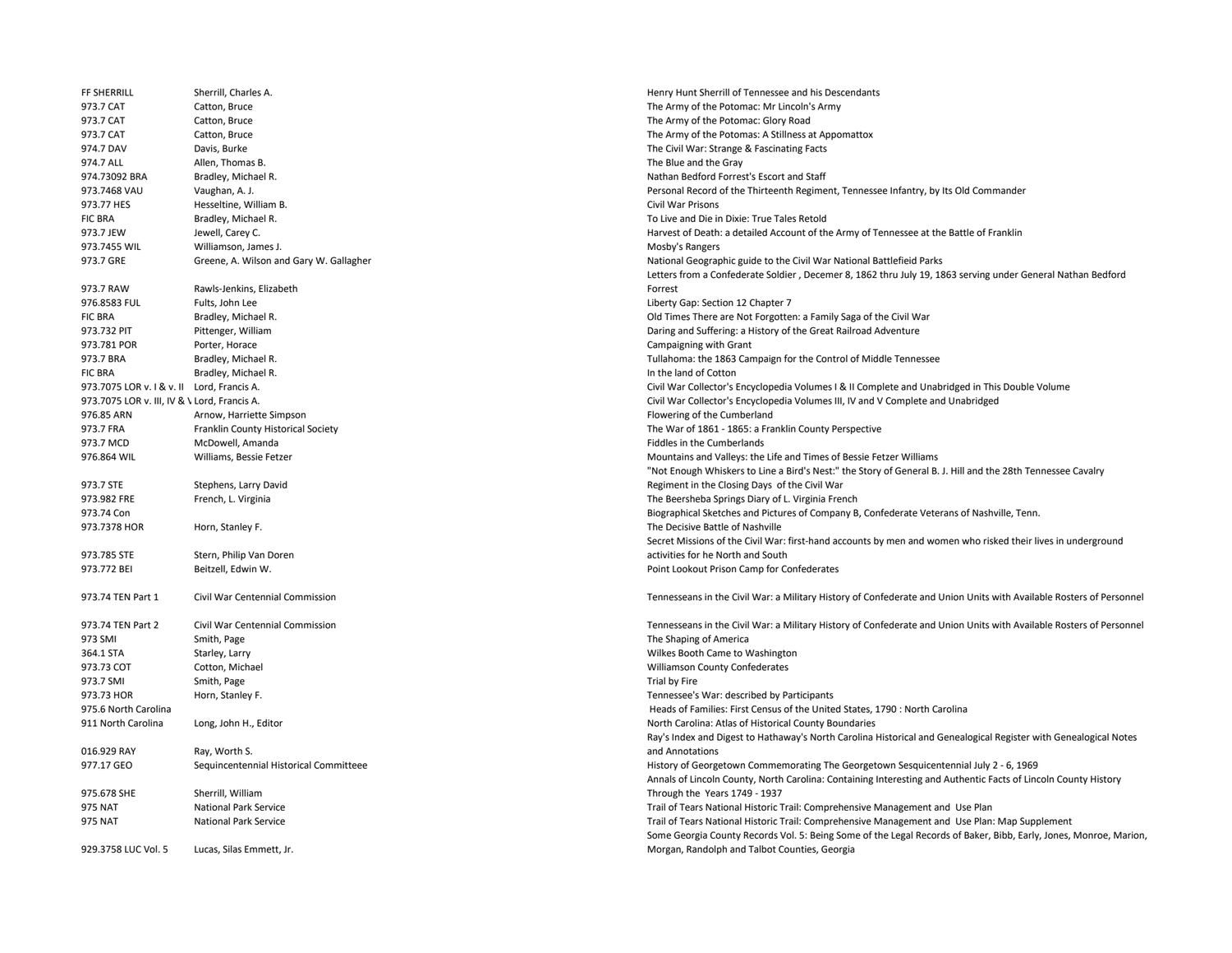929.3 CAR c.1 Cartwright, Betty Goff Cook and Lillian Johnson Gardiner North Carolina Land Grants in Tennessee, 1778 - 1791 929.3 CAR c.2 Cartwright, Betty Goff Cook and Lillian Johnson Gardiner North Carolina Land Grants in Tennessee, 1778 - 1791 929.3 TOR Torrence, Clayton Virginia Wills and Administrations, 1632 - 1800 929.3 VIR Virginia D. A. R. First Marriage Record of Augusta County, Virginia 1785 - 1813 929.3 CLE Clemens, William Montgomery Virginia Wills Before 1799: a complete abstract register of all names mentioned in over six hundred recorded wills, arranged alphabetically from Adams to Wright 975.6 Virginia Heads of Families: First Census of the United States, 1790: Virginia 911.73 SAM Sames, James W., III Four Steps West: a Documentary concerning the first dividing line in America, and its three extensions, between Virginia and North Carolina, Kentucky and Tennessee VF Pennsylvania c.1 Early Pennsylvania Research VF Pennsylvania c.2 Early Pennsylvani Research OS 975.501 MCD McDonald, Cecil D. Some Virginia Marriages, 1700 - 1799 929.3 WIL Wilkerson, Eva Eubank Index to Marriages of Old Rappahannock and Essex Counties, Virginia 1655 - 1900 920 WHO Marquis Who's Who, Inc. Who's Who in America with World Notables 1968 - 1969 975.57 SWE Sweeny, William Montgomery Wills of Rappahannock County, Virginia 1656 - 1692 974.4 WIL Willison, George F. Saints and Strangers: Being the Lives of the Pilgrim Fathers and their Families, with their Friends & Foes; an Account of Their Posthumous Wanderings in Limbo, Their Final Resurrection & Rise to Glory, & the Strange Pilgrimages of Plymouth Rock VF Mayflower Descendan Landis, John T. Mayflower Descendants and Their Marriages for Two Generations after the Landing including a Short History of the Church of the Pilgrim Founders of New England 973.331 TOU Tourtellott, Arthur B. Lexington and Concord: the Beginning of the War of the American Revolution 920 WHO Marquis Who's Who, Inc. Who's Who in the South and Southwest 929.3 COB Cobb, Georgia Nellie Chandler Register of Huguenot Ancestors FIC BRA Bradley, Michael R. Early on a Frosty Morn: Stories of the Great Depression VF Jamestown Rouse, Parke, Jr. America's First Legislatue VF U. S. Revolution Somerville, Mollie Women and the American Revolution 973 CLA Clark, George R. A Short History of the United States Navy YB MTSU 1966 Middle Tennessee State University<br>YB MTSU 1965 Middle Tennessee State University Midlander: 1965 Midlander: 1965 YB MTSU 1965 Middle Tennessee State University YB MTSU 1967 Middle Tennessee State University Middander: 1967 YB MTSU 1969 Middle Tennessee State University Middander: 1969 Midlander: 1969 YB MTSU 1968 Middle Tennessee State University Middle Muslim Controller: 1968 Midlander: 1968 YB MTSU 1964 Middle Tennessee State University<br>
YB Univ. of TN 1929 University of Tennessee<br>
YB Univ. of TN 1929 University of Tennessee YB Univ. of TN 1929 University of Tennessee YB Univ. of TN 1928 University of Tennessee The Volunteer: 1928<br>The Volunteer: 1930 University of Tennessee The Volunteer: 1930 University of Tennessee The Volunteer: 1930 YB TN College 1919 Tennessee College The Dryad: 1919 YB CCCHS 1969 Coffee County Central High School **Communist Contral High School** Raider: 1969 YB CCCHS 1954 c.1 Coffee County Central High School **Raider: 1954** Raider: 1954 YB CCHS 1954 c.2 Coffee County Central High School Raider: 1954 YB CCCHS 1955 Coffee County Central High School **Company Contral High School** Raider: 1955 YB CCCHS 2012 Coffee County Central High School **Company Contral High School** Raider: 2012 YB CCCHS 2010 Coffee County Central High School Raider: 2010 YB CCCHS 1968 Coffee County Central High School **Company Contral High School** Raider: 1968 YB CCCHS 1923 Coffee County Central High School Whiffs of Coffee: 1923 YB CCCHS 1970 Coffee County Central High School Raider: 1970 YB CCCHS 2009 Coffee County Cental High School **Community Cental High School** Raider: 2009 VF Older Boys' Conference Program [of the] eighth Annual Older Boys' Conference Middle Tennessee Manchester, December 2, 3, 4 1927 OS 973.4 T2SCC Bk. 6 T - Z Coffee County Historical Society Civil War Soldiers of Coffee County TN Book 6 Surnames T thru Z VF L & N Railroad Civil War Map of Manchester and Vicinity VF Lowell Colony Carver v. Crocker VF Coffee County Central High School: 1935 Coffee County Central High School Class of 1935 50th Reunion VF CCCHS 1928 Coffee County Central High School **Communist Contral High School** Moundbuilder 353.9768 TEN 2015 - 2016 Tennessee Blue Book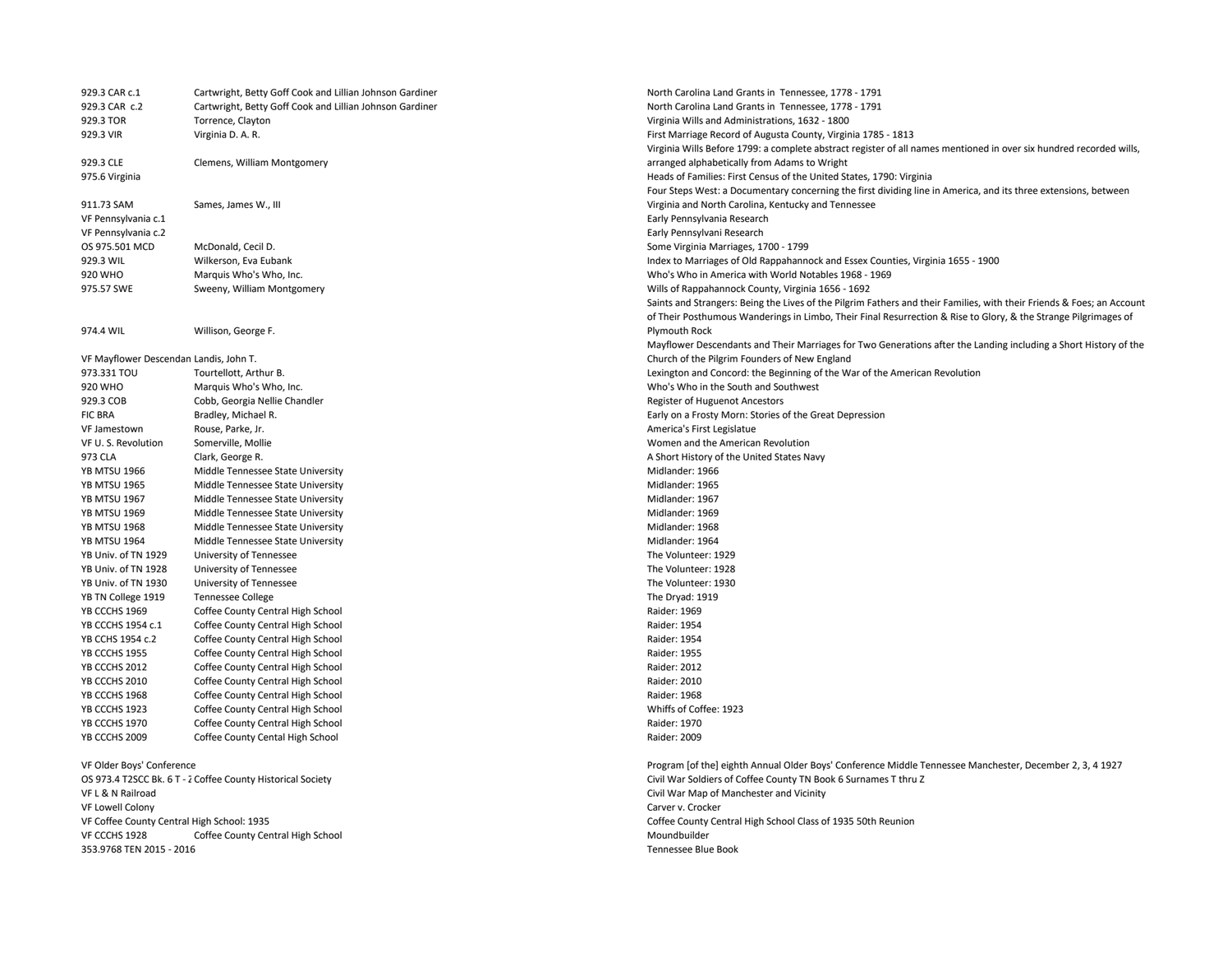## VF DOUGLAS REGISTER Douglas, Rev. William

## VF CARRICK

VF CARRICK Class Night Exercises of the Senior Class of the Central High School (1924), Music of Betlehem (1931 program) VF CCCHS 1923 Coffee County Central High School Whiffs of Coffee: 1923 973.742 VEL Velazquez, Loreta Janeta Civil War Secret Service Agent for the Confederacy During the American Civil War Secret Service Agent for the Confederacy During the American Civil War VF CCCHS 1934 Coffee County Central High School 1934 yearbook CD CHUMBLEY Blanche Chumbley files VF CCCHS 1928 c.2 Coffee County Central High School The Mound Builder 976.226 GOW Gower, Herschel Charles Dahlgren of Natchez: The Civil War and Dynastic Decline 812 VAU c.2 Vaughn, Christine Vaughn, Christine The flood of years: a history of Coffee County in three parts VF Civil in Tennessee--Her Nashville Banner Heroic Figures in Army of Tennessee During Civil War VF Washington, George: Pedigree Pedigree Pedigree of George Washington and Subsection And Subsection And Subsection And Subsection And Subsection And Subsection And Subsection And Subsection And Subsection And Subsection A VF EWELL Jernigan, Verna Thomas Index to Leighton Ewell's History of Coffee County, Tennessee YB William Jewell College William Jewell College Tatler: 1913 Vol. IX VF CENTURY MAGAZINE D Century Magazine The Century Magazine December 1898 Vol. LVII No. 2 VF Farrar Farrar, Bessie B. Farrar Family History 353.9768 TEN 1937 - 1938 Tennessee Blue Book 976.864 COF Coffee County Metropolitan Government Charter Commission Proposed Charter for Coffee County Metropolitan Government Tullahoma/Manchester 976.8535 BOW Bowen, Beecher IVe Seen Everything but Money 976.8535 CAN Cannon County Historical Society Cannon County Tennessee: A Pictorial History VF Shakespeare Shakespeare, William Shakespeare, William Shakespeare, William Shakespeare, William Shakespeare, William Shakespeare, William Shakespeare, William Shakespeare, William Shakespeare, William Shakespeare, Willi VF ALLISON SPRING Alline Dillon v. Minnie E. Keeling [transcripts of tesimony and copies of other documents pertaining to this trial] 976.864 HUH Huhta, Dr. James K. and Allison B. Harris Manchester, Tennessee Historic District Zoning Recommendations & Guidelines 340.03 BLA Black, Henry Campbell, M. A. Black's Law Dictionary Black's Law Dictionary 976.8052 TAY Taylor, Elizabeth Images of America: Camp Forrest VF KENTUCKY The Blue People of Kentucky The Blue People of Kentucky 929.3 SHE Sherwood, James R. & Bettye W. When the Sherwood Muslim Centery: Viola, Warren County, Tennessee VF BRYAN James C. Bryan Family Papers FF RAYBURN Powers. Rita Frances Never The Second Communication of Rayburn Family History Coffee County, Tennessee VF West Main Brick Oven Pizza Title transfers for 111 & 113 West Main ST (Known as West Main Brick Oven Feb. 2017) VF ROSENWALD SCHOOLSCawley, Elena Rosenwald Schools were cultural centers for African-American students OS 976.8 MAS V. III Masters, Jack and Bill Puryear The Third Atlas The Cumberland and Duck River Settlements OS 976.8 MAS V. II Masters, Jack and Bill Puryear Thoroughfare for freedom: Volume II The Second Atlas of the Cumberland Settlements 1779 - 1804 976.8 MAS MAS Masters, Jack and Bill Puryear Land Grant Genealogy: the Third Atlas Data Supplement 4 North Carolina Warrants, Surveys & Surveyor Plats 976.8 MAS Masters, Jack and Bill Puryear Land Grant Genealogy: the Second Atlas Data Supplement 3 North Carolina Warrants, Surveys & Surveyor Plats 976.8 MAS Masters, Jack FIC BRE Brehm, Buddy Brehm and the store Porch Stories and Store Porch Stories and Store Porch Stories and Store Porch Stories and Store Porch Stories and Store Porch Stories and Store Porch Stories and Store Porch Stories FIC PAY **Payne, Weldon Payne, Weldon Payne, Weldon Child of Cotton: a collection of stories true and otherwise** 929.1 MEY Meyerink, Kory L. Printed sources: a guide to published genealogical records 929.1 SZU SZucs, Loretto Dennis and Sandra Hargreaves Luebing The Source: a guidebook of American Genealogy VF FACT FINDER Lakeway Publishers Tri-Lake Fact Finder 2014 MUS KING David King Fine Furniture Ledger 1950 - 1962 MUS COFFEE CO. Coffee County, Tennessee Dog Register 1907 - 1919 423 GUR Guralnik, David B. Webster's New World Dictionary of the American Language MUS COFFEE CO. Coffee County, Tennessee Privilege License Register AUG 1930 - FEB 1932 OS 912.768 TEN DeLorme Mapping Company, publisher Tennessee Atlas and Gazetteer Company, publisher Tennessee Atlas and Gazetteer

Douglas Register: being a detailed record of Births, Marriages and Deaths together with other interesting notes, as kept by Rev. William Douglas, from 1750 to 1797

The Ladies Birthday Almanac 196; Sewanee Athletic club dance invitation (Irene Smoot); CCCHS report card--Lillie Thaxton; Worth of the Bible (poem); Peoples Service Station Christmas Card; Chautauqua program (1922)

Land Grants on Elk River in Tennessee: North Carolina & Tennessee Land Grants 1783 - 1831 Land Grant Genealogy 5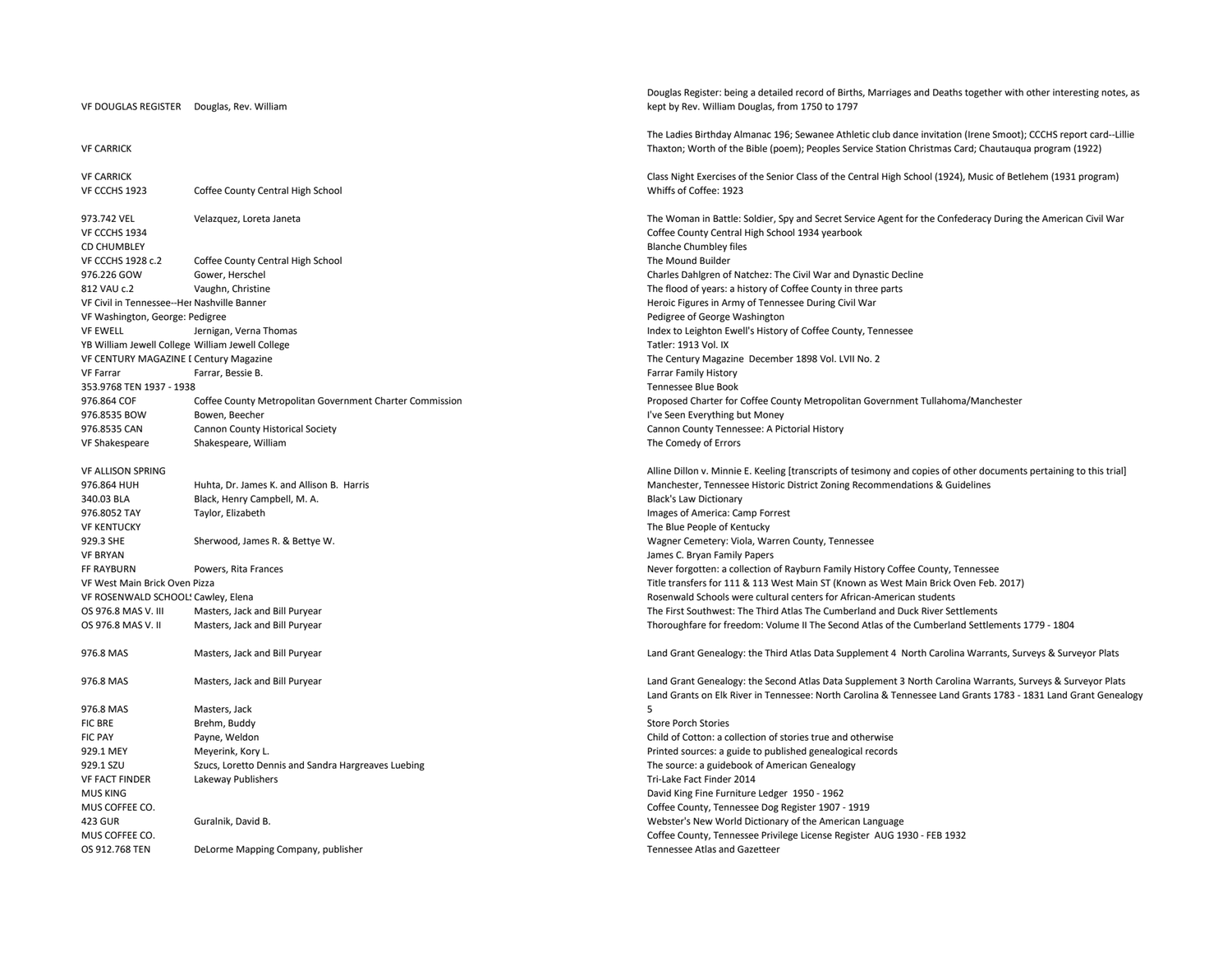VF AEDC Abrahams, Andrea and Jane Daniels: ATA Public Affairs Vision: Arnold Engineering Development Center Arnold Air Force Base, Tennessee FF CROSSLIN Mahan, Ethel Hambey Happenings on Crosslin Branch VF JIFFY BURGER VF MANCHESTER TOWN SPRING THAXTON, LILLIE COUNTERNATION COffee County High School Report Card of Lillie Thaxton:1918 - 1919, 1919 - 1920, 1920 - 1921 VF TOBITT Spurlock, Jim Tobitt Brothers 'Going Underground' PHOTO CUMBERLAND UN Seat's [Photo] Studio Cumberland University Senior Law Class June 1947 PHOTO TN GENERAL ASSEDibble, Pete and Nadine 77th General Assembly State of Tennessee 1951: House of Representatives PHOTO JACKSON FAMILY Photo of the Frank fletcher and Mary Tennessee (Fletcher) Jackson Family 976.865 HAL Hale, Will T. Sales and Hale and Hale and Hale and Hale and Hale and Hale and Hale and Hale and Hale and Hale and Hale and Hale and Hale and Hale and Hale and Hale and Hale and Hale and Hale and Hale and Hale a 976.84 MOR Morris, Easton Morris, Easton Morris, Easton Morris, Easton The Tennessee Gazetteer or Topographical Dictionary 976.8653 WOM Womack, Walter McMinnville at a Milestone 1810 - 1960: a memnto of the sesquicentennial year of: McMinnville, Tennessee, 1960 and Warren County, Tennessee, 1958 280.09768 NOR Norton, Herman A. Religion in Tennessee 1777 - 1945 376.768 CHI Chitty, Arthur Benjamin , JR Reconstruction at Sewanee 976.8583 COO Cook, Jerry Wayne Cook, Jerry Wayne Cook, Jerry Wayne Historic Normandy Bedford County Tennessee 557.3 SAF Safford, J. M. Safford, J. M. Safford, J. M. Safford, J. M. Safford, J. M. Safford, J. M. Safford, J. M. Safford, J. M. Safford, J. M. Safford, J. M. Safford, J. M. Safford, J. M. Safford, J. M. Safford, J. M. Sa 929.2 CIS Cisco, Jay Guy Historic Sumner County, Tennessee with Genealogies of the Bledsoe, Cage and Douglass Families and Genealogical notes of other Sumner County Families 976.8 PHE Phelan, James Phelan, Phelan, School History of Tennessee Phelan, Inc. 2016. Phelan, James School History of Tennessee FIC CRA Crabb, Alfred Leland Journey to Nashville: a story of the Founding FF TEMPLIN Some Records of the Templin Family and Related Families VF TULLAHOMA FIRST BAPTIST CHURCH The First Hundred Years: a History of the First Baptist Church of Tullahoma, Tennessee VF OWENS CHAPEL and then.. Owens Chapel VF DUCK RIVER BAPTIST ASSOC. History of Duck River Baptist Association and Churches VF DUCK RIVER ASSOCIATION OF MISSIONARY BAPTISTS Minutes of the Duck River Associaton of Missionary Baptists 1956, 1957, 1958, 1959, 1960 929.3769 COF Some Coffee County Obituaries, compiled by Betty A. Bridgewater VF COFFEE COUNTY CENT Neudecker, Raymond, Editor in Chief The High School Monitor: Manchester, Coffee County, Tennessee Volume Two: Number Four, May 1912 VF MANCHESTER--HOUSES Group of Homes at Manchester, Tenn. 016.912 STE Stephenson, Richard W., Compiler Land Ownership Maps: a Checklist of Nineteenth Century United States County Maps in the Library of Congress VF COFFEE CO.: NOAH Geologic Map and Mineral Resources Summary of the Noah Quadrangle, Tennessee WAGGONER Dunkleberger, David Communication of Drive-in Movie Ends for Tullahoma and Drive-in Movie Ends for Tullahoma OS 976.8 MAS V. I Masters, Jack , Doug Drake and Bill Puryear Founding of the Cumberland Settlements: the First Atlas 1779 - 1804: showing who came, how they came, and where they put down roots VF CONFEDERATE CEMETERY--TULLAHOMA Tullahoma's Confederate Cemetery : a list of the Confederate Soldiers Buried in Tullahoma CD MANCHESTER Manchester Committee of the Coffee Co. Library Board Manchester 1951 VF POST OFFICE **Open House Ceremony and Tour [Brochure]** Open House Ceremony and Tour [Brochure] MUS CHUMBLEY Chumbley. Charlotte Charlotte Chumbley, Charlotte Contentral High School 1940 Yearbook VF LAPIDUS Clipping from The Tennessean: "Bomb victim's uncle guarded," "A life of helping others is the story of Melba Lapidus" VF WILKERSON, DICK LOUGipson, James B uford Transcription of an article in the Manchester Times 06 SEPT 1934 about the trial of 8 white men in the murder of Dick Lou Wilkerson FF CHUMBLEY VF MAPS Civil War Era Topigraphical Map of Coffee County Area [Quick Map] July 4th 1863 VF ROGERS **VERIFICAL STANDERS** J. Stanly Rogers Political brochure CLENDENON, VIVIAN /WAYMAN "Miss Vivian Haradon, Waymon Clendenon Wedding Ceremony in Springfiled" article in Manchester Times 26 SEPT 1952 WILLIAMS, A. A. "A.A. Williams, Former Manchester Mayor, Dies" article in Manchester Times, unknown publication date; Mr. Williams died 17 MAY 1962 VF JERNIGAN "Jernigans Honored on 58th Anniversary" article in Manchester Times, unknown publication date METHODIST CHURCH--M/ Carter, Rev. Cullen T. "W. T. Harden Hauled Water for Church Bulding, at Dime a Day" artcle in the Manchester Times unknown publication date VF BOSWELL "Church is Scene of Lovely Ceremony" article in unknown newspaper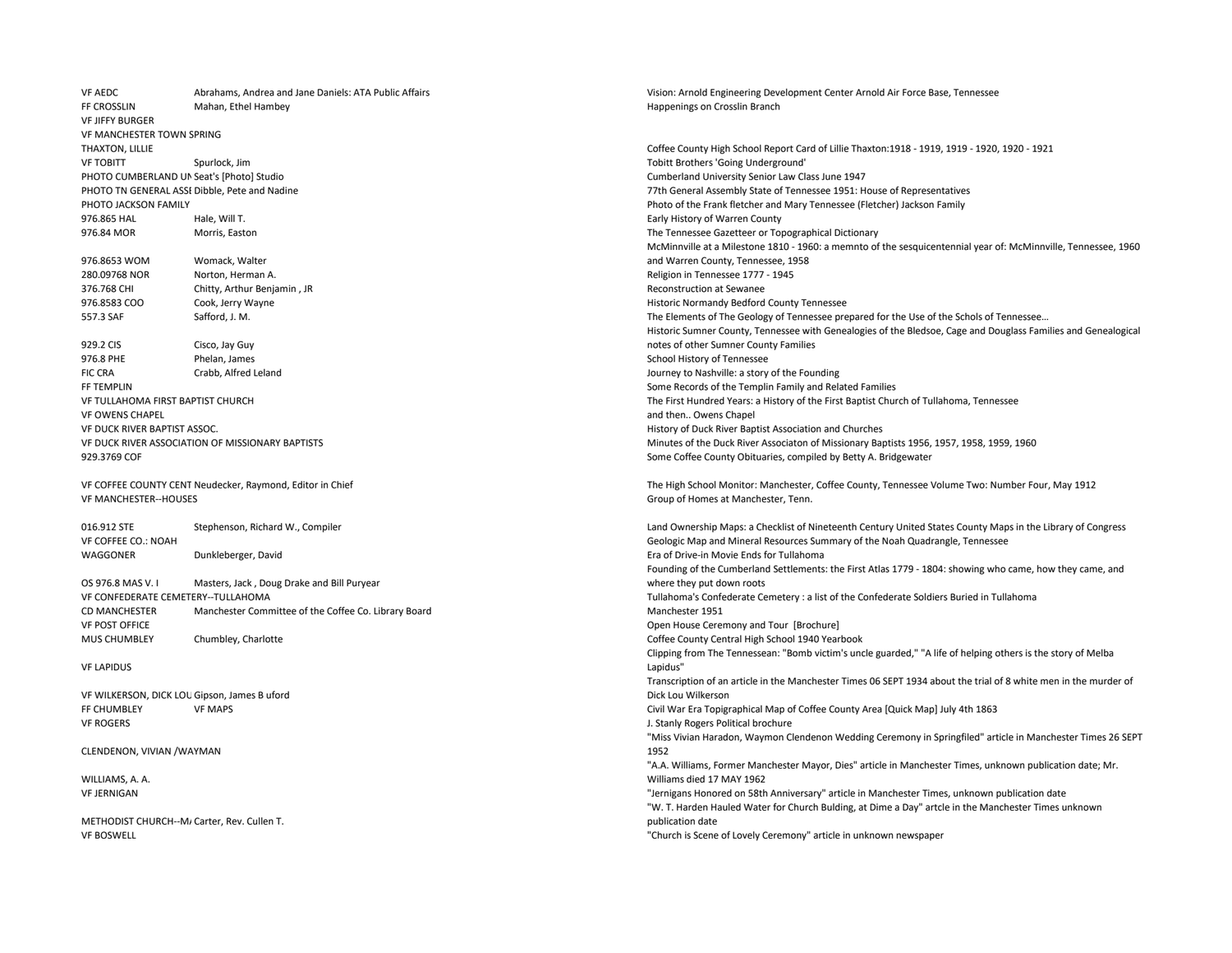VF CCCHS KING, GROVER C., Sr. G.C. King Obituarty in unknown newspaper HICKERSON Mrs. Hickerson dies at age 52; obituary in unknown newspaper STIVER, P. A. Funeral Rites at C. P. Church for P. A. Stiver MAUPIN, RICE AUSTELL NEWSPAPER ATLANTA JOURNAL-CONSTITUTION 784 FOS Foster, Stephen A Treasury of Stephen Foster 784.8 BON Boni, Margaret Bradford, editor Songs of the Gilded Age 782.594 SUL Sullivan, Arthur Sullivan, Arthur A Treasury of Gilbert and Sullivan 784.4 BON Boni, Margaret Bradford, editor The Fireside Book of Favorite American Songs 979.2 PAR Parker, J. Carlyle Going to Salt Lake City to do Family History Research 929.1 KIR Kirkham, E. Kay How to Read the Handwriting and Records of Early America 811.54 VAU Vaughn, Margaret Britton King States and States and States and King King States and King King States and King States and King States and King States and King States and King States and King States and King State 929.1 CAR Carmack, Sharon De Bartolo **A Genealogist's Guide to Discovering your Female Ancestors** A Genealogist's Guide to Discovering your Female Ancestors FF BROOKOVER PENCE Brookover, Mary Ruth Brookover, Mary Ruth Brookover / Pence VF MEDICAL TERMS, 19th Berges, Patricia 19th Century Medical Terms & Definitions 929 SPE Spence, Linda Spence Spence Spence Spence Spence Spence Spence Spence Spence Spence Spence Spence Spence Spence Spence Spence Spence Spence Spence Spence Spence Spence Spence Spence Spence Spence Spence Spence Spen 929.6 FRA Franklyn, Julian Heraldry (1989), and the state of the state of the state of the state of the state o 929.6 PIN Pine, L. G. Heraldry, Ancestry and Titles 929.1 LAT Latham, William How to Find Your Family Roots 929.6 MAC MacKinnon, Charles The Observer's Book of Heraldry 929.1 DOA Doane, Gilbert H. and James B. Bell Searching for your Ancestors: the How and Why of Genealogy VF FRANKLIN COUNTY (TI Franklin County Historical Society Jail Museum Brochure Jail Museum Brochure VF GERMANNA FOUNDATGermanna Foundation **Preserving the Past and Educationg the Next Generation** VF HILLSBORO Hillsboro Homecoming Association Still Running After All These Years: Hillsboro Homecoming '98 VF HILLSBORO Hillsboro Homecoming Association The Reality of a Dream: Hillsboro Homecoming '95 VF HILLSBORO Hillsboro Homecoming Association The Good Ole Days: Hillsboro Homecoming 1992 599.7 ADA Adamson, Joy Born Free: a Lion of Two Worlds 920 DAV Strode, Hudson Jefferson Davis: American Patriot 1808 - 1861 VF WHITE COUNTY GENEALOGICAL SOCIETY Records from the Upper Cumberland of Tennessee 811 FRI Frizzell, Lois V. Tomorrow's Railway

Photo of the First Graduating Class of Coffee County's first Public High School; published in unknown newspaper on unknown date PERRY, JOHN K. John K. Perry Dies; Was Oldest Resident; obituary published in unknown newspaper MAYSILLES, A. A. A. A. Maysilles, Former Resident Dies in Florida; obituary in unknown newspaper Manchester's Oldest Resident has Good Health on her 95th Birthday; article published in the Manchester Times in NOV 1940. VF MANCHESTER CITY SCHOOL 44 to Finish Grades at City School; published in unknown Newspaper 27 APR [1930 -1935?] VF POWDER MILL, CONFE Ball, Donald and Joe D. Brooks, III Notes on the Location and Post-War Fate of the Conderderat Pwder Mill at Manchester, Tennessee MOTLOW, LEM LEM Motlow, Distillery Operator and Political Leader, Dies at 77; published in the Tullahoma News 03 SEPT 1947 VF WOMAN'S CHRISTIAN TEMPERANCE UNION, Tennessee The Open Door[newsletter] October 1933 published in Winchester, TN BROOKOVER Brookover, Mary Ruth Application for membership to the National Soiety of the Daughters of the American Revolution The Atlantic Century: an account of Events of this Weel 100 Years Ago, dated Sunday, April 7, 1961 [published in 1961] VF COCA-COLA Coca-Cola News: a publication celebrating one hundred years of Coca-Cola history VF WORLD WAR II, 1939 - 1945 Forty-Eight Men on Gold Star Roll; article from *Manchester Times* 05 JULY 1946 VF COFFEE CO.: TULLAHO Hershey, Robert Geologic Map and Mineral Resources Summary of the Tullahoma Quadrangle, Tennessee VF COFFEE CO. : OVOCA Geologic Map and Mineral Resources Summary of the Ovoca Quadrangle, Tennessee 973.711 CAT V. 1 Catton, Bruce Cass and Catton, Bruce The Coming Fury: Volume One: The Centennial histoyr of the Civil War 973.711 CAT V. 2 Catton, Bruce Catton, Bruce Terrible Swift Sword: Volume Two: The Centennial history fo the Civil War 973.711 CAT V. 3 Catton, Bruce Call Retreat: Volume Threee: The Centennial History fo the Civil War VF FAIR, COFFEE COUNTY Coffee County Fair September 17 - 24, 2011 "Pride in our Past--Faith in our Future" 306.3 JOR Jordan, Don and Michael Walsh White Cargo: the forgotten history of Britain's white slaves in America 973.5239 REM Remini, Robert The Battle of New Orleans: Anderew Jackson and America's First Military Victory VF SULLIVAN COUNTY Records from Sullivan, McMinn, Lincoln, Tipton and Weakley Counties VF SMITH COUNTY Smith Co. Historical and Genelaogical Society Quarterlies: Fall 1989 (Vol. 1 No.4); Winter 1989 (Vol.1 No.1); Summer 1989 (Vol. 1 No.3)

FF LEWIS, Jess Lewis, Jess Lewis, Jess Coffee County Founding Families: a tqalk to the Coffee County Historical Society 20 JUL 2013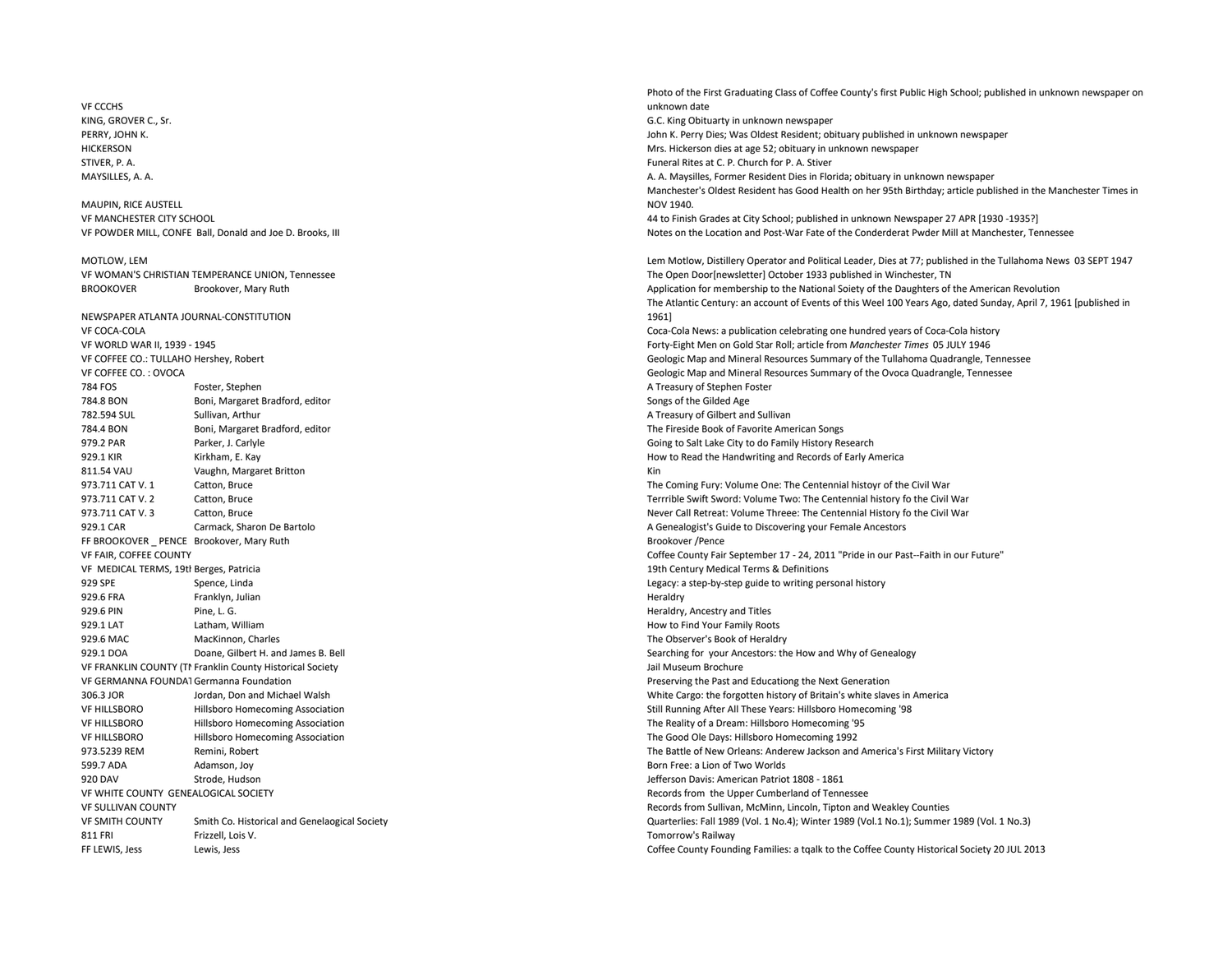VF 1890 TAX LIST Phillips, Judy Henley 1890 Coffee County Tax List VF DIBRELL COLLEGE Photo of 1912 Dibrell College published in unknown newspaper VF ROSENWALD SCHOOLS Photo of 1933/1934 classes at Rosenwald School in Manchester, Tennessee VF HOUGH PRINTING Hough, E. S. Examples of forms from E.S. Hough Printer, Manchester, Tenn. CD WISER BLUFF WISER BUT CONSERVERSE WISER BLUFF WISER BLUFF CEMETERY WISER BLUFF CEMETERY WISER BLUFF CEMETERY OS 912 NAT National Geographic Society North America: Space Age Portrait of a Continent OS 911.73 NAT National Geographic Society **Mathematic Society** Historical Atlas of the United States OS 912 NAT National Geographic Society and Atlas of the World (1981) OS 912 NAT Atlas of the World (1981) 973.7 TUR Turner, Thomas R. Ph. D. 101 Things You Didn't Know about the Civil War 973.7 BRA c.2 Bradley, Michael R. Tullahoma: the 1863 Campaign for the Control of Middle Tennessee 976.835 MCK MCKenney, Tom. C. MCKenney, Tom. C. Jack Hinson's One-Man War: a Civil War Sniper (1929 Graduation Anno<br>1929 Graduation Anno VE MANCHESTER CITY SCHOOL 973.7 STE c.2 Stern, Philip Van Doren activities for he North and South FIC MUR Murphy, Jim The Journal of James Edmond Pease: a Civil War Union Soldier 973.7 BRA Bradley, Michael R. Myths an Mysteries of the Civil War 917.5 JOH Johnson, Clint In the Footsteps of Stonewall Jackson 973.7 PAT Patrick, E. J. Patrick, E. J. Patrick, E. J. Patrick, E. J. Patrick, E. J. Patrick, E. J. Patrick, E. J. Patrick, E. J. Patrick, E. J. Patrick, E. J. Patrick, E. J. Patrick, E. J. Patrick, E. J. Patrick, E. J. Pa 973.7 GAR Garrison. Webb Garrison, Webb Friendly Fire in the Civil War Garrison, Webb Friendly Fire in the Civil War VF Cofee County Central High School: 1972 Central Courier Volumer XXI - No. VII June 1972 VF MANCHESTER Looking for a place to live? Manchester has it 973.7 KEL Kelly, Brian C. Selly, Brian C. Best Little Stories from the Civil War VF WORLD WAR II, 1939 - Tennessee War Time Clothing Program [a certificate from the Tennessee War Time Clothing Program] VF MANCHESTER THE STER ASSEMBLY PLANNEL A WEEKLY Planner Community directory for the Community of Manchester, TN 353.9768 TEN 1961 STUD Carr, Joe C. Tennessee Blue Book 1961-1962 Student Edition 976.805 DUR Durham, Walter T. The State of State History in Tennessee in 2004 VF CIVIL WAR TULLAHOM Pyle, Paul W. Banner May 28, unknown year VF VAUGHAN Vaughan, Christine The Flood of Years: a History of Coffee County in Three Parts VFCOMUNITIES OF COFFEE COUNTY Communities of Coffee County (Approximate Locations) FF MORGAN Davenport, Carl Wayne and Samuel Jabez Wonders Our Morgan family: The descendants of John Morgan, 1754-1835, Vol. 1 FF MORGAN Davenport. Carl Wayne and Samuel Jabez Wonders Current Carl Morgan family: The descendants of John Morgan, 1754-1835, Vol. 2 FF MORGAN Davenport, Carl Wayne and Samuel Jabez Wonders Cour Morgan family: The descendants of John Morgan, 1754-1835, Vol. 3 FF LEWIS Sorley, Merrow Egerton FF GILLEY Gilley, Wade C., Jr. southeastern United States 976.8653 REG Reggio, Maxine Obituaries II extracted from Southern Standard newspaper, Warren County & central Tennessee, 1935-1940. 976.8653 REG Reggio, Maxine Obituaries extracted from the New Era & Southern Standard (1867-1934) 976.8627 BOB Bobo, Thomas Lee and Jewell Casey entertained the state of the state of the Bobo, undertaker & embalmer, 1916-1934, Lynchburg, Moore Co., Tennessee FF SISSOM Sissom, John D. A study of the Sissom family history and Sissom family history and Sissom family history 976.8535 MAS Mason, Robert L.; Joy Bailey Dunn; Charles Wann Crawford Cannon County. 975.5 VIR McGhan, Judith and Tyler's quarterly 975.5 VIR Indexed by Elizabeth Petty Bentley quarterly and Tyler's quarterly FF EWELL EWIS, Jess and Joanna Lewis Ewis Ewell/Lewis and related families SN HICKERSON Hickerson, F. Street Journal 20 JUNE 1935 VF COFFEE CO. RECORDS Wells. Nancy Ann Willis, copiest Abstract of [some Coffee County] Intestate Documents 929.92 COS Coski, John M. Coski, Channel Coski, Channel Coski, Channel Coski, Channel Coski, Channel Coski, Channel Coski, Channel Coski, Channel Coski, Channel Coski, Channel Coski, Channel Coski, Channel Coski, Channel C 929.37 COS Potter, Dorothy Williams

Manchester City School 1929 Graduation Announcement Secret Missions of the Civil War: first-hand accounts by men and women who risked their lives in underground Clearing for New Sub-division 'Uncovers' Site of Confederate Defense Post at Tullahoma; article from the Nashville

Lewis of Warner Hall : the history of a family, including the genealogy of descendants in both the male and female lines, biographical sketches of its members, and their descent from other early Virginia families Francis Gilley, portrait and legacy of a pioneer : a proud heritage of the Gilley-Gillie families and their allies of the

Virginia will records : from the Virginia magazine of history and biography, the William and Mary College quarterly Virginia marriage records : from the Virginia magazine of history and biography, the William and Mary College "A Body has got to Have a Railroad if they're Going to git Anywhere in This Life" Letter to the Editor of the Wall Oringinal Surveyor's Record Book, 1836 - 1887 Coffee County, Tennessee with additional material on early Tullahoma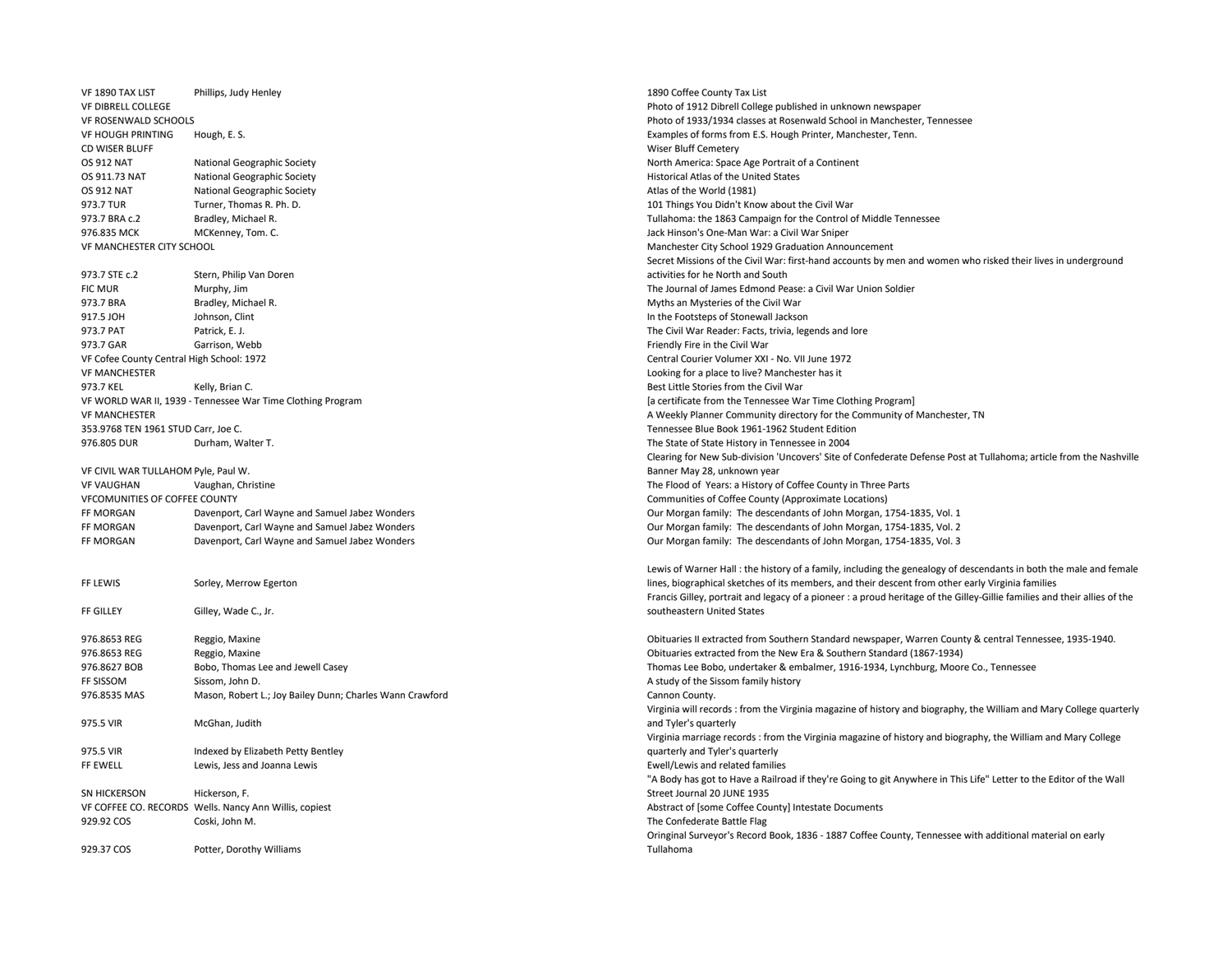|                                          |                                                                               | Virginia vital records: from the Virginia magazine of history and biography, the William and Mary college quarterly |
|------------------------------------------|-------------------------------------------------------------------------------|---------------------------------------------------------------------------------------------------------------------|
| 975.5 VIR                                | McGhan, Judith                                                                | and Tyler's quarterly                                                                                               |
|                                          |                                                                               | Kegley's virginia frontier : the beginning of the southwest, the roanoke of colonial days, 1740-1783 with maps and  |
| 975.5 KEG                                | Kegley, F. B. (Frederick Bittle), 1877-1968; introduction by Samuel M. Wilson | illustrations                                                                                                       |
|                                          |                                                                               | Coffee County Central High School Yearbook 1923 - Whiffs of Coffee published by the Senior Class of Central High    |
| YB CCCHS 1923                            |                                                                               | School, Volume 1                                                                                                    |
| YB CCCHS 1954 c.2                        |                                                                               | Coffee County Central High School Yearbook 1954                                                                     |
|                                          |                                                                               |                                                                                                                     |
| YB CCCHS 1954 c.1                        |                                                                               | Coffee County Central High School Yearbook 1954                                                                     |
|                                          |                                                                               | Coffee County Central High School Yearbook 1955 - The Senior class presents The Raider for Fifty-Five A year of     |
| YB CCCHS 1955                            |                                                                               | building a Cenral High, Manchester, Tennessee                                                                       |
| YB CCCHS 1968                            |                                                                               | Coffee County Central High School Yearbook 1965 - Manchester Central Raider 1968                                    |
|                                          | VF MAPS--COFFEE COUNTY--COMMUNITES OF--1944                                   | Map of Coffee County including its Communities in 1944                                                              |
| SN GILBERT                               |                                                                               | Monroe Gilbert Old Time Smith, Closes Shop Here after Sixty Years                                                   |
| <b>VF MANCHESTER--HISTORIC BUILDINGS</b> |                                                                               | Miscellaneaous photos of historic buildings in Manchester (Tenn.)                                                   |
| VF COFFEE COUNTY COURTHOUSE              |                                                                               | Various nespaper articles about the history of the Coffee County Courthouse                                         |
| VF COFFEE COUNTY REAL Raht and Company   |                                                                               | Framing Lands in Coffee Co. Tennessee                                                                               |
|                                          |                                                                               |                                                                                                                     |
|                                          |                                                                               |                                                                                                                     |
| VF COFFEE COUNTY REAL Phillips. J. P.    |                                                                               | The South Especially the Best Part of It. Coffee County in the Very Heart of Southern Middle Tennessee              |
| FF SAINE                                 | Saine, Virgil "Hap"                                                           | Memories, Reflections and Commentary as submitted to The Manchester Times for publication                           |
| VF                                       |                                                                               | Burma-Shave signs                                                                                                   |
| YB CCCHS 1969                            |                                                                               | Coffee County Central High School Yearbook - Raider 1969                                                            |
| YB CCCHS 1970                            |                                                                               | 1970 Raider, Central High School, Manchester, Tennessee                                                             |
| VF Coffee County Mysteries               |                                                                               |                                                                                                                     |
| YB CCCHS 1979                            |                                                                               | Manchester Central High School, Manchester, Tennessee, 1979 Raider, Volume XXX                                      |
| YB CCCHS 1980                            |                                                                               | Manchester Central High School, Manchester, Tennessee, 1980 Raider, Volume XXXI                                     |
|                                          |                                                                               | Pen sketches Made at Stone Fort Paper Mills Manchester, Tenn.                                                       |
| VF STONE FORT PAPER M Hickerson, W. P.   |                                                                               |                                                                                                                     |
| YB CCCHS 1981                            |                                                                               | Manchester Central High School, Manchester, Tennessee, 1981 Raider, Volume XXXII                                    |
| YB CCCHS 1984                            |                                                                               | Manchester Central High School, Manchester, Tennessee, 1984 Raider, Volume XXXV, Spots of time                      |
| YB CCCHS 1986                            |                                                                               | Manchester Central High School, Manchester, Tennessee, 1986 Raider, Volume XXXVII, Life is                          |
| YB CCCHS 1988                            |                                                                               | Manchester Central High School, Manchester, Tennessee, 1988 Raider, Volume XXXIX                                    |
|                                          |                                                                               |                                                                                                                     |
| YB CCCHS 1992                            |                                                                               | Manchester Central High School, Manchester, Tennessee, 1992 Raider, Volume XLIII, Break through to '92              |
|                                          |                                                                               |                                                                                                                     |
| YB CCCHS 1993                            |                                                                               | Manchester Central High School, Manchester, Tennessee, 1993 Raider, Volume XLIV, After all is said and done         |
|                                          |                                                                               |                                                                                                                     |
| YB CCCHS 1994                            |                                                                               | Manchester Central High School, Manchester, Tennessee, 1994 Raider, Volume XLV, Read between the lines              |
|                                          |                                                                               |                                                                                                                     |
| YB CCCHS 1997                            |                                                                               | Manchester Central High School, Manchester, Tennessee, 1997 Raider, Volume XLVIII, Out of the ordinary              |
|                                          |                                                                               |                                                                                                                     |
| YB CCCHS 1998                            |                                                                               | Manchester Central High School, Manchester, Tennessee, 1998 Raider, Volume XLIX, We know who you are                |
| SN WARD, W.D.                            | Ward, Lt. Col. William                                                        | Civil War diary of William D. Ward                                                                                  |
| 929.3 SIS                                | Sistler, Byron & Barbara                                                      | 1890 Civil War Veterans Census--Tennessee                                                                           |
|                                          |                                                                               |                                                                                                                     |
| 929.3768 FUL                             | Fullerton, Ralph O.                                                           | Place Names of Tennessee                                                                                            |
| 929.3 SIS Vol.1                          | Sistler, Byron & Barbara                                                      | Early Middle Tennessee Marriages Vol. 1 Grooms                                                                      |
| 929.3 SIS Vol.2                          | Sistler, Byron & Barbara                                                      | Early Middle Tennessee Marriages Vol. 2 Brides                                                                      |
| 976.8 SIS                                | Sistler, Samuel                                                               | Index to Tennessee Confederate Pension Applications                                                                 |
| 976.804 SMI                              | Smith, Samuel D. and Benjamin C. Nance                                        | A Survey of Civil War Era Military Sites in Tennessee                                                               |
| 929.3 SIS Vol. 1 A - LEV                 | Sistler, Byron & Barbara                                                      | 1870 Census--Tennessee Vol. 1 A - LEV                                                                               |
| 929.3 SIS Vol. 2 LEV - Z                 | Sistler, Byron & Barbara                                                      | 1870 Census--Tennessee Vol. 2 LEV - Z                                                                               |
| 917.68 OBR                               | O'Brien, Tim                                                                  | Tennessee Off the Beaten Path                                                                                       |
| 929.3 SHE V. 1                           | Sherrill, Charles A.                                                          | Tennessee Convicts: Early Records of the State Penitentiary Volume 2 1850 - 1870                                    |
| FF EWELL                                 | Ewell, James H.                                                               | The Ewells in America and Some Allied Families 1635 - 1990                                                          |
| 976.864 JAM                              | Jamison, Dr. King                                                             | Ghost of the Garrison                                                                                               |
| 976.855 BEA                              | Beard, William E.                                                             | Nashville: the Home of History Makers                                                                               |
|                                          |                                                                               |                                                                                                                     |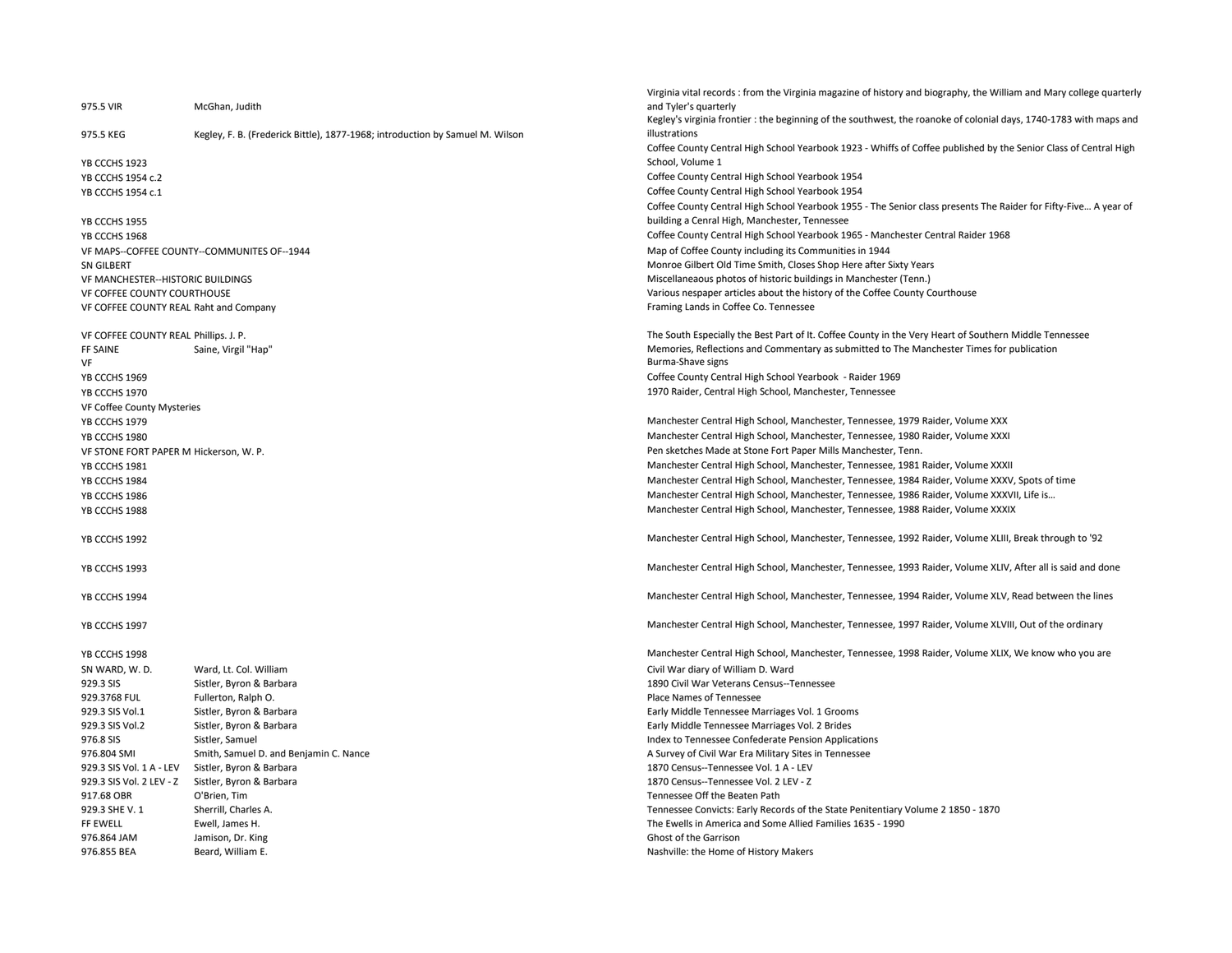| <b>VF SHILOH</b><br>VF DAVIS, JEFFERSON    | Dillahunty, Albert<br>Frey, Herman S.                        | Shiloh National Military Park, Tennessee<br>Jefferson Davis |
|--------------------------------------------|--------------------------------------------------------------|-------------------------------------------------------------|
|                                            |                                                              |                                                             |
| 929.3 WIE                                  | Wiefering, Edna Edited by Charles A. Sherrill                | Tennessee's Confederate Widows and Their Fan                |
| 929.3 SIS 1830                             | Sistler, Byron; Transcribed and Indexed by                   | 1830 Census Middle Tennessee                                |
| 929.3 SIS Vol. 1 A - K                     | Sistler, Barbara, Byron and Samuel                           | Tennessee Land Grants Volume 1 Surnames A-K                 |
| 929.3 SIS Vol. 2 L - Z                     | Sistler Barbara, Byron and Samuel                            | Tennessee Land Grants Volume 2 Surnames L-Z                 |
| 949.4 FAU                                  | Faust, Albert Bernhardt, A. B., Ph. D                        | Lists of Swiss Emigrants in the Eighteenth Centu            |
| 975.0293 DAU Vol. II                       | Fort Assumption Chapter DAR                                  | Mid-South Bible Records Vol. II                             |
| FF CARROLL                                 | Carroll, Joseph C.                                           | Carroll Cousins: a History of Timothy Carroll and           |
| 976.86 CAN                                 | Cantrell, James Benton                                       | A General Educational Survey of Alpine Institute            |
| 976.8 GOO                                  |                                                              | The Goodspeed Histories of Cannon, Coffee, De               |
| 976.8 EWI                                  | Ewing, James                                                 | A Treasury of Tennessee Tales                               |
|                                            |                                                              | An Abbreviated history of Saint Bede's Episcopa             |
| VF SAINT BEDE'S EPISCOP Rollins, Linda     |                                                              | 2013                                                        |
| 365.4 COO                                  | Cooper, Herston                                              | Crossville: How Did We Treat POW's?                         |
|                                            |                                                              | Military Maneuvers in Middle Tennessee During               |
| 976.8052 ROL                               | Rollins, John Wiley                                          | <b>County Tennessee</b>                                     |
| 929.3 DAR Vol. II                          | Daughters of the American Revolution                         | DAR Patriot Index Volume II                                 |
| 973.3456 ALL                               | Allen, Penelope Johnson                                      | Tennessee Soldiers in the Revolution                        |
| 976.8 MOO                                  | Moore, Mrs. John Trotwood                                    | Record of Commissions of Oficers in the Tennes              |
|                                            |                                                              | The Blount Journal: 1790 - 1796: The proceedin              |
| 353.9768 BLO                               | Blount, William                                              | America, South of the River Ohio, William Blour             |
| 929.376864 1970                            | United States Commerce Department                            | 1970 Coffee County Census                                   |
| 976.891 BUR                                | Burgner, Goldene Fillers                                     | Greene County, Tennessee Marriages, 1783 - 18               |
| 975.6 RAM                                  | Ramsey, Robert W.                                            | Carolina Cradle: Settlement of the Northwest Ca             |
|                                            |                                                              | Personnel of the Civil War; edited with an introd           |
| 973.74 AMA Vol. I (Conf.) Amann, William   |                                                              | Armies                                                      |
| 973.74 AMA Vol.II (Union Amann, William    |                                                              | Personnel of the Civil War; edited with an introd           |
| 976.8932 WHI                               | Whitley, Edith Rucker                                        | Marriages of Grainger County, Tennessee 1796                |
|                                            | VF Coffee County Central Hittson, Johnnie Elizabeth Lowe     | Graduation: A Dream Came True                               |
| FF WILSON                                  |                                                              |                                                             |
|                                            | Burnett, Edwin                                               | William Wilson Family Genealogy November 4,                 |
| SF GARRETT, H. JAMES                       | Cox, Archibald                                               | Amicus Curiae Brief for the United States in Coff           |
| 976.8583 ROV                               | <b>Rover Historical Society</b>                              | History of Rover and the 10th District of Bedfore           |
| 976.89 SPE Vol. 1 1799 - 1 Spence, John C. |                                                              | The Annals of Rutherford County Volume One 1                |
| 976.89 SPE Vol. 2 1829 - 1 Spence, John C. |                                                              | The Annals of Rutherford County Volume Two 1                |
| 929.376865 WAR                             |                                                              | Marriage Records of Warren County, Tennessee                |
|                                            | Tate, Peggy Wilson                                           |                                                             |
| 976.857 PIT                                | Pittard, Mabel                                               | Rutherford County                                           |
| 976.8535 NIN                               | Transcribed by Thomas G. Webb, Mary Hughes, Earl Dean France | Nineteen hundred United States Census, Canno                |
| 976.8535 PAR                               | Partlow, Thomas E.                                           | Cannon County, Tennessee Chancery Court min                 |
| 976.8535 CAN                               | Southern Historical Press                                    | Cannon County, Tennessee Deed books A-L, 183                |
| <b>NEG AAA</b>                             | <b>Hugh Doak Collection</b>                                  | AAA Committee, 5/20/42                                      |
| <b>NEG ABL</b>                             | <b>Hugh Doak Collection</b>                                  | Ables, Willa Varr                                           |
| <b>NEG ADA</b>                             | <b>Hugh Doak Collection</b>                                  | Adama, Carl, 5 Feb 1945                                     |
| <b>NEG ADA</b>                             | <b>Hugh Doak Collection</b>                                  | Adams, Charlie, Mr.                                         |
| NEG ADC                                    | <b>Hugh Doak Collection</b>                                  | Adcock, Evelyn, 4 Jan 1946, Sr.                             |
| <b>NEG ADL</b>                             | <b>Hugh Doak Collection</b>                                  | Adler, Col. Carl                                            |
| <b>NEG AIR</b>                             | <b>Hugh Doak Collection</b>                                  | Airplane, Dawn Parol, 12 Mar 1941                           |
| NEG ALB                                    | <b>Hugh Doak Collection</b>                                  | Albert, Nancy, 13 Mar 1955                                  |
| <b>NEG ALD</b>                             | <b>Hugh Doak Collection</b>                                  | Aldermen, Board, 4 Oct 1939                                 |
|                                            |                                                              |                                                             |

Widows and Their Families Abstracts of 11,190 Confederate Widows Pension Applications olume 2 Surnames L-Z the Eighteenth Century to the American Colonies of Timothy Carroll and His Descendants vey of Alpine Institute and Community of Cannon, Coffee, DeKalb, Warren White Counties of Tennessee Saint Bede's Episcopal Church Manchester, Tennessee On Its fiftieth Anniversary 1963 iddle Tennessee During World War II and Their Influence on the Area Specifically Coffee f Oficers in the Tennessee Militia, 1796 - 1815

- 1796: The proceedings of government over the Terrritory of the United States of er Ohio, William Blount, Esquire, in his executive department as governor. e Marriages, 1783 - 1868 nt of the Northwest Carolina Frontier, 1747 - 1762 r; edited with an introduction by William Frayne Amann; Volume 1: The Confederate

r; edited with an introduction by William Frayne Amann; Volume II: The Union Armies 976.8932 WHI Whitley, Edith Rucker Marriages of Grainger County, Tennessee 1796 - 1837 nealogy November 4, 2016

e United States in Coffee County , Tennessee Petitioner v. City of Tullahoma 10th District of Bedford County County Volume One 1799 - 1828 County Volume Two 1829 - 1870 en County, Tennessee Volume 1

States Census, Cannon County, Tennessee; (1900 US census) ee Chancery Court minutes, 1840-1880.

e Deed books A-L, 1836-1857; Land deed genealogy of Cannon County, TN, 1836-1857.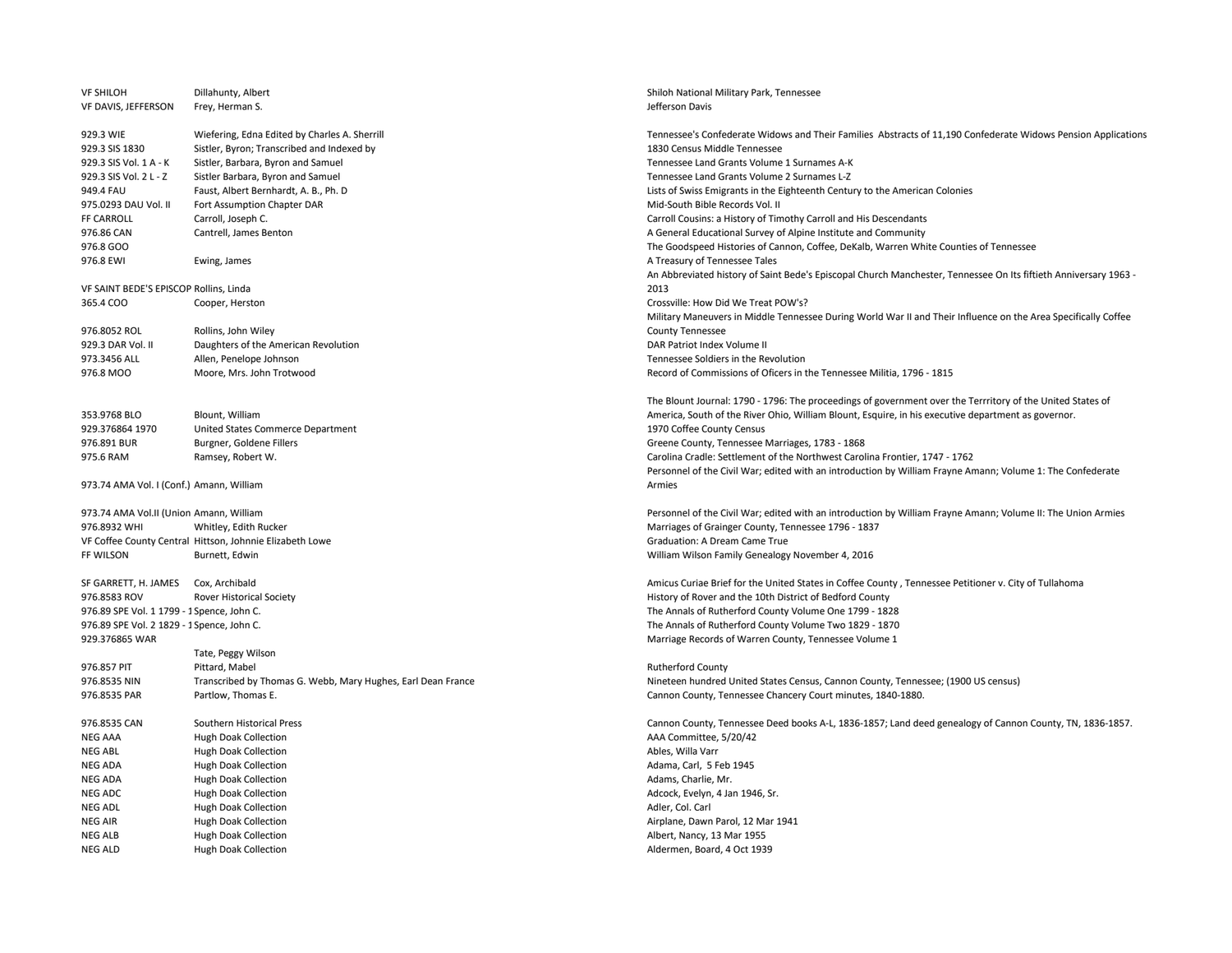NEG ADA Hugh Doak Collection Adams, Virgil NEG ADA Hugh Doak Collection Adams, Virginia, Miss, 1947-48; Date exposed 2/17/48 NEG ADA Hugh Doak Collection Adams, Wendell; Address: Fr; Film No. 45-46; 1/18/46 NEG ADA Hugh Doak Collection **Adams, Wm. [William] Boyd** Adams, Wm. [William] Boyd NEG ALE Hugh Doak Collection Aleo, Ione, Mrs., 1st set NEG ALE Hugh Doak Collection Aleo, Ione, Mrs., 2nd set NEG ALF **Hugh Doak Collection** Alford, Edie Alford, Edie Alford, Edie Alford, Edie Alford, Edie Alford, Edie Alford, Edie Alford, Edie Alford, Edie Alford, Edie Alford, Edie Alford, Edie Alford, Edie Alford, Edie Alford, E NEG ALF **Hugh Doak Collection** Alford, Emma Jean, 1944 Sr. Class NEG ALF **Hugh Doak Collection** Alford, Vivian, Sr. Class Pic, 24 Jan 1949 NEG ALL **Hugh Doak Collection** Allen, Wade B., et ux NEG ALL **Hugh Doak Collection** Allison, Lt. Allison, Lt. Allison, Lt. Allison, Lt. Allison, Lt. NEG ALS **Hugh Doak Collection** Alsobrook, Tom Alsobrook, Tom Alsobrook, Tom Alsobrook, Tom Alsobrook, Tom Alsobrook, Tom PHOTO ALSBROOK Hugh Doak Collection Alsobrook, Tom Alsobrook, Tom Alsobrook, Tom Alsobrook, Tom Alsobrook, Tom NEG AND Hugh Doak Collection Anderson, Mrs. A. D.'s Baby, Rt. 3, Hillsboro, TN, 3 Mar 1953 NEG AND Hugh Doak Collection Anderson, Mrs. A. D.'s Baby, 30 Jun 1956 NEG AND Hugh Doak Collection Anderson, Mrs. A. D.'s Baby, Rt. 3, Hillsboro, TN, 14 Jul 1953 976.8535 CAN Cannon County Historical Society Cannon County History Cannon County, Tennessee: a pictorial History 976.8583 CAN Cannon County Historical Society Cannon County Tennessee: a Pictorial History 976.8535 CAN Cannon County Historical Society Cannon County, Tennessee History and families, 1836-1995 929.3 CANNON 1880 Byron and Barbara Sistler [Transcribers] 1880 Census Cannon County, Tennessee NEG AND Hugh Doak Collection Anderson, Albert, Mrs.; Powers, Carolyn Ann, granddaughter NEG AND Hugh Doak Collection Anderson, Albert, Mrs.; Powers, Carolyn Ann, granddaughter NEG AND Hugh Doak Collection Anderson, Andy, Mrs. and Hugh Doak Collection Anderson, Andy, Mrs. NEG AND Hugh Doak Collection Anderson, Andy, Mrs. and Hugh Doak Collection Anderson, Andy, Mrs. and Anderson, Andy, Mrs. NEG AND Hugh Doak Collection **Anderson, Andy, Mrs.** Anderson, Andy, Mrs. Anderson, Andy, Mrs. NEG AND Hugh Doak Collection Anderson, Andy, Mrs. Anderson, Andy, Mrs. Anderson, Andy, Mrs. NEG AND Hugh Doak Collection Anderson, Anderson, Andy, Mrs. Children Anderson, Andy, Mrs. Children NEG AND Hugh Doak Collection Anderson, Anderson, Andy, Mrs. Children Anderson, Andy, Mrs. Children NEG AND Hugh Doak Collection Anderson - Chambers Wedding; July 1953 NEG AND Hugh Doak Collection Anderson, Ann; 29 Oct 1955 NEG AND **Hugh Doak Collection** Anderson, Annell Anderson, Annell Anderson, Annell 975.8 LUC Lucas, Silas Emmett, Jr. Index to the Headright and Bounty Grants of Georgia 1756 - 1909 976.157 BAR Barefield, Marilyn Davis Historical Records of Randolph County, Alabama 1832 - 1900 976.138 BAR Barefield, Marilyn Davis Barefield, Marilyn Davis Records of Wilcox County Alabama 976.863 BRE Brewer. James H. Index to Franklin Co. Tenn. Loose Court Records 1800 - 1869 976.89 MAJ Majors. Betty M. Some Early Coffee County Deaths & Guardenship[sic] Book 1838 - 1869 976.89 EAS East Middle School Tullahoma, TN 1996 Cash Robinson Cemetery Cash Robinson Cemetery 976.865 PHI Phillips, Judy Henley Franklin County Tennessee in the Year 1840 976.8583 BED Bedford County Marriage Records 1861 - 1864 1865 - 1866 FF ROGERS-SKELTON Skelton, Helen Rogers and Clarance C. Skelton Research Rogers-Skelton and Allied Families FF STACY The William Stacy Family Line 975.6565 HOL Holcomb, Brent H. [compiler] Marriages of Orange County North Carolina 1779 - 1868 353.9768 TEN SPECIAL ED Carr, Joe C., Secretary of State Tennessee Blue Book 1958 975.818 DAV Davis, Robert Scott [compiler] Records of Clarke County Georgia 1801 - 1892 975.67 WIC Wicker, Rassie E. Miscellaneous Ancient Records of Moore County, N. C. 975.8243 DAV Davis, Fannie Mae Douglas County Georgia From Indian Trail to Interstate 20

929.3758 LUC Vol. 2 Lucas, Silas Emmett, Jr.

976.8535 ROG Rogers, Helen L. Cannon County, Tennessee marriage records : Books A, A-1, B, C, D, E, and F, 1838-1899, Volume 1 976.8535 SPR Spradley, Patricia Wilson Cannon County Cousins: Bogle, Bryson, Davenport, Higgins, Leach, Preston, Wilson and others and others and others and others and others 940.54 MCC Mc Coy, Ray Mc Coy, Ray General Quarters! Memoirs of a World War II veteran aboard the LSM-143 940.54 MCC McCoy, Ray Just a Boy Like me…Tennessee boys of the 3rd and 45th Divisions in World War II 976.8535 TAT 1942 - 1944 Tate, Peggy Wilson Cannon County, TN Cannon County, TN Cannon Counter Deaths and Obituaries 1942 - 1943 - 1944 976.8535 TAT 1945 - 1947Tate, Peggy Wilson Cannon County, Tn Cannon Courier Deaths and Obituaries 1945 - 1946 - 1947 VF Beech Grove Confeder Jacobs, David L. Beech Grove Confederate Park "…the Work of Love for Fallen Comrades" Some Georgia County Records Vol. 2 Being Some of the Legal Records of Clarke, Jasper, Morgan, Putnam, Oglethorpe and Greene Counties, Georgia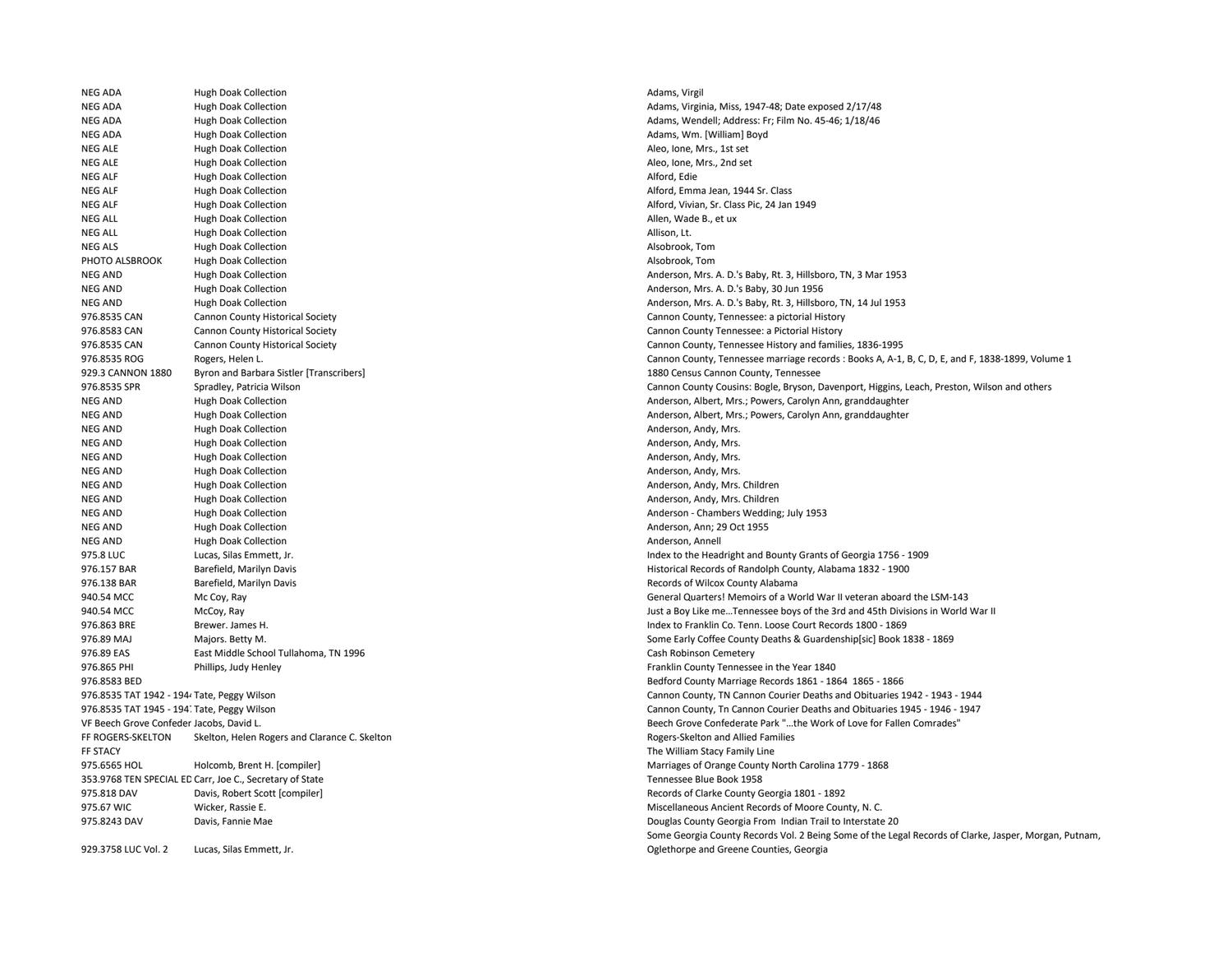|                                                  |                                                                     | Some Georgia County Records voi. In Being Some of the Legal i   |
|--------------------------------------------------|---------------------------------------------------------------------|-----------------------------------------------------------------|
| 929.3758 LUC [VAN] Vol. Van Schaick, Edward, Jr. |                                                                     | Counties, Georgia                                               |
|                                                  |                                                                     | Some Georgia County Records Vol. 7 Being Some of the Legal Re   |
| 929.3758 LUC Vol. 7                              | Lucas, Silas Emmett, Jr.                                            | Lincoln, & Oglethorpe Counties                                  |
|                                                  |                                                                     | Some Georgia County Records Vol. 3 Being Some of the Legal re   |
| 929.3758 LUC Vol. 3                              | Lucas, Silas Emmett, Jr.                                            | Newton Counties, Georgia                                        |
| 975.8373 FOS                                     | Foster, W. A., Jr.                                                  | Paulding County Its People and Places                           |
| 975.802 STE                                      | Stewart, William C.                                                 | Gone to Georiga: Jackson and Gwinnett Counties and their Neig   |
| 975.802 BRY                                      | Bryan, Mary G.                                                      | Passports Issued by Governors of Georgia, 1785 to 1809          |
| 929.3758 DAV                                     | Davidson, Grace Gilliam [abstractor and compiler]                   | Early Records of Georgia Volume Two; Wilkes County              |
| 975.5423 WEI                                     | Weisiger, Benjamin B. III [abstractor and compiler]                 | York County Virginia Records 1665 - 1672                        |
| 929.2 MIL                                        | Miller, April                                                       | Shelton County: A Genealogy of Pittsylvania County's Largest Fa |
| SN JERNIGAN                                      | Jernigan, Verna Thomas                                              | Leaves of the Jernigan Tree                                     |
| 975.6352 ROB                                     | Robinson, Blackwell P.                                              | A History of Moore County North Carolina 1747 - 1847            |
| 976.8583 MAR                                     | Marsh, Hellen C. and Timothy R.                                     | Hoover Funeral and Burial Records of Bedford County, Tennesse   |
| 975.542 BEL                                      | Bell, Landon C.                                                     | Charles Parish: York County Virginia History and Registers      |
| 978.004 KAT                                      | Katz, William Loren                                                 | The Black West                                                  |
| 973.34 OKE                                       | O'Kelley, Nicole and Mary Bondurant Warren [transcribers]           | Georgia Revolutionary County Land Records 1783 - 1785           |
| 975.731 HOL                                      | Holcomb, Brent H.                                                   | Laurens County South Carolina: Minutes of the County Court 17   |
| 975.5423 WEI                                     | Weisiger, Benjamin B. III [abstractor and compiler]                 | York County Virginia Records 1672 - 1676                        |
| 975.7 HOU                                        | Houston, Martha Lou [compiler]                                      | Indexes to the County Wills of South Carolina                   |
| 973.8 FON                                        | Foner, Eric                                                         | Reconstruction: America's Unfinished Revolution                 |
| 929.3757 HOL Vol. 3                              |                                                                     | Probate Records of South Carolina Volume 3: Journal of the Cou  |
| 929.3757 HOL Vol. 1                              | Holcomb, Brent H.                                                   | Probate Records of South Carolina Volume 1: Index to Inventori  |
|                                                  | Holcomb, Brent H. [compiler]                                        |                                                                 |
| 975.8535 POR                                     | Porch, Deane (transcriber)                                          | Cannon County, Tennessee 1850 Census                            |
| VF CANNON CO. CENSUS Filte, L. Carter            |                                                                     | Population Schedule of the United States Census for 1840 Cann   |
| 929.3757 GRE                                     | Gregg, Right Rev. Alexander, D. D.                                  | History of the Old Cheraws containing An Account of the Aborig  |
| 907.2 MIL                                        | Mills, Elizabaeth Shown                                             | Evidence! Citation & Analysis for the Family Historian          |
| 975.8145 AUS                                     | Austin, Jeanette Holland and Dorothy Holland Herring                | Jackson County, Georgia Tombstones                              |
| 975.7 WOO                                        | Wooley, James E. [Editor]                                           | A Collection of Upper South Carolina Genalogical and Family Re  |
| 929.3 CANNON 1860                                | Fite, L. Carter [Transcriber]                                       | Population Schedule of the United States Census for 1860 Cann   |
| 929.3 CANNON 1850                                | Fite, L. Carter [Transcriber]                                       | Population schedule of the United States Census for 1850 Canno  |
| 353.9768 TEN 2005 - 200 Darnell, Riley C.        |                                                                     | Tennessee Blue Book 2005 - 2006                                 |
| 929.3 CANNON 1870                                | The DeKalb Genealogical Society                                     | Cannon County Tennessee 1870 Federal Census                     |
| <b>SN KING</b>                                   | Dennis, Rufus A.                                                    | The King Family of Cannon Co. Tennessee                         |
|                                                  | VF TULLAHOMA CONFEDI Maj. General Benjamin F. Cheatham Camp, 72 SCV | Last Resting Place: Tullahoma's Confederate Cemetery            |
| <b>SN BRYAN</b>                                  |                                                                     | <b>Bryan Cemetery</b>                                           |
| SN CUNNINGHAM                                    |                                                                     | Richard Cunnigham Cemetery                                      |
| VF CANNON COUNTY (TEI Brown, Sterling W.         |                                                                     | A Map of Woodbury, Tennessee circa 1938                         |
|                                                  | VF CANNON COUNTY (TEI Manchester Times Photographer                 | A photo of a bench from one-room schoolhouse in Gilley Hill Co  |
| VF CANNON COUNTY (TEI Daily News Journal         |                                                                     | Redbird's Grave link to Romance                                 |
|                                                  | VF MANCHESTER (TENN.) Elliott Middleton, Publisher                  | Advisory Estimates for Manchester, Tennessee (Coffee County)    |
| SN JERNIGAN                                      | McCain, H. P.                                                       | Letter regarding L. W. Jernigan from US War Department's Offic  |
|                                                  |                                                                     | Genealogical County Map of the United States of America featu   |
| VF GENEALOGICAL COUN Everton Publishers          |                                                                     | Their Bordering Counties and States                             |
| FF LEWIS                                         | Tandy, Lura Boulton                                                 | Lewis Family 1906                                               |
| 913.768 BRE                                      | Brehm, H. C. "Buddy"                                                | The History of the Duck River Cache                             |
| <b>FF BANKS</b>                                  | Morton, Ruth Banks                                                  | A Life Remembered                                               |
| SN LEWIS                                         |                                                                     | Lewis, of Zachary, Spotsylvania County, Virginia                |
| 976.8535 CAN                                     | The Bank of Commerce                                                | Cannon County 1836 - 1986                                       |
|                                                  | VF RAGSDALE CEMETERY Lewis, Jess & Joanna; Phyllis Swann            | Ragsdale Cemetery Coffee County Tennessee                       |
| 976.8535 CAN                                     |                                                                     | Cannon County Tennessee Death Records                           |
| 976.8535 CAP                                     | Capley, Rene Atwood                                                 | Bedford County bicentennial: Celebrating the Past 1807 - 2007   |
| VF RAGSDALE CEMETERY                             |                                                                     | Ragsdale Cemetery Listing of Graves February 14, 1995           |
| 976.8535 ROG                                     | Rogers, Helen L., Compiler                                          | Cannon County Marriages Books A, B, C, D, E and F 1899 - 1950   |
|                                                  |                                                                     |                                                                 |

Some Georgia County Records Vol. 10 Being Some of the Legal Records Of: Baldwin, Burke, Richmond, and Jackson Counties, Georgia Some Georgia County Records Vol. 7 Being Some of the Legal Records of Clarke, Dawson, Habersham, Franklin, Lincoln, & Oglethorpe Counties Some Georgia County Records Vol. 3 Being Some of the Legal records of Bibb, Butts, Fayette, Henry, Monroe and Newton Counties, Georgia Paulding County Its People and Places Gone to Georiga: Jackson and Gwinnett Counties and their Neighbors in the Western Migration Passports Issued by Governors of Georgia, 1785 to 1809 Early Records of Georgia Volume Two; Wilkes County York County Virginia Records 1665 - 1672 Shelton County: A Genealogy of Pittsylvania County's Largest Family Leaves of the Jernigan Tree A History of Moore County North Carolina 1747 - 1847 Hoover Funeral and Burial Records of Bedford County, Tennessee Charles Parish: York County Virginia History and Registers Georgia Revolutionary County Land Records 1783 - 1785 Laurens County South Carolina: Minutes of the County Court 1786 - 1789 York County Virginia Records 1672 - 1676 Indexes to the County Wills of South Carolina Reconstruction: America's Unfinished Revolution Probate Records of South Carolina Volume 3: Journal of the Court of Ordinary 1764 - 1771 Probate Records of South Carolina Volume 1: Index to Inventories 1746 - 1785 Cannon County, Tennessee 1850 Census Population Schedule of the United States Census for 1840 Cannon Co. Tennessee History of the Old Cheraws containing An Account of the Aborignies of the Pedee Evidence! Citation & Analysis for the Family Historian Jackson County, Georgia Tombstones A Collection of Upper South Carolina Genalogical and Family Records Population Schedule of the United States Census for 1860 Cannon Co. Tennessee Population schedule of the United States Census for 1850 Cannon Co. Tennessee Tennessee Blue Book 2005 - 2006 Cannon County Tennessee 1870 Federal Census The King Family of Cannon Co. Tennessee Last Resting Place: Tullahoma's Confederate Cemetery Bryan Cemetery Richard Cunnigham Cemetery A Map of Woodbury, Tennessee circa 1938 A photo of a bench from one-room schoolhouse in Gilley Hill Community Redbird's Grave link to Romance Advisory Estimates for Manchester, Tennessee (Coffee County) August 1914 Letter regarding L. W. Jernigan from US War Department's Office 12 March 1915 Genealogical County Map of the United States of America featuring United States Counties, Their Boundaries, and Their Bordering Counties and States Lewis Family 1906 The History of the Duck River Cache A Life Remembered Lewis, of Zachary, Spotsylvania County, Virginia Cannon County 1836 - 1986 Ragsdale Cemetery Coffee County Tennessee Cannon County Tennessee Death Records Bedford County bicentennial: Celebrating the Past 1807 - 2007 Ragsdale Cemetery Listing of Graves February 14, 1995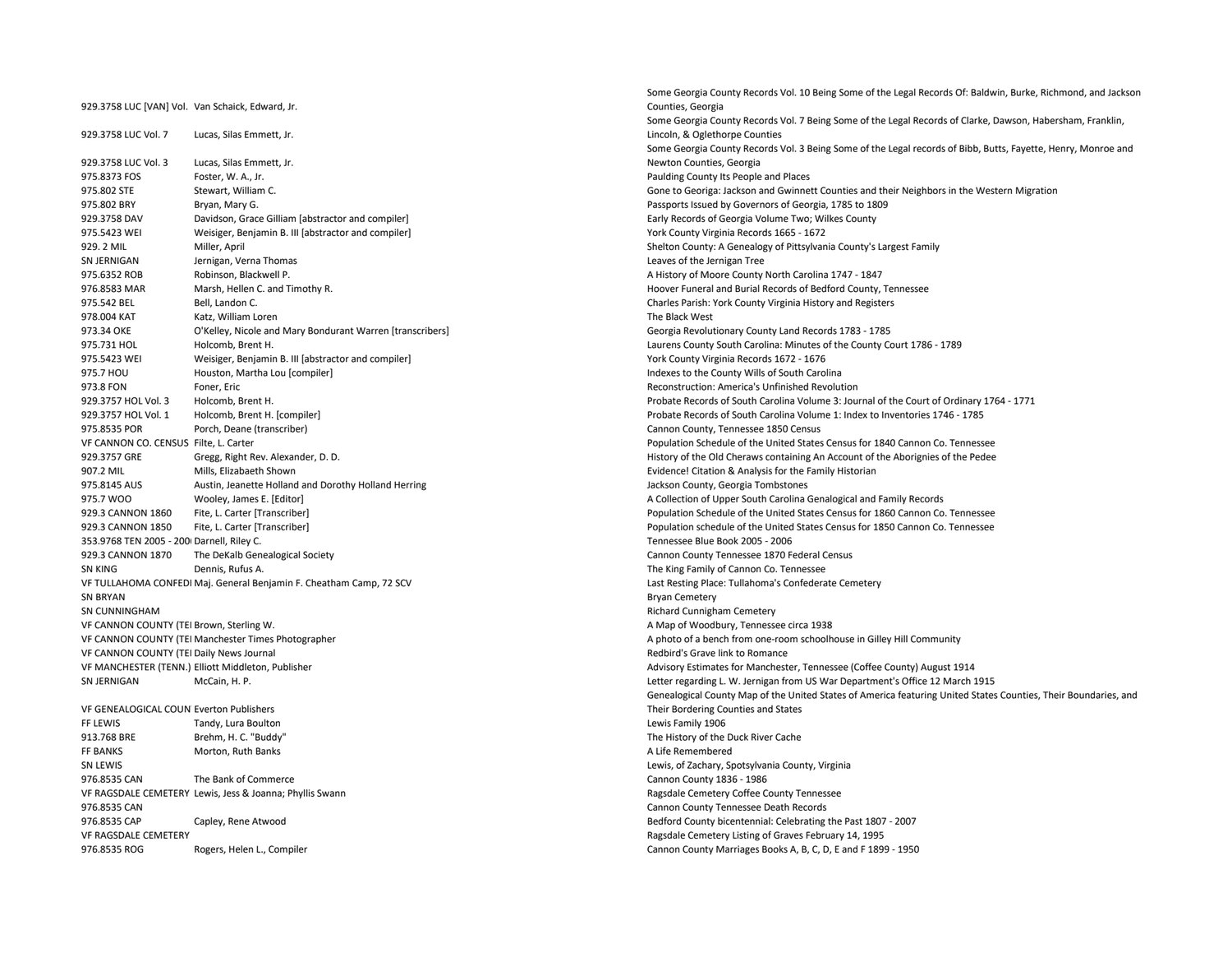| 976.8 SIS                                                                                   | Sistler, Byron and Barbara, transcribers                    |
|---------------------------------------------------------------------------------------------|-------------------------------------------------------------|
| FF TOLBERT                                                                                  |                                                             |
| 920 PARKER                                                                                  | Fann, June J.                                               |
| 929.66 GAR Vol. I                                                                           | The Garfield County Genealogists, Enid, Oklahoma            |
| 929.66 GAR Vol. II                                                                          | The Garfield County Genealogists, Enid, Oklahoma            |
| 929.509767 YEL Vol. I                                                                       | Yell County, Arkansas Historical & Genealogical Association |
| 929.376 SHE                                                                                 | Shelby County Historical Society                            |
| 929.3755 FEL                                                                                | Felldin, Jeanne Robey, compiler                             |
| 929.375 DAV                                                                                 | Davis, Robert Scott, jr.                                    |
| 973.34 KNI                                                                                  | Knight, Lucian Lamar                                        |
| 975.8172 DAV                                                                                | Davis, Robert Scott, Jr., compiler                          |
| 975.8172 DAV                                                                                | Davis, Robert Scott, Jr., compiler                          |
| 975.8172 FAR                                                                                | Farmer, Michal Martin                                       |
| 976.181 ROB                                                                                 | Roberts, Benjamin D., editor                                |
| 976.734 CLA                                                                                 | Clark, Sue and Virginia McPhail                             |
| 976.734 CLA                                                                                 | Clark, Sue and Virginia McPhail                             |
| 976.734 CLA                                                                                 | Clark, Sue and Virginia McPhail                             |
| 976.842 LAW Vol. I                                                                          | Alexander, Irene McBane and Carrie Hardwick Gresham         |
| 976.842 LAW Vol. II                                                                         | Myhan, Hazel                                                |
| 976.842 LAW Vol. III                                                                        | Myhan, Hazel                                                |
| 976.842 LAW Vol. IV                                                                         | Myhan, Hazel                                                |
| 976.842 LAW Vol. V                                                                          | Myhan, Hazel                                                |
| 929.3761 MAR Vol. I                                                                         | Marine, Marilyn Sue Short and Iveydene Simpson Wallis       |
| 929.3761 MAR Vol. II                                                                        | Marine, Marilyn Sue Short and Iveydene Simpson Wallis       |
| FF MCGEHEE Vol. 1                                                                           | Grider, Ethel C. Woodall                                    |
| FF DANIELL Book 2                                                                           | Williams, Clara Daniell                                     |
| 970.3 ROZ                                                                                   | Rozema, Vicki                                               |
| 975.87 COBB Vol. 1                                                                          | Thomas, Sharon Dart                                         |
| 975.87 COBB Vol. 2                                                                          | Parker, Elizabeth L.                                        |
| 976.702 ALL 1934 - 1945 Allen, Desmond Walls                                                |                                                             |
| 976.702 ALL 1914 - 1923 Allen, Desmond Walls                                                |                                                             |
| 976.17 FER                                                                                  | Ferguson, Ruth                                              |
| 975.87 HAN                                                                                  | Hancock, Mary M., editor                                    |
| 976.89 WIL Vol. 1 1914 - : Wilkinson, O. B.<br>976.89 WIL Vol. IV 1941 - Wilkinson, O. B.   |                                                             |
|                                                                                             |                                                             |
| 976.89 WIL Vol. III 1965 - Wilkinson, O. B.<br>976.89 WIL Vol. II 1941 - 1 Wilkinson, O. B. |                                                             |
| 975.87 PAULDING                                                                             | Redmond, LaGroom, editor                                    |
| 976.864 COFFEE 1959                                                                         | Love, T. R.                                                 |
| 976.8535 LEW                                                                                | Lewis, Jess & Joanna                                        |
|                                                                                             | 976.8535 CANNON 1930 DeKalb County Genealogical Society     |
|                                                                                             | 976.8535 CANNON 1930 Webb, Thomas G., transcriber           |
| 976.8535 LEW                                                                                | Lewis, Morgan, transcriber                                  |
| 976.857 RUT Vol. I                                                                          | Rutherford County Retired Teachers Association              |
| 976.857 RUT                                                                                 | Rutherford County Historical Society                        |
| 976.87 SHE                                                                                  | Sherwood, Bettye Wooten                                     |
| 976.857 DAN                                                                                 | Daniel, Susan G. (Compiler)                                 |
| 976.857 DAN                                                                                 | Daniel, Susan G. (Compiler)                                 |
| 976.857 POR                                                                                 | Porch, Deane (transcriber)                                  |
| 976 857 DAN                                                                                 | Daniel Susan G (Compiler)                                   |

Tennessee Mortality Schedules Tolbert Family Information Dudley's Ride Through the Great Depression Enid Cemetery Established 1897 Volume I Enid Cemetery Established 1897 Volume II Cemeteries of Yell County, Arkansas Vol. I Cemetery Census of Shelby County Alabama Index to the 1820 Census of Virginia Records of Jasper County, Georgia from the Georgia Department of Archives and History

Georgia's Roster of the Revolution Containing a List of the State's Defenders; Officers and Men; Soldiers and Sailors; Partisans and Regulars; Whether Enlisted from Georgia or Settled in Georgia after the Close of Hostilities The Supplement to: The Wilkes County Papers (1773 - 1889) The Wilkes County Papers 1773 - `1833 Wilkes County, Georgia Deed Books A - VV 1784 - 1806 Cemeteries of Chilton: a Census of Internments of Chilton County, Alabama Franklin County Arkansas Cemeteries North of the Arkansas River Franklin County Arkansas Cemeteries South of the Arkansas River Highland Cemetery and Four Abandoned Cemeteries in Ozark, Arkansas At rest: cemetery records of Lawrence County Tennessee At rest: cemetery records of Lawrence County Tennessee At rest: cemetery records of Lawrence County Tennessee At rest: cemetery records of Lawrence County Tennessee At rest: cemetery records of Lawrence County Tennessee Morgan County, Alabama Cemeteries Volume I Morgan County, Alabama Cemeteries Volume II McGehee Descendants Vol. 1 Daniell Family History Book 2 Cherokee voices: Early Accounts of Cherokee Life in the East Cobb County Georgia Cemeteries Volume I [Revised] Cobb County Georgia Cemeteries Volume II [Revised] Arkansas Death Record Index 1934 - 1940 Arkansas Death Record Index 1914 - 1923 Cemeteries of Winston County, Alabama

Cobb County, Georgia Index to White Marriages 1865 - 1937 and Index to Colored Marriages 1865 - 1966 Daves Culbertson Funeral Home Records Volume I 1914 - 1941 Daves Culbertson Funeral Home Records Volume IV 1941 - 1946 Daves Culbertson Funeral Home Records Volume III 1965 - 1986 Daves Culbertson Funeral Home Records Volume II 1941 - 1965 Cemeteries of Paulding County, Georgia Soil Survey of Coffee County, Tennessee Burials in the Gilley Hill Cemetery Cannon Co. TN 1930 Cannon County Tennessee Federal Census 1900 United States Census, Cannon County, Tennessee Hopewell Baptist Church of Christ Cannon County, Tennessee Minutes 1833 - 1883 A History of Rutherford County Schools to 1972 Volume I Rutherford County Tennessee History & Families Hubbard's Cove and Beyond History and Genealogy of Its People Cemeteries and Graveyards of Rutherford County, Tennessee Rutherford County Pioneers Born Before 1800 in Commemoration of Rutherford Co., Tennessee Bicentennial 1803 - 2003 Rutherford County, Tennessee 1850 Census 976.857 DAN Daniel, Susan G. (Compiler) Obituaries and Death Notices [of people born before 1900] Rutherford County, Tennessee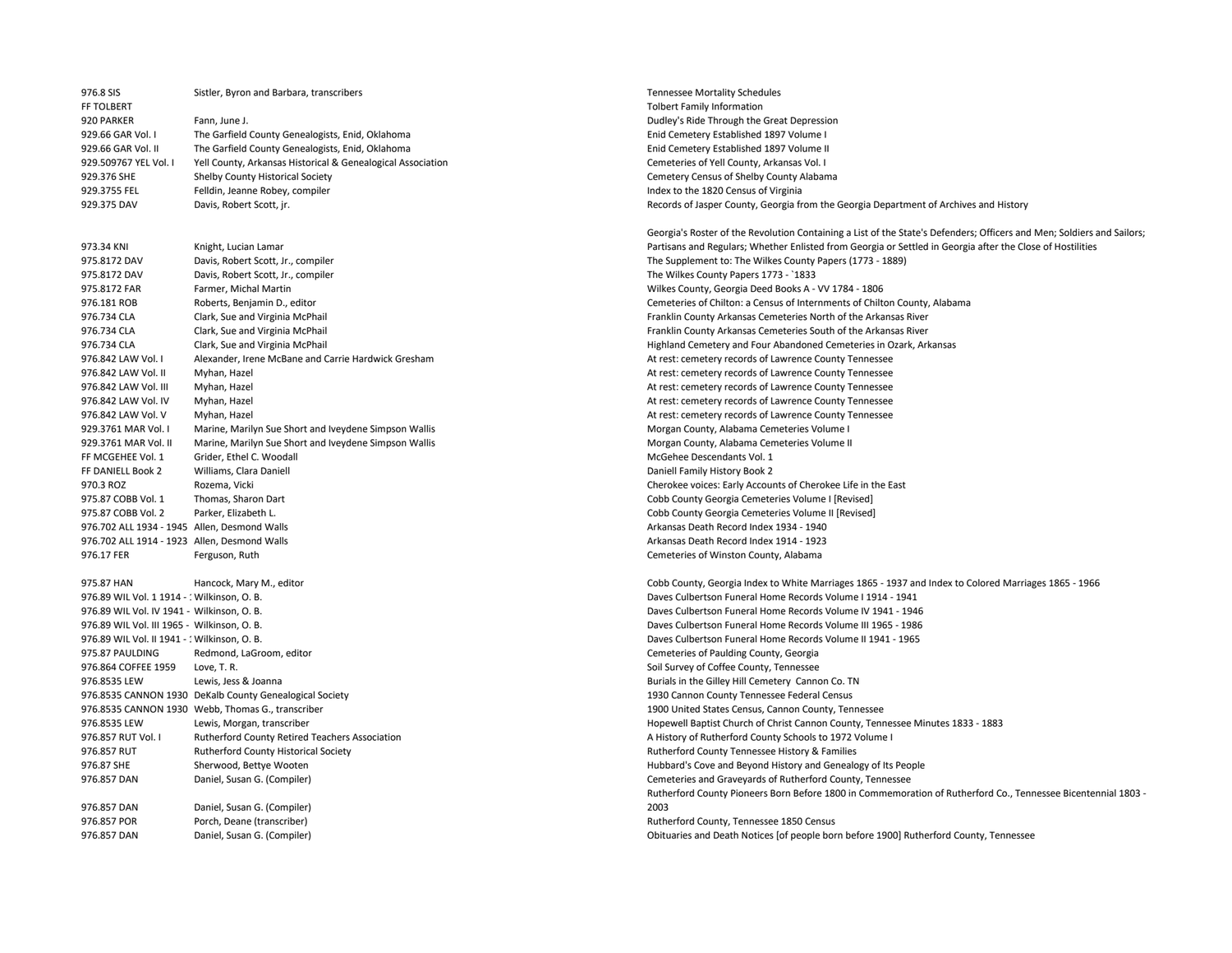FF WESTBROOKS Goodwin, Sarah Jones and Estellle Jones Potts and Leoma Smotherman Smotherman 976.8653 CLA Clark, Fred L. (transcriber) 2.1900 Clark, Fred L. (transcriber) 2.1900 Clark, Fred L. (transcriber) 976.879 MARION Marion County Genealogy Group Digging to the Digging for your Roots in Marion County Tennessee 976.8583 MAR Marsh, Hellen C. and Timothy R. (compliers) Cemeteries Records of Bedford County Tennessee 976.857 DET Vol. I 1804 - Detwiler, Donald (Compiler) Rutherford County, Tennessee Deaths and Estate Settlements Volume I 1804 - 1849 976.857 DET Vol. II 1850 - Detwiler, Donald (Compiler) and Estate Settlements Volume II 1850 - 1861 - 1861 - 1861

976.178 HAH Vol. II Barefield, Marilyn Davis (compiler) Cemeteries of Jefferson County, Alabama Vol. II 976.178 HAH Vol. I Hahn, Marilyn Davis Cemeteries of Jefferson County, Alabama Vol. I 976.174 NIG Nigg, Carolina Winston County Register of Deaths 929.509767 YELL Vol. III Yell County, Arkansas historical & Genealogical Association Cemeteries of Yell County, Arkansas Vol. III 976.17 WALKER Vol. VI Walker County Genealogical Society Here They Rest: Cemeteries of Walker County, Alabama Vol. VI 976.17 WALKER Vol. V Walker County Genealogical Society Here They Rest: Cemeteries of Walker County, Alabama Vol. V 976.17 WALKER Vol. IV Walker County Genealogical Society **Here They Rest: Cemeteries of Walker County, Alabama Vol. IV** 976.17 WALKER Vol. III Walker County Genealogical Society Here They Rest: Cemeteries of Walker County, Alabama Vol. III 976.17 WALKER Vol. II Walker County Genealogical Society **Here They Rest: Cemeteries of Walker County, Alabama Vol. II** 976.17 WALKER Vol. I Walker County Genealogical Society **Here They Rest: Cemeteries of Walker County, Alabama Vol. I** VF ALABAMA--JEFFERSON Alabama State Highway Department General Highway Map of Jefferson County, Alabama 976.857 RAN Part II Ransom, Robert G., M.D. The History of Medicine in Rutherford County, Tennessee Part II FF OVERALL Overall Family Information collected by Jess and Joanna Lewis 976.857 RUTHERFORD 1914 - 1925 Death Certificates of Rutherford Co., TN 1914 - 1925 976.8535 TAT 1938 - 1941Tate, Peggy Wilson Cannon County TN *Cannon Courier* Deaths and Obituaries 1938 - 1941 975.87 WILKES Alden Associates (compilers) "Ceded Lands" records of St. Paul Parish and Early Wilkes County, Georgia VF CANNON CO. STORIES Senior Scholarship Trust Cannon County High School Old'Uns' Stories Told By Young'Uns 976.8535 TAT 1878 - 1933Tate, Peggy Wilson Cannon County TN Cannon Courier Deaths and Obituaries 1878 - 1933 976.89 EAS East Middle School Tullahoma, TN 1995 The Citizens Cemetery and The Citizens Cemetery 976.8653 WAR 1880 Hillis, Robert A. C., Jr. 1880 Warren County TN Census 929.375 YORK Pollock, Michael (compiler) York County Virginia Marriages Bonds & Ministers' Returns 1769 - 1853 929.375 YORK Weisiger, Benjamin B. III [abstractor and compiler] Weisiger, Benjamin B. III [abstractor and compiler] Weisiger, Benjamin B. III [abstractor and compiler] Weisiger, Benjamin B. III [abstractor and compiler] W 929.375 YORK Duvall, Lindsay, Rev. (compiler and publisher) Virginia Colonial Abstract…Wills , Deeds, Orders of York , Virginia 1657 - 1659 975.5575 BRUNSWICK Knorr, Catherine Lindsay Marriage Bonds and Ministers' Returns of Brunswick County, Virginia 1750 - 1810 975.802 AUS Austin, Jeanette Holland Australian and Index to Georgia Wills 975.731 ELL Elliott, Colleen Laurens County South Carolina Wills 1784 - 1840 976.857 SIS Sistler, Byron and Barbara, transcribers 1880 Census Rutherford County, Tennessee 976.8535 CAR Carlson, Gladys (abstractor) Abstractor Cannon County, Tennessee Will Book Volume A (!836 - 1895) 976.857 RUT Vol. II Wiser, Louise Houck A History of Rutherford County Schools to 1972 Volume II 974.5455 GOOCHLAND Jones. W. Mac (transbriber) and the Douglas Register of the Douglas Register 929.3757 HOL Vol.2 Holcomb, Brent H. Probate Records of South Carolina Vol. 2 973.7 BIS Bishop, Randy Bishop, Randy The Tennessee Brigade: A History of the Volunteers of the Army of Northern Virginia 973.7 BIS Bishop, Randy Civil War Generals of Tennessee 975.87 COBB Vol. III Butler, Mimi Jo, editor Cobb County Georgia Cemeteries Volume III 970.1 NIC Nichols, Roger L. American Indians in U.S. History Nichols, Roger L. 973.04 GRA Grant, Bruce Concise Encyclopedia of the American Indian 924.1072 GRO Groene, Bertram Hawthorne Tracing Your Civil War Ancestor 975.87 BARROW East Georgia Genealogical Society Barrow County Georgia Cemeteries 975.802 AUS Austin, Jeannette Holland Australian and Georgia Intestate Records FF MITCHELL Mitchell, Bruce and Ruby Lipham Beezley The Descendants of Eldon and Charlotty Mitchell 976.8 GER Gerson, Noel B. Franklin America's "Lost State"

Westbrooks - Williams and Related Smothermans of Rutherford County Tennessee with Histories of Midland Community Oak Grove School Old Leb Church

976.857 DET Vol. III 1861 Detwiler, Donald (Compiler) Rutherford County, Tennessee Deaths & Estate Settlements Volume II War & Its Aftermath 1861 - 1870

929.3 WHI Whitley, Edith [Edythe] Rucker Membership Roster and Soldiers The Tennessee Society of the Daughters of the American Revolution 973.7092 LOK Lokey. Brent Lokey, Brent Riding with the Wizard of the Saddle: a Guided Tour of Nathan Bedford Forrest's Career FF MABRY Collins, Donald E. The Mabry Family: Descendants of Francis Maybury and Elizabeth Gilliam of Surry County, Virginia 929 LEN Lennon, Rachal Mills Tracing Ancestors Among the Five Civilized Tribes: Southeastern Indians Prior to Removal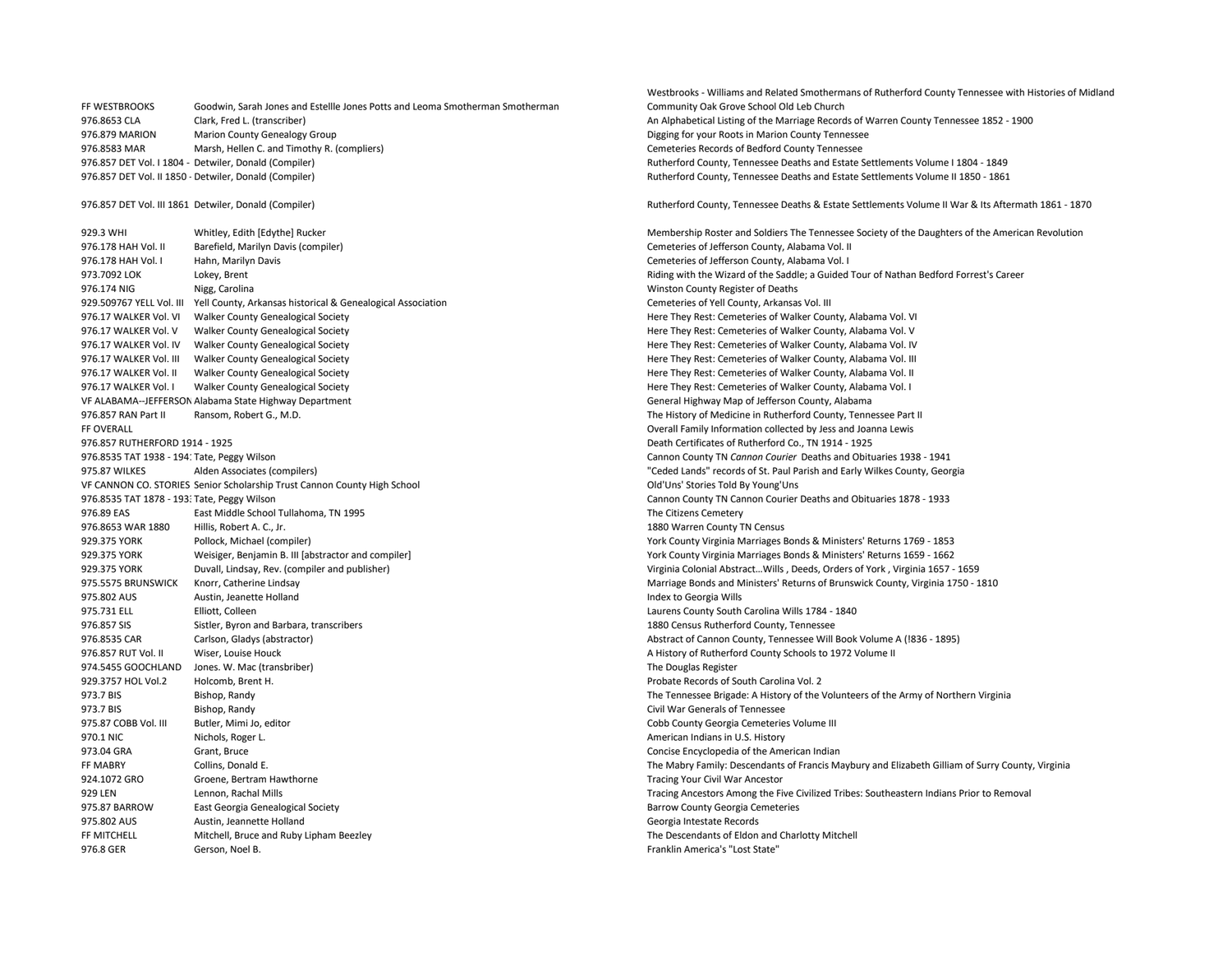976.2 BAL Ballard, Michael B. Civil War Mississippi: a Guide 975.602 BUR Burney, Eugenia Colonial North Carolina 398.2 MOO Mooney, James Music and Society And Society And Society And Society And Society And Society And Society And Society And Society And Society And Society And Society And Society And Society And Society And Society 976.8 PEAY Peay, Austin 920 TAYLOR Augsberg, Paul Deresco Bob and Alf Taylor: Their Lives and Lectures 976.9 CLA Clark, Thomas D. **Clark, Thomas D.** Exploring Kentucky 976.9 STE Steele, William O. Steele, William O. Steele, William O. The Old Wilderness Road: An American Journey 345.73 RHEA Rhea County Historical Society The World's Most Famous Court Trial 976.8 CAL Caldwell, Russell H. Reelfoot Lake Remembered 976.802 BAT Battey, George Magruder, III (compiler) The Tennessee Bee-Hive or North Carolina Land Grants in the Volunteer State 973.7 HUD Huddleston, Ed The Civil War in Middle Tennessee (In Four Parts) 920 LEE Meredith, Roy The Face of Robert E. Lee in Life and in Legend 913.768 LEW Lewis, Thomas M. N and Madeline Kneborg Tribes That Slumber Tribes That Slumber 973.76 DAB Dabney, Virginius The Last Review: The Confederate Reunion Richmond, 1932 973 DUB Du Bois, W. E. B. The Souls of Black Folk 929.37 TUB Tubbs, Bill & Sue Tallapoosa County, Alabama Ancestral Homesteads 975.87 WILKES Vol. 1 Hudson, Frank Parker (Compiler) Wilkes County, Georgia Tax Records, 1785 - 1805 Vol. 1 975.87 WILKES Vol. 2 Hudson, Frank Parker (Compiler) Wilkes County, Georgia Tax Records, 1785 - 1805 Vol. 2 976.8535 CANNON Cannon County Will Book Vol. 4 1836 - 1895 975.57 BRUNSWICK Vol. 1 Bradley, Dr. Stephen E., Jr. Brunswick County, Virginia Will Books Volume 1 1739 - 1769 1783 - 1785 975.57 BRUNSWICK Vol. 2 Bradley, Dr. Stephen E., Jr. Brunswick County, Virginia Will Books Volume 2 1761 - 1780 975.57 BRUNSWICK Vol. 3 Bradley, Dr. Stephen E., Jr. Brunswick County Virginia Will Books Volume 3 1780 - 1795 975.57 BRUNSWICK Vol. 4 Bradley, Dr. Stephen E., Jr. Brunswick County Virginia Will Books Volume 4 1795 - 1804 975.57 BRUNSWICK Vol. 5 Bradley, Dr. Stephen E., Jr. Brunswick County Virginia Will Books Volume 5 1804 - 1812 929.509767 YEL Vol. II Yell County, Arkansas Historical & Genealogical Association Cemeterical Cemeteries of Yell County, Arkansas Volume II FF LASSITER Lewis, Jess (Compiler) Lassiter Family Information FF LEWIS Lewis, Joanna (Compiler) and the Compiler of the Lewis, Ewell and Related Families 975.6565 ORANGE Shields, Ruth Herndon Abstracts of wills Recorded in orange County, North Carolina 1752 - 1850 976.702 ALL 1924 - 1933 Allen, Desmond Walls Arkansas Death Record Index, 1924 - 1933 976.202 ALL 1941 - 1948 Allen, Desmond Walls Arkansas Death Record Index, 1941 - 1948 929.375838 ROB Robertson, Elizabeth Haralson County, Georgia Marraig Records 1856 - 1940 FF REED-ROBINS Barnum, Dorothy Jeter A Reed-Robins Family of the South Eastern United States 929.1 UNITED VOL. III 197 Tennessee Division United Daughters of the Confederacy Confederate Patriot Index Volume III 1978 - 1996 913.768 RIE Riedl, Norbert F. 976.802 SIS VOL. I A -K Sistler, Barbara, Byron and Samuel Samuel Tennessee Land Grants Volume I Surnames A - K 976.802 SIS VOL. II L - Z Sistler, Barbara, Byron and Samuel Surnames L - Z Controller Surnames L - Z Controller Surnames L - Z 929 EIC Eichholz, Alice (Editor) Ancestery's Red Book 976.87 BENTON Benton County Genealogical Society Cemetery Listings of Benton County, Tennessee 976.4557 GRAYSON VOL. Grayson County Frontier Village, Inc. The History of Grayson County, Texas VOL. I 976. 4557 GRAYSON VOL. Grayson County Frontier Village, Inc. The History of Grayson County, Texas VOL. II 976.153 WIL Wilson, William Gregory Soldiers of the Southern Cross: The Confederate Soldiers of Tallapoosa County, Alabama 976.859 HAW VOL. I Hawkins. Fred L., Jr. Maury County, Tennessee Cemeteries Vol. I Naury County, Tennessee Cemeteries Vol. I 976.859 HAW VOL. II Hawkins, Fred L., Jr. Maury County, Tennessee Cemeteries Vol. II and Society And The Steven Lines and Society And The Maury County, Tennessee Cemeteries Vol. II 973.7458 WHI White, Virgil D. (Transcriber) Content of Content of Content of Confederate Pension Files 975.8172 WILKES VOL. I Davidson, Grace Gilliam [abstractor and compiler] early Records of Georgia Volume One; Wilkes County 976.181 CHILTON 1870 - : Thomas, Nell and Sue Thomas, John D. Glasscock & Cathy Popwell Baker/Chilton County Alabama Marriages 1870 - 1893 FF GILLEY Lewis, Jess & Joanna (Compilers) Gilley Familiy Information 976.157 RANDOLPH Randolph County Heritage Book Committee The Heritage of Randolph County, Alabama 976.176 WALKER Walker County Heritage Book Committee The Heritage of Walker County, Alabama 975.8243 DOUGLAS Douglas County Genealogical Society **The Heritage of Douglas County, Georgia** 976.17 CHEROKEE The Cherokee County Heritage Book Committee The Heritage of Cherokee County, Alabama YB MTSU 1961 Middle Tennessee State University Midlander: 1961

Austin Peay, Governor of Tennessee 1923 - 1925; 1925 - 1927; 1927 - 1929 A collection of stat papers and public addresses with a biography by T. H. Alexander 975.87 FAYETTE 1842 - 18Austin, Jeannette Holland Fayette County, Georgia Probate Records: Annaul Returns, Inventories, Sales, Bonds 1824 - 1871 A Survey of Traditional Architechture and Related Material Folk Culture Patterns in the Normandy Reservoir, Coffee County, Tennessee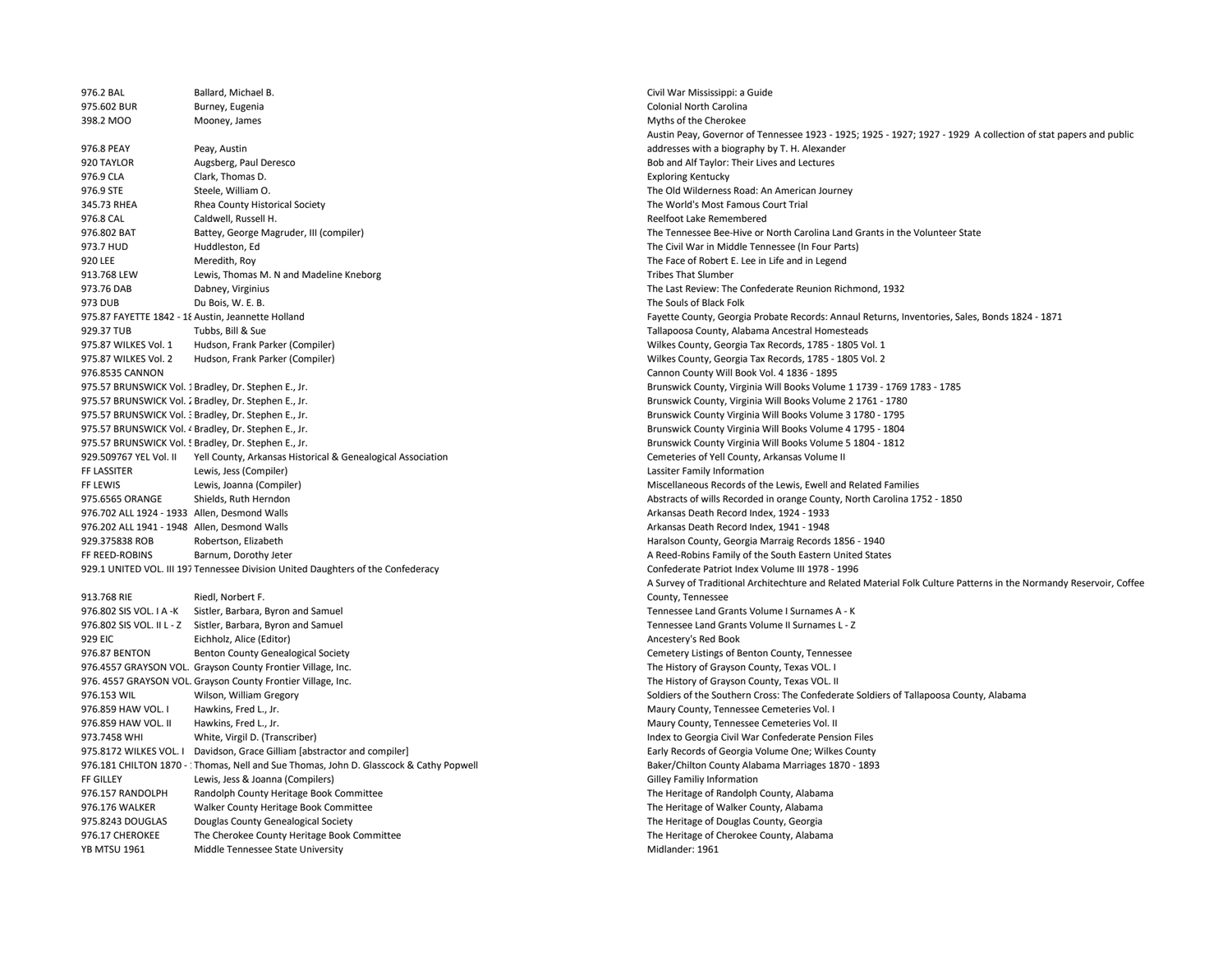YB MTSU 1953 Middle Tennessee State University Middle Australian Communication of the Midlander: 1953 YB MTSU 1956 Middle Tennessee State University Midlander: 1956 YB THS 1961 Tullahoma High School Wildcat: 1961 YB THS 1959 Tullahoma High School Wildcat: 1959 YB THS 1960 Tullahoma High School Wildcat: 1960 976.842 LAW SUPPLEMEN The Old Cemetery Society Lawrence County TN Supplement To At Rest: Cemetery of Lawrence County, Tennessee (2002) 976.89 COFFEE COUNTY, Tennessee Cemetery Inscriptions of Coffee County, Tennessee 976.857 WHI Whitley, Edythe Rucker Marriages of Rutherford County, Tennessee 1804 - 1872 976.802 BAT Batte, Lauren and Carolyn Bracket, project directors Answering the call: Tennesseans in the Second World War 973.7 CENTURY VOL. I The Century Magazine **Battles and Leaders of the Civil War VOL.** I 973.7 CENTURY VOL. II The Century Magazine Battles and Leaders of the Civil War VOL. II 973.7 CENTURY VOL. III The Century Magazine **Battles and Leaders of the Civil War VOL.** III 973.7 CENTURY VOL. IV The Century Magazine General According to the Civil War VOL. IV and Leaders of the Civil War VOL. IV 976.864 COFFEE Majors. Betty M. (Abstractor) Coffee County, Tennessee Court Records 975.702 MOO Moore, Caroline T. (Compiler and editor) Abstracts of the Wills of the State of South Carolina 1760 - 1784 975.802 AUS Austin, Jeannette Holland Georgia Bible Records 976.857 RUTHERFORD VC Spence, John Cedric North County VOL. 1 976.857 RUTHERFORD VC Spence, John Cedric The Annals of Rutherford County VOL. 2 976.802 BUR Burgner, Goldene Fillers North Carolina Land Grants in Tennessee, 1778 - 1791 973.3457 ERV Ervin, Sara Sullivan FF LEWIS Lewis, Jess and Joanna Lewis and Records of the Lewis and Related Families of Middle Tennessee 917.68 CAP Capps, Anita Armstrong 976.8893 GRE Greve, Jeanette S. The Story of Gatlinburg 917.68 DYK Dykeman, Wilma and Jim Stokely Mountain Home: A Pictorial History of Great Smoky Mountains National Park YB CCCHS 1911 - 1995 DIRCoffee County Educational Foundation Coffee County Central High School Alumni Directory 1995 FF COX-LAYNE Jordan-Henley, Jennifer A Cox/Layne Family Genealogy and the A Cox/Layne Family Genealogy MF MARRIAGES June 194 FamilySearch Coffee County Marriages: June 1943 - Sept. 1950 MF MARRIAGES Sept. 195 FamilySearch Coffee County Marriages: Sept. 1950 - 1959 MF MARRIAGES 1862 - 18FamilySearch Coffee County Marriages: 1862 - 1880 MF MARRAIGES 1919 - Oc FamilySearch Coffee County Marriages: 1919 - Oct. 1925 MF MARRIAGES 1881 - 18FamilySearch Coffee County Marriages: 1881 - 1892 MF MARRIAGES 1960 - Au FamilySearch Coffee County Marriages: 1960 - Aug. 1966 MF MARRIAGES Oct. 1925 FamilySearch Coffee County Marriages: Oct. 1925 - 1931 MF MARRIAGES 1893 - 19FamilySearch Coffee County Marriages: 1893 - 1903 MF MARRIAGES Sept. 196 FamilySearch MF MARRIAGES, MISC.UN FamilySearch MF MARRIAGES 1932 - 19FamilySearch Coffee County Marriges: 1932 - 1940 MF MARRIAGES 1941 - JU FamilySearch Coffee County Marriages: 1941 - JUNE 1943 MF MARRIAGES 1910 - 19FamilySearch Coffee County Marriages: 1910 - 1918 MF MARRIAGES Black MA FamilySearch Coffee County Marriages: 1904 - 1909; Black Marriages: 1898 - 1939 - 1939 MF FRANKLIN CO. LAND ENTRY BOOKS FRANKLIN COUNTY LAND ENTRY BOOKS VOL. 1: 1824 - 1831; Vol. 2: 1831 - 1891 - 1891 MF MARRIAGES AUG. 1928 - AUG 1966 Coffee County Marriages: AUG 1928 - AUG 1966 MF TOMBSTONE INSCRIPT Jernigan, Verna Thomas and Sarah Marsh Shapard Tombstone Inscriptions of Coffee County, Tennessee MF DEED INDEX MAY 18: Coffee County Register of Deeds Correct County Deed Index Vol. 1 - 3: MAY 1836 - NOV 1910 MF County Clerk MINUTE Coffee County Clerk County Clerk County Clerk County Clerk County Clerk Minutes Vol. 1 - 2 May 1836 - SEP 1849 MF MARRAIGES AUG 196 Coffee County Clerk County Clerk Corresponding the Corresponding Coffee County Marriages Vol. 6 AUG 1966 - NOV 1976 MF MARRIAGES SEP 1897 Coffee County Clerk Corresponding the Corresponding Coffee County Marriages Vol. 2 - 3 SEP 1897 - AUG 1928 MF CANNON CO. WILLS B American Genealogical Lending Library Cannon County, Tennessee Wills Boks 1 & 2: 1836 - 1926

976.8 NEWS Stories from the Cannon Courier, Tullahoma Times. Manchester Times 1910s - 1950s South Carolinians in the Revolution with Service Records and Miscellaneous Data; Also Abstracts of Wills, Laurens County (Ninety-six District) 1775 - 1855 See Rock City Barns: a Tennessee Tradition Vignettes of southern farm life captured in detailed watercolors and poignant prose by Anita Armstrong Capps Coffee County Marriages: Sept. 1966 - 1968; Miscellaneous Marriage Corrections; Marriage Bonds: 1959 - 1960; Marriages, Miscellaneous Underage Permission

> Coffee County Marriages, Miscellaneous Underage Permission 1970 - 1975; Marriage Index 1897 - 1911; Marriage Index 1911 - 1928; County Court Index 1860 - 1930; Chancery Court Index 1853 - 1930; Probate Index 1964 - 1980; Estate Index 1835 - 1964; Miscellaneous Court Records 1812 - 1925; Poll Tax-Road Release 1879 - 1920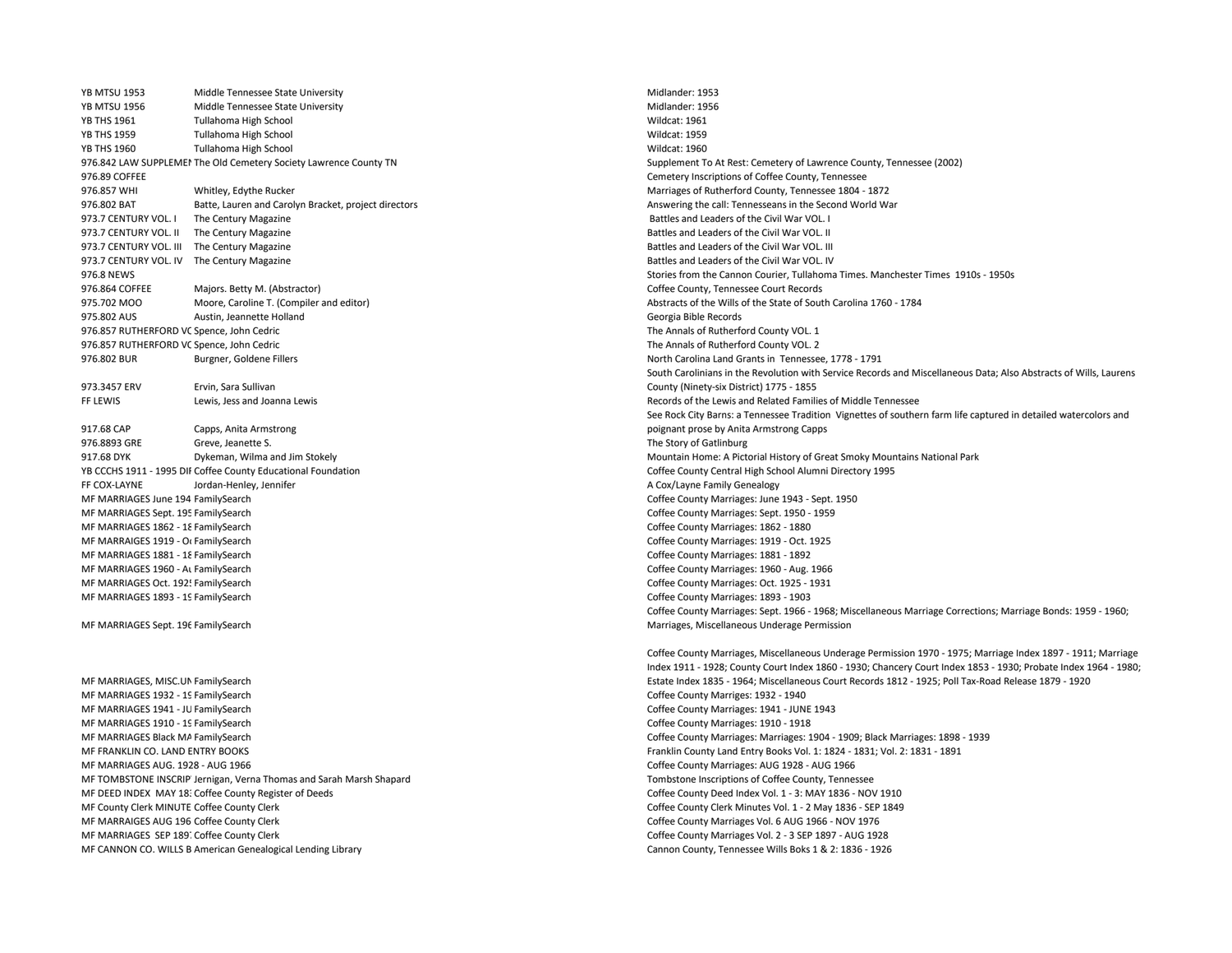VF TEXAS--EULESS 920 PALMER Neff, Robert O. Tennessee's Battered Brigadier: the Life of General Joseph B. Plamer, CSA 920 GRUNDY Heller, J. Roderick III Heller, D. Roderick III Democracy's Lawyer: Felix Grundy of the Old Southwest external background bakeless, John Spies of the Confederacy Bakeless, John Spies of the Confederacy Spies of the Confederacy 920 DOUGLASS Douglass, Frederick Narrative of the Life of Frederick Douglass and Other Works VF JACKSON, RACHEL Stokes, Nellie Treanor Rachel Jackson VF TENNESSEE HOMECOM Tennessee Extension Homemakers Council Reflections and Images: a Tennessee Heritage Project VF BEAN'S CREEK CHURCH OF CHRIST **And The CHIRCH OF CHRIST** AND RESERVE THE CHRIST **History of the Church of Christ at Bean's Creek & Cemetery** VF OLD PHILADDELPHIA C Dillon, James A., Jr. Old Philadelphia Church: a History YB CCCHS 1987 Coffee County Central High School **Company Contral High School** Raider: 1987 920 FORREST Henry, Robert Selph "First With The Most" Forrest 796.332 PAR Parker, Barry & Robin Hood Neyland: Life of a Stadium Neyland: Life of a Stadium 920 DANIEL Green Ben A. Jack Daniel's Legacy 386 DOU Douglas, Byrd Steamboatin' on the Cumberland 976.878 GRU Grundy County Histoircal Society **Pictures of our Past: Grundy County** Pictures of our Past: Grundy County 976.878 GRU Grundy Heritage Book Committee The Heritage of Grundy County, TN 976.878 SHE Sherwood, James R. and Bettye Sherwood Wesley Chapel Church and Cemetery 2005 OS 976.8 TEN Tennessee Preservation Trust Historic Tennessee Historic Tennessee Historic Tennessee SN WINTON, ANDERSON Winton, Inez **SN WINTON, ANDERSON Winton, Inez** The Descendants of Anderson Winton VF MELUNGEONS Ball, Bonnie The Melungeons [Notes on the Origin of a Race] 976.878 GRU County Court Minutes Book 1 Grundy Co. Tennessee 1844 - 1855 976.878 SHE Sherrill, Charles A., abstractor 976.89 WAN Wanamaker. Monty and Chris Keathley Images of America: McMinnville 976.802 SHE Sherrill, Charles A. The Reconstructed 1810 Census of Tennessee 976.8653 WAN Wanamaker, Monty and Chris Keathley Images of America: Warren County 976.8653 WARREN Miscellaneous Records of Warren County, Tennessee 976.878 BUR Burns, Thomas P. Jeweldean: True Adventures of a Tennessee Country Girl and her Family, Friends, Neighbors and Ancestors 973.7 GOO Goodman, Sharon Goodman, Sharon A Short History of the Civil War 976.8653 HIL Hillis, Robert A. C., Jr. Warren County Tennessee Marriages 1900 - 1950 976.8653 WARREN Miscellaneous Records of Warren County, Tennessee MUS COFFEE COUNTY SHERRIF'S DEPT. The STEET STEET ASSESSMENT OF THE STEET SCHOOL COFFEE COUNTY Sherrif's Department Throw MUS LEFEVERS Lefevers, Birdie Lee "Networks" Coffee County Central High School Yearbook 1944 [Handmade] Mus FLOYD Machine Printed Ceriticate [under glass] presented to Pvt. Roy E. Floyd MUS FLOYD **Army Presentation Sword Army Presentation Sword** MUS LEMMING MEDICINE TO A MEDICINE THE MEDICINE OF MEDICINE TO MEDICINE THE MEDICINE OF MEDICINE TO MEDICINE OR MEDICINE OF MEDICINE OF MEDICINE OF MEDICINE ORDER AND MEDICINE OF MEDICINE ORDER OF MEDICINE ORDER AND MEDICI MUS TELEPHONE Hemingray Glass Company Hemingray Glass Company Telephone Insulators, clear MUS TELEPHONE Hemingray Glass Company Telephone Insulators, aqua MUS BRADLEY Ronson Ronson Lighter "Typhoon" MUS BRADLEY Josten's Military Publications Mustations and Marine Corps Recruit Depot Parris Island, SC Platton 224 MUS STEREOSCOPE Colored) **Cards for Stereoscope (Colored**) **Cards for Stereoscope (Colored**)

Euless, Texas--Records; Euless Family; Redden Family; Fuller Family; Whitener Family; Huffman Family; Himes Family; Cannon Family; Green Family; Trigg Family; Wiser Family; Jernigan Family; Anderson Family; Haley Family; Evans Family; Blessing Family 973.732 BON Bonds, Russell S. Stealing the General: the General: the Great Locomotive Chase and the First Medal of Honor 385 COA Coats, Terry L. Coats, Terry L. Next Stop on Grandpa's Road: History and Architecture of NC&St. L Railway Depots & Terminals 613 GUN Gunn, John C. Gunn's Domestic Medicine Tenneseeana Editions: a Facsimile of the First Edition 973.781 CON Connolly, Major James A. Connolly and Samuel Army of the Cumberland: the Letters and Diary of Major James A. Connolly 920 YORK Perry, John Perry, John Samuel Alvin C. York, his Life. Legend & Legacy: the remarkable untold story of Sergeant Alvin C. York VF COFFEE COUNTY CENTRAL HIGH SCHOOL CLASS OF 1960 Baccalaureate and Commencement Programs: Coffee County Central High School Class of 1960 940.54 VET V.F.W. Post 5031 Service Record Book of Men and Women of Manchester, Tennessee and Community 973.7468 POT Potter, Johnny L.T.N. Companies "A" "B" "C" "D" "E" "F" "G" "H" G" "H" G" "H" "G" "H" "G" "H" "G"

Death Certificates of Grundy County Tennessee Including Death Certificates 1908 - 1925 and Selected Newspaper Death Notices 1893 - 1914

976.8653 WARREN Womack Press (Transcribers) Population Schedules of the United States Census of 1850 (seventh census) for Warren County, Tennessee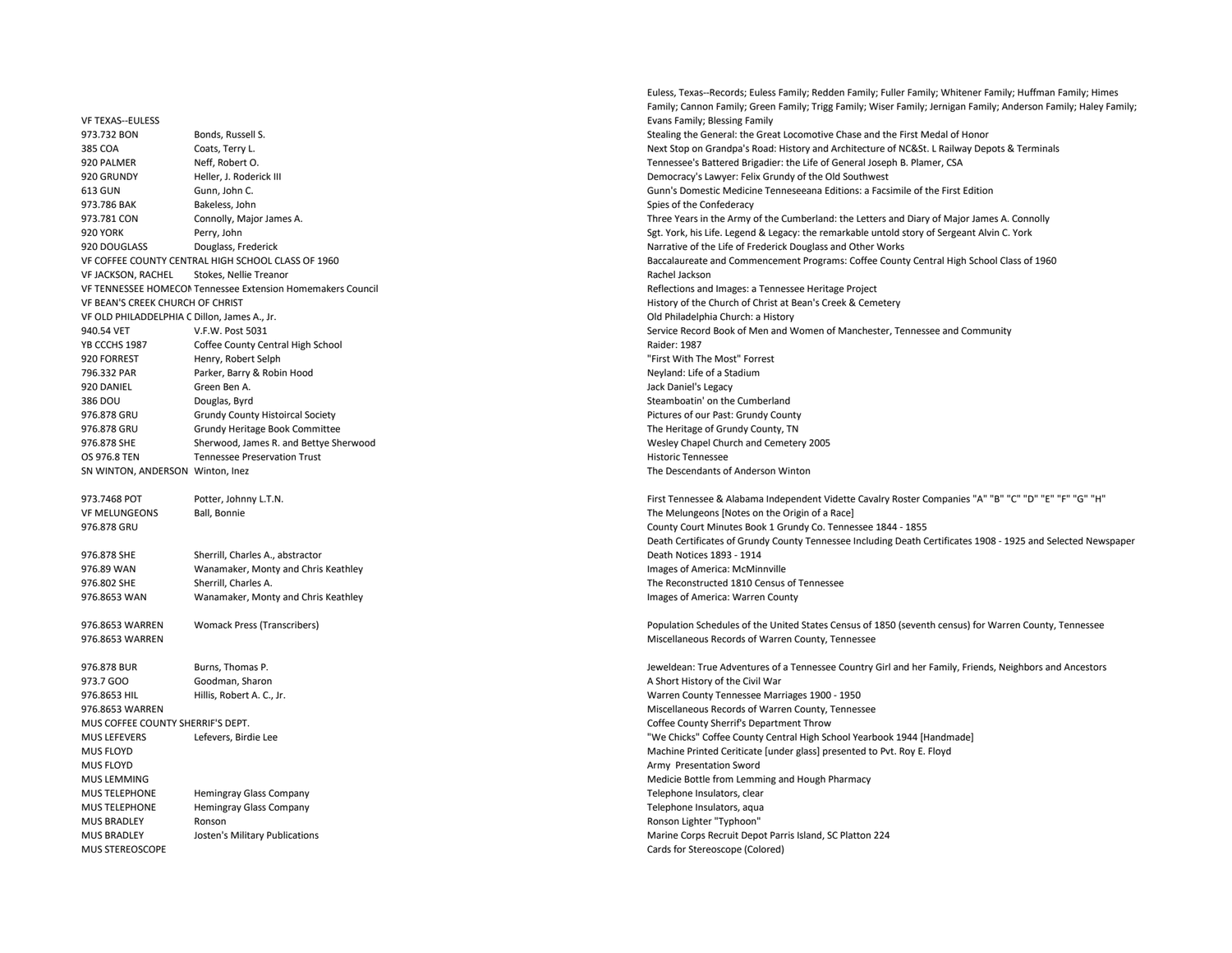| <b>MUS STEREOSCOPE</b>               |                                                           | Stereoscope              |
|--------------------------------------|-----------------------------------------------------------|--------------------------|
| <b>MUS GILMORE</b>                   | American Red Cross; published by P. Blakiston's Son & Co. | American Red Cro         |
| <b>MUS GILMORE</b>                   | Ewell, John D., A. M.                                     | Life of William Kee      |
| <b>MUS GILMORE</b>                   |                                                           | Rand McNally & C         |
| <b>MUS GILMORE</b>                   |                                                           | Clear glass jar with     |
| <b>MUS BAILEY</b>                    | Nowlan, Phil                                              | Buck Rogers and t        |
| <b>MUS BAILEY</b>                    |                                                           | The Silver Streak        |
| <b>MUS BAILEY</b>                    | Smith, Sidney                                             | Chester Gump Fin         |
| <b>MUS GILMORE</b>                   |                                                           | Clear Glass Tray         |
| <b>MUS GILMORE</b>                   |                                                           | Small glass box wi       |
|                                      |                                                           | 2 Black painted di       |
| <b>MUS GILMORE</b>                   |                                                           | nib                      |
| <b>MUS BAILEY</b>                    |                                                           | Small silver canist      |
| <b>MUS BRIDGEWATER</b>               | Jernigan, Verna Thomas and Sarah Marsh Shapard            | Tombstone Inscrip        |
| <b>MUS MCMAHAN</b>                   | McMahan, Basil                                            | Coffee County The        |
| <b>MUS MARTINEZ</b>                  | Martinez, Corinne with Marjorie Collier and Sarah Shepard | Coffee County fro        |
| <b>MUS GILMORE</b>                   | Martinez, Corinne with Marjorie Collier and Sarah Shepard | Coffee County fro        |
| <b>MUS GILMORE</b>                   | McMahan, Basil                                            | Coffee County The        |
| <b>MUS BAILEY</b>                    | Southern Funeral Director                                 | <b>Funeral Record Bo</b> |
| <b>MUS GILMORE</b>                   |                                                           | Bank Book [People        |
| <b>MUS GILMORE</b>                   | Laird and Lee's Diary and Time Saver                      | 1918 Diary               |
| <b>MUS GILMORE</b>                   | Union News Company                                        | 1914 Diary               |
| <b>MUS GILMORE</b>                   | Remington Rand                                            | Adding machine (I        |
| <b>MUS GILMORE</b>                   | Toy Tinkers, The Inc.                                     | <b>Tinker Toys</b>       |
| <b>MUS GILMORE</b>                   | Halsam                                                    | Dominos                  |
| <b>MUS GILMORE</b>                   | <b>Milton Bradley</b>                                     | Old Maid Game            |
| <b>MUS GILMORE</b>                   | <b>Cokesbury Press</b>                                    | Cokesbury Hymna          |
| <b>MUS GILMORE</b>                   |                                                           | Black Leather doct       |
| <b>MUS GILMORE</b>                   |                                                           | New Testament, b         |
| <b>MUS GILMORE</b>                   |                                                           | Manicure set             |
| MUS GILMORE                          | Cook's                                                    | Pipe reamer              |
| <b>MUS GILMORE</b>                   | Yello-Bole                                                | Yello-Bole self-adj      |
| <b>MUS GILMORE</b>                   | Builder's Supply Co., The                                 | Desk bell                |
| <b>MUS GILMORE</b>                   |                                                           | Wooden Box               |
| <b>MUS GILMORE</b>                   |                                                           | Key Fob/Facsimile        |
| <b>MUS GILMORE</b>                   | Gilmore, Brittan                                          | Hand-whittled wo         |
| <b>MUS GILMORE</b>                   |                                                           | Notary Stamp witl        |
| <b>MUS GILMORE</b>                   | <b>Messenger Corporation</b>                              | 1942 Bailey and G        |
| <b>MUS GILMORE</b>                   |                                                           | Funeral Coach Sigi       |
| <b>MUS GILMORE</b>                   |                                                           | Metal Sign               |
| <b>MUS GILMORE</b>                   |                                                           | Landscape Picture        |
| <b>MUS GILMORE</b>                   | Gilmore, Harold "Buddy"                                   | Framed picture "T        |
| <b>MUS GILMORE</b>                   |                                                           | Woven basket             |
| <b>MUS GILMORE</b>                   |                                                           | Desk lamp                |
| <b>MUS GILMORE</b>                   | Yawman and Erbe                                           | Sales Ticket Board       |
| VF CIVIL PENSION APPS.               | Tennessee State Library and Archives                      | <b>Tennessee Confed</b>  |
| <b>VF GRUNDY COUNTY</b>              |                                                           | Compendium of L          |
| 976.878 BEA                          | Bean, Arlene Partin and Janelle Layne Coats, copilers     | Homecoming "86:          |
| <b>VF GRUNDY COUNTY</b>              | Ray, Henrieta Bowden                                      | Pioneer Days Pelh        |
| 976.878 SHE                          | Sherril, Charles A., abstractor and indexer               | Grundy County Te         |
| 976.878 SHE                          | Sherrill, Charles A., compiler and editor                 | Grundy County, To        |
| VF GRUNDY COUNTY--TR, Wooward, I. B. |                                                           | Tracy City from 18       |
| <b>VF GRUNDY COUNTY</b>              | Tennessee State Library and Archives                      | Grundy County W          |
| 976.878 SHE                          | Sherrill, Charles A.                                      | Tombstone Inscrip        |
|                                      |                                                           |                          |

American Red Cross First Aid Text-book Revised 1937 Life of William Keele Rand McNally & Co's New Pocket Atlas 1896 Clear glass jar with glass stopper Buck Rogers and the Depth Men of Jupiter Chester Gump Finds the Hidden Treasure Small glass box with metal lid and red wooden knob 2 Black painted dip pens a) black paint; cork ferrule; script nib; b)swirls of green on black paint; no ferrule; drawing nib Small silver canister with lid. Tombstone Inscriptions of Coffee County, Tennessee Coffee County Then and Now 1983 Coffee County from Arrowheads to Rockets Coffee County from Arrowheads to Rockets Coffee County Then and Now 1983 Funeral Record Book Bank Book [Peoples Bank & Trust/Manchester TN/ in Account with] Adding machine (Black ten-key) Cokesbury Hymnal Black Leather document holder New Testament, black paper-bound Yello-Bole self-adjusting pipe bowl cleaner Key Fob/Facsimile of License tag: Hand-whittled wooden objects and a commercial ruler Notary Stamp with storage pouch 1942 Bailey and Gilmore Funeral Home Calendar Funeral Coach Sign Landscape Picture Framed picture "Twilight" Tennessee Confederate Pension Applications: Coffee County Compendium of Local Biography: Grundy County, Tennessee Homecoming "86: History of The Elk River Valley (Pelham Valley) of Grundy County, TN Pioneer Days Pelham, Tennessee Grundy county Grundy County Tennessee Earliest Deeds 1852 - 1867 Grundy County, Tennessee, Marriage Records 1844 - 1880 Tracy City from 1893 to 1910 Grundy County Will Book Vol. 1 1838 - 1874 Tombstone Inscriptions of Grundy County Tennessee